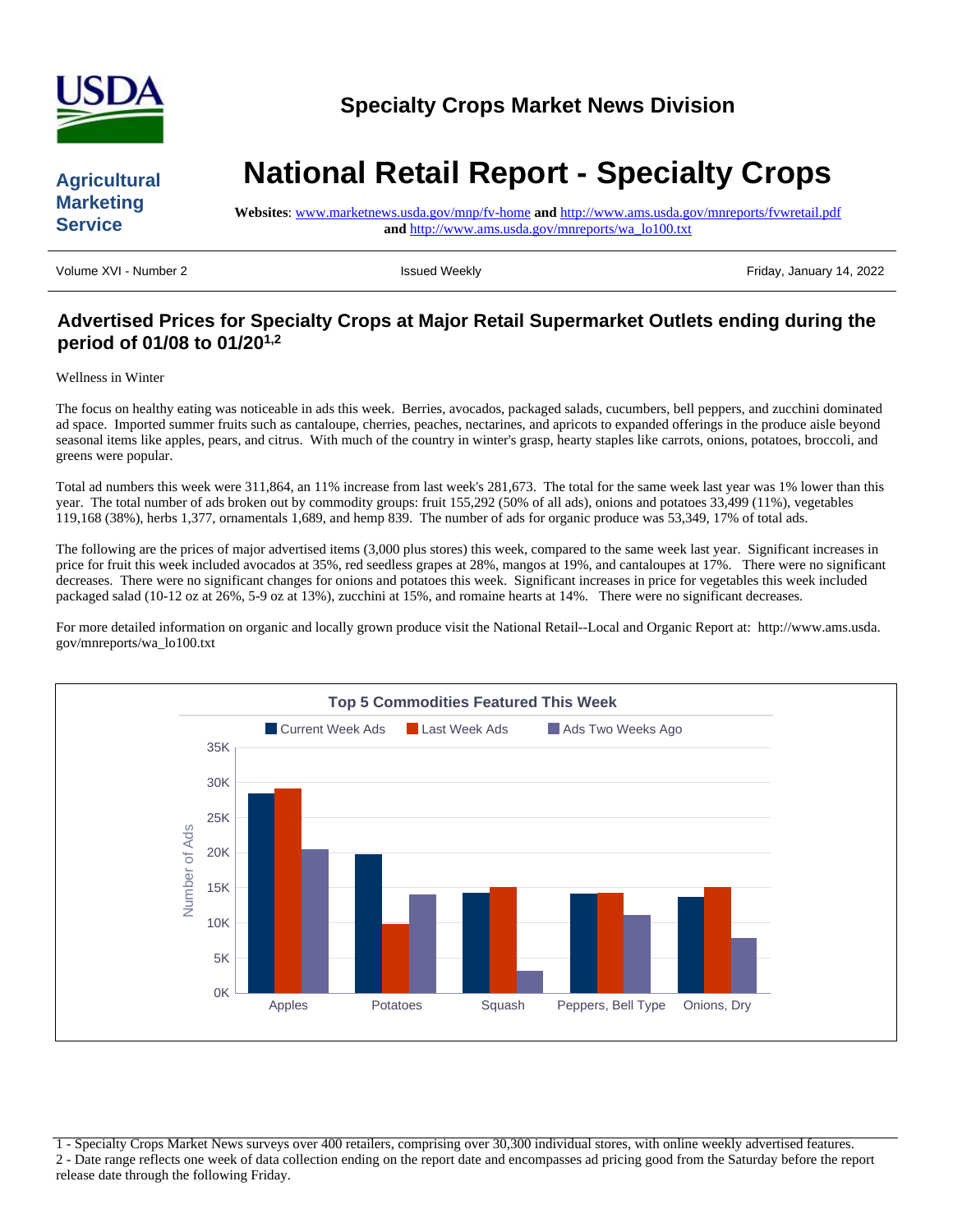

**Top 10 Vegetables as Percentage of Total Vegetable Ads Including Onions and Potatoes**

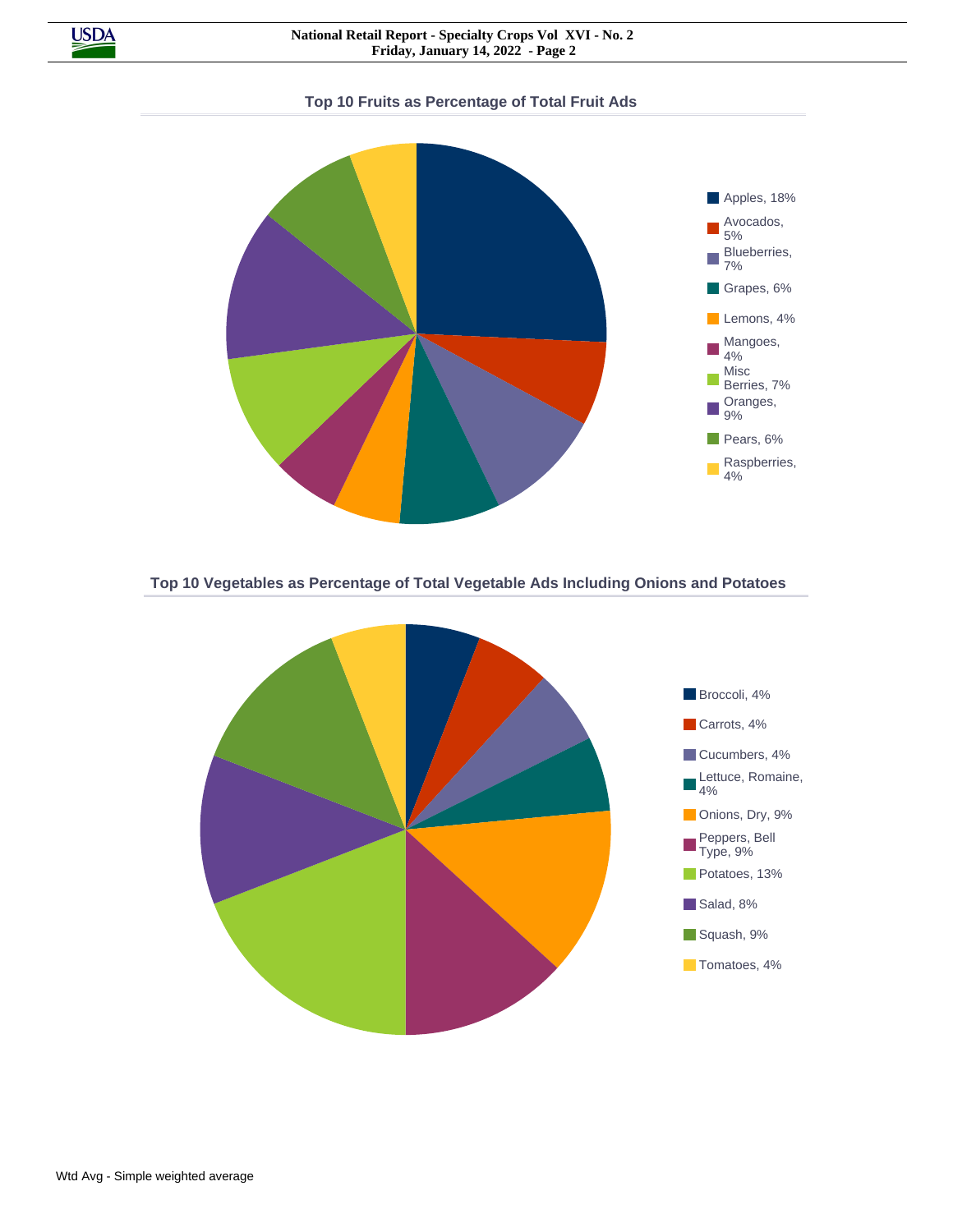

## **NATIONAL SUMMARY**

(not including AK & HI)

|                   |                                |                       | <b>FRUITS</b>             |                  |                           |                  |                           |                  |
|-------------------|--------------------------------|-----------------------|---------------------------|------------------|---------------------------|------------------|---------------------------|------------------|
|                   |                                |                       | THIS WEEK                 |                  | <b>LAST WEEK</b>          |                  |                           | <b>LAST YEAR</b> |
| Commodity         | Variety                        | Unit                  | <b>Stores</b><br>With Ads | Wtd Avg<br>Price | <b>Stores</b><br>With Ads | Wtd Avg<br>Price | <b>Stores</b><br>With Ads | Wtd Avg<br>Price |
|                   |                                |                       |                           |                  |                           |                  |                           |                  |
| Apples            | Braeburn                       | per pound             | 56                        | 1.04             | 388                       | 1.40             | 382                       | 1.33             |
| Apples            | Fuji                           | per pound             | 2,512                     | 1.07             | 1,943                     | 1.24             | 3,241                     | 1.16             |
| Apples            | Fuji                           | 3 lb bag              | 694                       | 2.57             | 73                        | 3.01             | 340                       | 3.70             |
| Apples            | Fuji                           | 5 lb bag              | 491                       | 4.33             | 96                        | 4.99             | 207                       | 3.79             |
| Apples            | Gala                           | per pound             | 2,085                     | 1.24             | 1,655                     | 1.40             | 3,117                     | 1.18             |
| Apples            | Gala                           | 3 lb bag              | 1,117                     | 4.19             | 4,296                     | 3.19             | 1,429                     | 3.53             |
| Apples            | Gala                           | 5 lb bag              | 258                       | 4.63             | 224                       | 4.72             | 204                       | 3.61             |
| Apples            | <b>Golden Delicious</b>        | per pound             | 279                       | 1.91             | 83                        | 1.12             | 123                       | 1.27             |
| Apples            | <b>Golden Delicious</b>        | 3 lb bag              | 442                       | 3.08             | 179                       | 3.33             | 248                       | 2.86             |
| Apples            | <b>Granny Smith</b>            | per pound             | 1,454                     | 1.58             | 1,368                     | 1.75             | 3,187                     | 1.18             |
| Apples            | <b>Granny Smith</b>            | 3 lb bag              | 280                       | 5.25             | 10                        | 3.49             | 606                       | 4.26             |
| Apples            | <b>Granny Smith</b>            | 5 lb bag              | 258                       | 4.63             | 96                        | 4.99             | 68                        | 2.59             |
| Apples            | Honeycrisp                     | per pound             | 3,162                     | 2.15             | 4,905                     | 2.00             | 5,154                     | 2.01             |
| Apples            | Honeycrisp                     | 3 lb bag              | 1,796                     | 5.49             |                           |                  | 208                       | 3.72             |
| Apples            | Honeycrisp                     | 2 lb bag              | 144                       | 2.04             | 40                        | 1.99             | 40                        | 1.89             |
| Apples            | Jonagold                       | per pound             | 15                        | 1.12             | 73                        | 1.04             | 196                       | 1.41             |
| Apples            | Jonagold                       | 3 lb bag              | 10                        | 3.49             | 34                        | 3.37             | 12                        | 2.00             |
| Apples            | Mcintosh                       | per pound             | 293                       | 1.35             | 37                        | 1.41             |                           |                  |
| Apples            | Mcintosh                       | 3 lb bag              | 751                       | 4.09             | 310                       | 4.50             | 272                       | 3.12             |
| Apples            | Pink Lady/Cripps Pink          | per pound             | 2,475                     | 1.51             | 759                       | 1.66             | 920                       | 1.26             |
| Apples            | Pink Lady/Cripps Pink          | 3 lb bag              | 241                       | 5.75             |                           |                  | 3                         | 2.49             |
| Apples            | <b>Red Delicious</b>           | per pound             | 501                       | 1.60             | 406                       | 1.22             | 1,362                     | 1.19             |
| Apples            | <b>Red Delicious</b>           | 3 lb bag              | 711                       | 3.71             | 1,049                     | 4.04             | 1,349                     | 3.39             |
| Apples            | <b>Red Delicious</b>           | 5 lb bag              | 11                        | 5.99             | 9                         | 4.99             | 240                       | 4.76             |
| Apples            | <b>Red Delicious</b>           | 2 lb bag              | 8                         | 2.99             | 151                       | 2.04             | 31                        | 2.13             |
| Apples, Processed | Juice                          | 64 oz (1/2<br>gallon) | 2,422                     | 2.47             | 3,019                     | 1.99             | 3,454                     | 2.09             |
| Apples, Processed | Juice                          | 128 oz (1<br>gallon)  | 60                        | 4.99             | 91                        | 4.86             | 329                       | 4.82             |
| Apples, Processed | Juice Marked Cider             | 64 oz (1/2<br>gallon) | 202                       | 1.77             | 162                       | 2.04             | 214                       | 1.33             |
| Apricots          |                                | per pound             | 17                        | 6.99             | $\overline{c}$            | 2.99             | 8                         | 2.99             |
| Avocados          | Hass                           | each                  | 6,226                     | 1.35             | 6,487                     | 1.24             | 10,331                    | 1.00             |
| Avocados          | Various Greenskin<br>Varieties | each                  | 6                         | 2.00             | 51                        | 2.00             | 30                        | 0.69             |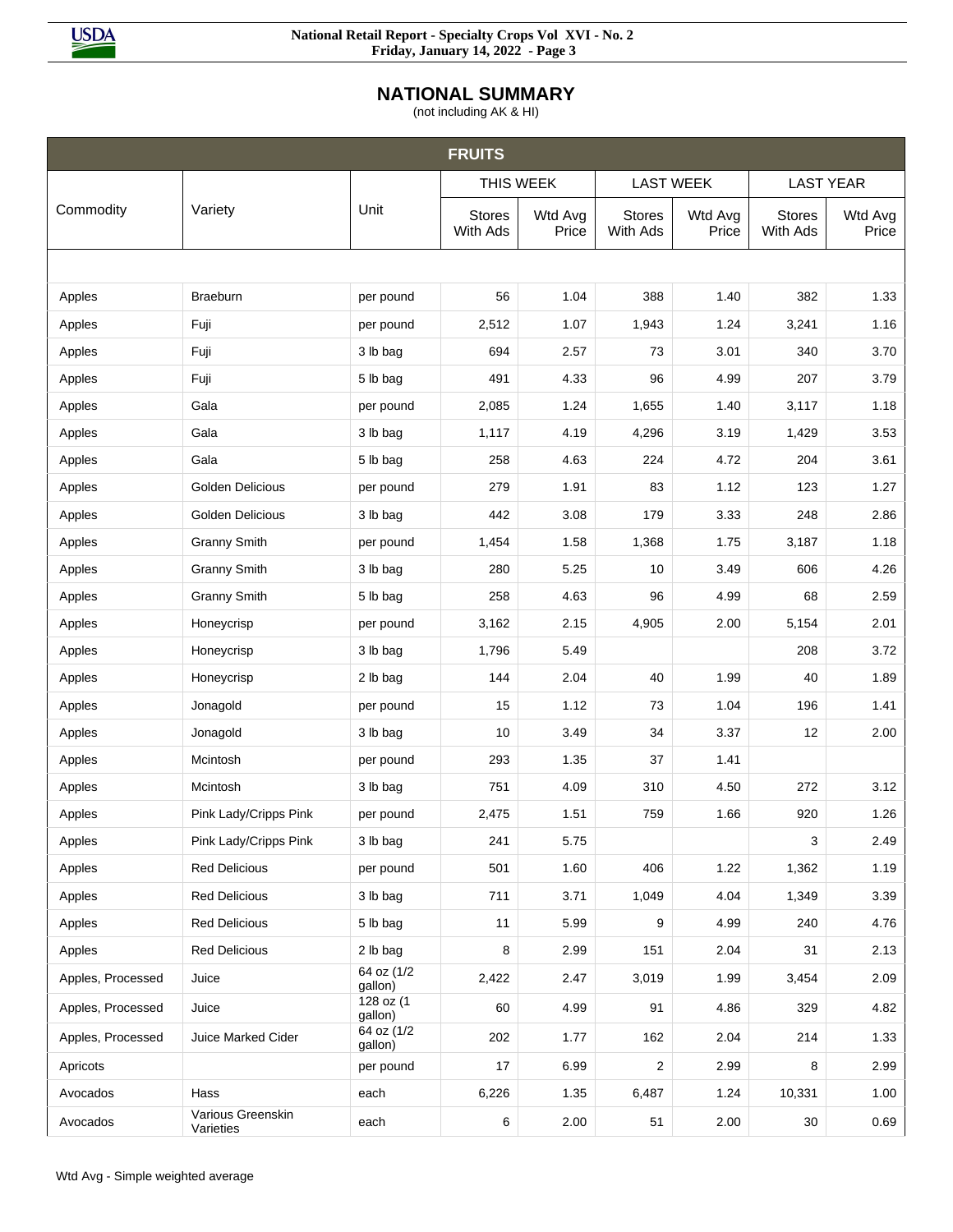| 333<br>0.47<br>0.48<br>596<br>0.57<br><b>Bananas</b><br>554<br>per pound<br>2.26<br><b>Blueberries</b><br>6 oz package<br>2,759<br>2.85<br>2,042<br>2.80<br>1,564<br>1 pint<br><b>Blueberries</b><br>2,473<br>3.09<br>4,129<br>2.58<br>5,739<br>2.75<br>package<br>18 oz<br><b>Blueberries</b><br>1,589<br>4.84<br>4.59<br>4.39<br>2,744<br>1,776<br>package<br>2.48<br>4,733<br>2.90<br>4,184<br>2.69<br>1,077<br>Cantaloups<br>each<br>111<br>0.54<br>0.68<br>Cantaloups<br>0.60<br>714<br>80<br>per pound<br><b>Red Varieties</b><br>4.44<br>Cherries<br>5,447<br>4.76<br>7,598<br>4.93<br>4,655<br>per pound<br>Clementines<br>5 lb package<br>146<br>4.33<br>70<br>4.99<br>542<br>5.32<br>4.22<br>Clementines<br>3 lb bag<br>1,422<br>4.76<br>3,167<br>4.52<br>4,810<br>411<br>3.38<br>3.89<br>Clementines<br>2 lb bag<br>4.05<br>203<br>169<br>Red<br>2,815<br>1.15<br>1,518<br>1.10<br>2,227<br>1.00<br>Grapefruit<br>each<br>87<br>1.30<br>260<br>0.97<br>Grapefruit<br>Red<br>per pound<br>1.53<br>227<br>Red<br>499<br>3.78<br>Grapefruit<br>5 lb bag<br>4.41<br>241<br>5.61<br>478<br><b>Black Seedless</b><br>2.98<br>1.92<br>1,222<br>2.73<br>638<br>537<br>Grapes<br>per pound<br>Red Globe<br>813<br>1.46<br>2.42<br>72<br>2.30<br>49<br>Grapes<br>per pound<br>1.83<br><b>Red Seedless</b><br>3,520<br>2.34<br>4,163<br>2.81<br>7,246<br>Grapes<br>per pound<br>2.25<br><b>White Seedless Type</b><br>2,621<br>2.60<br>2,308<br>2.76<br>2,480<br>Grapes<br>per pound<br>3.20<br>2.60<br>Honeydews<br>1,545<br>3.39<br>237<br>112<br>each<br>1.05<br>Honeydews<br>264<br>0.99<br>26<br>per pound<br>Kiwifruit<br>Hayward<br>467<br>0.41<br>796<br>0.46<br>906<br>0.42<br>each<br>8<br>4.84<br>Kiwifruit<br>Hayward<br>1 lb bag<br>3.00<br>276<br>0.52<br>2,083<br>0.65<br>1,005<br>0.58<br>2,234<br>Lemons<br>each<br>20<br>0.93<br>52<br>0.96<br>241<br>0.76<br>Lemons<br>per pound<br>2 lb bag<br>3,746<br>3.17<br>923<br>3.46<br>729<br>3.44<br>Lemons<br>0.33<br>1,394<br>0.33<br>Limes<br>each<br>651<br>0.41<br>1,170<br>96<br>0.98<br>111<br>0.86<br>156<br>0.59<br>Limes<br>per pound<br>5,395<br>1.21<br>1.03<br>1.02<br>Mangoes<br>each<br>5,035<br>3,566<br>$5.6 - 6$ oz<br><b>Blackberries</b><br>8,334<br>2.57<br><b>Misc Berries</b><br>2.61<br>5,878<br>2.71<br>7,065<br>package<br><b>Misc Citrus</b><br>2.28<br>2.99<br>39<br>Satsuma<br>per pound<br>42<br>12<br>1.73<br>Various Yellow Flesh<br>2,765<br>2.83<br>588<br>3.00<br>2.75<br>Nectarines<br>per pound<br>2,066<br>Varieties<br>Navel<br>0.88<br>0.99<br>0.81<br>each<br>2,556<br>3,792<br>2,793<br>Oranges<br>Navel<br>1.18<br>4,332<br>1.07<br>per pound<br>3,758<br>1.12<br>3,190<br>Oranges<br>1,982<br>3.91<br>3.42<br>3.20<br>Navel<br>3 lb bag<br>465<br>1,734<br>Oranges<br>2,349<br>5.07<br>3.48<br>Oranges<br>Navel<br>4 lb bag<br>4.37<br>1,498<br>2,161<br>5.97<br>Navel<br>8 lb bag<br>1,678<br>7.08<br>665<br>4.70<br>519<br>Oranges<br>Valencia<br>Oranges<br>per pound<br>7<br>1.79<br>Valencia<br>4.99<br>46<br>2.99<br>Oranges<br>3 lb bag<br>27<br>82<br>3.96<br>2.99<br>Oranges<br>Valencia<br>4 lb bag<br>48<br>3.99<br>2<br>0.74<br>Maradol/Tainung Types<br>per pound<br>1,869<br>1.11<br>531<br>0.87<br>348<br>Papaya |  |  |  |  |  |
|------------------------------------------------------------------------------------------------------------------------------------------------------------------------------------------------------------------------------------------------------------------------------------------------------------------------------------------------------------------------------------------------------------------------------------------------------------------------------------------------------------------------------------------------------------------------------------------------------------------------------------------------------------------------------------------------------------------------------------------------------------------------------------------------------------------------------------------------------------------------------------------------------------------------------------------------------------------------------------------------------------------------------------------------------------------------------------------------------------------------------------------------------------------------------------------------------------------------------------------------------------------------------------------------------------------------------------------------------------------------------------------------------------------------------------------------------------------------------------------------------------------------------------------------------------------------------------------------------------------------------------------------------------------------------------------------------------------------------------------------------------------------------------------------------------------------------------------------------------------------------------------------------------------------------------------------------------------------------------------------------------------------------------------------------------------------------------------------------------------------------------------------------------------------------------------------------------------------------------------------------------------------------------------------------------------------------------------------------------------------------------------------------------------------------------------------------------------------------------------------------------------------------------------------------------------------------------------------------------------------------------------------------------------------------------------------------------------------------------------------------------------------------------------------------------------------------------------------------------------------------------------------------------------------------------------------------------------------------------------------------------------------------------------------------------------------------------------------------------------------------------------------------------------------------------------------------------------------------------------|--|--|--|--|--|
|                                                                                                                                                                                                                                                                                                                                                                                                                                                                                                                                                                                                                                                                                                                                                                                                                                                                                                                                                                                                                                                                                                                                                                                                                                                                                                                                                                                                                                                                                                                                                                                                                                                                                                                                                                                                                                                                                                                                                                                                                                                                                                                                                                                                                                                                                                                                                                                                                                                                                                                                                                                                                                                                                                                                                                                                                                                                                                                                                                                                                                                                                                                                                                                                                                          |  |  |  |  |  |
|                                                                                                                                                                                                                                                                                                                                                                                                                                                                                                                                                                                                                                                                                                                                                                                                                                                                                                                                                                                                                                                                                                                                                                                                                                                                                                                                                                                                                                                                                                                                                                                                                                                                                                                                                                                                                                                                                                                                                                                                                                                                                                                                                                                                                                                                                                                                                                                                                                                                                                                                                                                                                                                                                                                                                                                                                                                                                                                                                                                                                                                                                                                                                                                                                                          |  |  |  |  |  |
|                                                                                                                                                                                                                                                                                                                                                                                                                                                                                                                                                                                                                                                                                                                                                                                                                                                                                                                                                                                                                                                                                                                                                                                                                                                                                                                                                                                                                                                                                                                                                                                                                                                                                                                                                                                                                                                                                                                                                                                                                                                                                                                                                                                                                                                                                                                                                                                                                                                                                                                                                                                                                                                                                                                                                                                                                                                                                                                                                                                                                                                                                                                                                                                                                                          |  |  |  |  |  |
|                                                                                                                                                                                                                                                                                                                                                                                                                                                                                                                                                                                                                                                                                                                                                                                                                                                                                                                                                                                                                                                                                                                                                                                                                                                                                                                                                                                                                                                                                                                                                                                                                                                                                                                                                                                                                                                                                                                                                                                                                                                                                                                                                                                                                                                                                                                                                                                                                                                                                                                                                                                                                                                                                                                                                                                                                                                                                                                                                                                                                                                                                                                                                                                                                                          |  |  |  |  |  |
|                                                                                                                                                                                                                                                                                                                                                                                                                                                                                                                                                                                                                                                                                                                                                                                                                                                                                                                                                                                                                                                                                                                                                                                                                                                                                                                                                                                                                                                                                                                                                                                                                                                                                                                                                                                                                                                                                                                                                                                                                                                                                                                                                                                                                                                                                                                                                                                                                                                                                                                                                                                                                                                                                                                                                                                                                                                                                                                                                                                                                                                                                                                                                                                                                                          |  |  |  |  |  |
|                                                                                                                                                                                                                                                                                                                                                                                                                                                                                                                                                                                                                                                                                                                                                                                                                                                                                                                                                                                                                                                                                                                                                                                                                                                                                                                                                                                                                                                                                                                                                                                                                                                                                                                                                                                                                                                                                                                                                                                                                                                                                                                                                                                                                                                                                                                                                                                                                                                                                                                                                                                                                                                                                                                                                                                                                                                                                                                                                                                                                                                                                                                                                                                                                                          |  |  |  |  |  |
|                                                                                                                                                                                                                                                                                                                                                                                                                                                                                                                                                                                                                                                                                                                                                                                                                                                                                                                                                                                                                                                                                                                                                                                                                                                                                                                                                                                                                                                                                                                                                                                                                                                                                                                                                                                                                                                                                                                                                                                                                                                                                                                                                                                                                                                                                                                                                                                                                                                                                                                                                                                                                                                                                                                                                                                                                                                                                                                                                                                                                                                                                                                                                                                                                                          |  |  |  |  |  |
|                                                                                                                                                                                                                                                                                                                                                                                                                                                                                                                                                                                                                                                                                                                                                                                                                                                                                                                                                                                                                                                                                                                                                                                                                                                                                                                                                                                                                                                                                                                                                                                                                                                                                                                                                                                                                                                                                                                                                                                                                                                                                                                                                                                                                                                                                                                                                                                                                                                                                                                                                                                                                                                                                                                                                                                                                                                                                                                                                                                                                                                                                                                                                                                                                                          |  |  |  |  |  |
|                                                                                                                                                                                                                                                                                                                                                                                                                                                                                                                                                                                                                                                                                                                                                                                                                                                                                                                                                                                                                                                                                                                                                                                                                                                                                                                                                                                                                                                                                                                                                                                                                                                                                                                                                                                                                                                                                                                                                                                                                                                                                                                                                                                                                                                                                                                                                                                                                                                                                                                                                                                                                                                                                                                                                                                                                                                                                                                                                                                                                                                                                                                                                                                                                                          |  |  |  |  |  |
|                                                                                                                                                                                                                                                                                                                                                                                                                                                                                                                                                                                                                                                                                                                                                                                                                                                                                                                                                                                                                                                                                                                                                                                                                                                                                                                                                                                                                                                                                                                                                                                                                                                                                                                                                                                                                                                                                                                                                                                                                                                                                                                                                                                                                                                                                                                                                                                                                                                                                                                                                                                                                                                                                                                                                                                                                                                                                                                                                                                                                                                                                                                                                                                                                                          |  |  |  |  |  |
|                                                                                                                                                                                                                                                                                                                                                                                                                                                                                                                                                                                                                                                                                                                                                                                                                                                                                                                                                                                                                                                                                                                                                                                                                                                                                                                                                                                                                                                                                                                                                                                                                                                                                                                                                                                                                                                                                                                                                                                                                                                                                                                                                                                                                                                                                                                                                                                                                                                                                                                                                                                                                                                                                                                                                                                                                                                                                                                                                                                                                                                                                                                                                                                                                                          |  |  |  |  |  |
|                                                                                                                                                                                                                                                                                                                                                                                                                                                                                                                                                                                                                                                                                                                                                                                                                                                                                                                                                                                                                                                                                                                                                                                                                                                                                                                                                                                                                                                                                                                                                                                                                                                                                                                                                                                                                                                                                                                                                                                                                                                                                                                                                                                                                                                                                                                                                                                                                                                                                                                                                                                                                                                                                                                                                                                                                                                                                                                                                                                                                                                                                                                                                                                                                                          |  |  |  |  |  |
|                                                                                                                                                                                                                                                                                                                                                                                                                                                                                                                                                                                                                                                                                                                                                                                                                                                                                                                                                                                                                                                                                                                                                                                                                                                                                                                                                                                                                                                                                                                                                                                                                                                                                                                                                                                                                                                                                                                                                                                                                                                                                                                                                                                                                                                                                                                                                                                                                                                                                                                                                                                                                                                                                                                                                                                                                                                                                                                                                                                                                                                                                                                                                                                                                                          |  |  |  |  |  |
|                                                                                                                                                                                                                                                                                                                                                                                                                                                                                                                                                                                                                                                                                                                                                                                                                                                                                                                                                                                                                                                                                                                                                                                                                                                                                                                                                                                                                                                                                                                                                                                                                                                                                                                                                                                                                                                                                                                                                                                                                                                                                                                                                                                                                                                                                                                                                                                                                                                                                                                                                                                                                                                                                                                                                                                                                                                                                                                                                                                                                                                                                                                                                                                                                                          |  |  |  |  |  |
|                                                                                                                                                                                                                                                                                                                                                                                                                                                                                                                                                                                                                                                                                                                                                                                                                                                                                                                                                                                                                                                                                                                                                                                                                                                                                                                                                                                                                                                                                                                                                                                                                                                                                                                                                                                                                                                                                                                                                                                                                                                                                                                                                                                                                                                                                                                                                                                                                                                                                                                                                                                                                                                                                                                                                                                                                                                                                                                                                                                                                                                                                                                                                                                                                                          |  |  |  |  |  |
|                                                                                                                                                                                                                                                                                                                                                                                                                                                                                                                                                                                                                                                                                                                                                                                                                                                                                                                                                                                                                                                                                                                                                                                                                                                                                                                                                                                                                                                                                                                                                                                                                                                                                                                                                                                                                                                                                                                                                                                                                                                                                                                                                                                                                                                                                                                                                                                                                                                                                                                                                                                                                                                                                                                                                                                                                                                                                                                                                                                                                                                                                                                                                                                                                                          |  |  |  |  |  |
|                                                                                                                                                                                                                                                                                                                                                                                                                                                                                                                                                                                                                                                                                                                                                                                                                                                                                                                                                                                                                                                                                                                                                                                                                                                                                                                                                                                                                                                                                                                                                                                                                                                                                                                                                                                                                                                                                                                                                                                                                                                                                                                                                                                                                                                                                                                                                                                                                                                                                                                                                                                                                                                                                                                                                                                                                                                                                                                                                                                                                                                                                                                                                                                                                                          |  |  |  |  |  |
|                                                                                                                                                                                                                                                                                                                                                                                                                                                                                                                                                                                                                                                                                                                                                                                                                                                                                                                                                                                                                                                                                                                                                                                                                                                                                                                                                                                                                                                                                                                                                                                                                                                                                                                                                                                                                                                                                                                                                                                                                                                                                                                                                                                                                                                                                                                                                                                                                                                                                                                                                                                                                                                                                                                                                                                                                                                                                                                                                                                                                                                                                                                                                                                                                                          |  |  |  |  |  |
|                                                                                                                                                                                                                                                                                                                                                                                                                                                                                                                                                                                                                                                                                                                                                                                                                                                                                                                                                                                                                                                                                                                                                                                                                                                                                                                                                                                                                                                                                                                                                                                                                                                                                                                                                                                                                                                                                                                                                                                                                                                                                                                                                                                                                                                                                                                                                                                                                                                                                                                                                                                                                                                                                                                                                                                                                                                                                                                                                                                                                                                                                                                                                                                                                                          |  |  |  |  |  |
|                                                                                                                                                                                                                                                                                                                                                                                                                                                                                                                                                                                                                                                                                                                                                                                                                                                                                                                                                                                                                                                                                                                                                                                                                                                                                                                                                                                                                                                                                                                                                                                                                                                                                                                                                                                                                                                                                                                                                                                                                                                                                                                                                                                                                                                                                                                                                                                                                                                                                                                                                                                                                                                                                                                                                                                                                                                                                                                                                                                                                                                                                                                                                                                                                                          |  |  |  |  |  |
|                                                                                                                                                                                                                                                                                                                                                                                                                                                                                                                                                                                                                                                                                                                                                                                                                                                                                                                                                                                                                                                                                                                                                                                                                                                                                                                                                                                                                                                                                                                                                                                                                                                                                                                                                                                                                                                                                                                                                                                                                                                                                                                                                                                                                                                                                                                                                                                                                                                                                                                                                                                                                                                                                                                                                                                                                                                                                                                                                                                                                                                                                                                                                                                                                                          |  |  |  |  |  |
|                                                                                                                                                                                                                                                                                                                                                                                                                                                                                                                                                                                                                                                                                                                                                                                                                                                                                                                                                                                                                                                                                                                                                                                                                                                                                                                                                                                                                                                                                                                                                                                                                                                                                                                                                                                                                                                                                                                                                                                                                                                                                                                                                                                                                                                                                                                                                                                                                                                                                                                                                                                                                                                                                                                                                                                                                                                                                                                                                                                                                                                                                                                                                                                                                                          |  |  |  |  |  |
|                                                                                                                                                                                                                                                                                                                                                                                                                                                                                                                                                                                                                                                                                                                                                                                                                                                                                                                                                                                                                                                                                                                                                                                                                                                                                                                                                                                                                                                                                                                                                                                                                                                                                                                                                                                                                                                                                                                                                                                                                                                                                                                                                                                                                                                                                                                                                                                                                                                                                                                                                                                                                                                                                                                                                                                                                                                                                                                                                                                                                                                                                                                                                                                                                                          |  |  |  |  |  |
|                                                                                                                                                                                                                                                                                                                                                                                                                                                                                                                                                                                                                                                                                                                                                                                                                                                                                                                                                                                                                                                                                                                                                                                                                                                                                                                                                                                                                                                                                                                                                                                                                                                                                                                                                                                                                                                                                                                                                                                                                                                                                                                                                                                                                                                                                                                                                                                                                                                                                                                                                                                                                                                                                                                                                                                                                                                                                                                                                                                                                                                                                                                                                                                                                                          |  |  |  |  |  |
|                                                                                                                                                                                                                                                                                                                                                                                                                                                                                                                                                                                                                                                                                                                                                                                                                                                                                                                                                                                                                                                                                                                                                                                                                                                                                                                                                                                                                                                                                                                                                                                                                                                                                                                                                                                                                                                                                                                                                                                                                                                                                                                                                                                                                                                                                                                                                                                                                                                                                                                                                                                                                                                                                                                                                                                                                                                                                                                                                                                                                                                                                                                                                                                                                                          |  |  |  |  |  |
|                                                                                                                                                                                                                                                                                                                                                                                                                                                                                                                                                                                                                                                                                                                                                                                                                                                                                                                                                                                                                                                                                                                                                                                                                                                                                                                                                                                                                                                                                                                                                                                                                                                                                                                                                                                                                                                                                                                                                                                                                                                                                                                                                                                                                                                                                                                                                                                                                                                                                                                                                                                                                                                                                                                                                                                                                                                                                                                                                                                                                                                                                                                                                                                                                                          |  |  |  |  |  |
|                                                                                                                                                                                                                                                                                                                                                                                                                                                                                                                                                                                                                                                                                                                                                                                                                                                                                                                                                                                                                                                                                                                                                                                                                                                                                                                                                                                                                                                                                                                                                                                                                                                                                                                                                                                                                                                                                                                                                                                                                                                                                                                                                                                                                                                                                                                                                                                                                                                                                                                                                                                                                                                                                                                                                                                                                                                                                                                                                                                                                                                                                                                                                                                                                                          |  |  |  |  |  |
|                                                                                                                                                                                                                                                                                                                                                                                                                                                                                                                                                                                                                                                                                                                                                                                                                                                                                                                                                                                                                                                                                                                                                                                                                                                                                                                                                                                                                                                                                                                                                                                                                                                                                                                                                                                                                                                                                                                                                                                                                                                                                                                                                                                                                                                                                                                                                                                                                                                                                                                                                                                                                                                                                                                                                                                                                                                                                                                                                                                                                                                                                                                                                                                                                                          |  |  |  |  |  |
|                                                                                                                                                                                                                                                                                                                                                                                                                                                                                                                                                                                                                                                                                                                                                                                                                                                                                                                                                                                                                                                                                                                                                                                                                                                                                                                                                                                                                                                                                                                                                                                                                                                                                                                                                                                                                                                                                                                                                                                                                                                                                                                                                                                                                                                                                                                                                                                                                                                                                                                                                                                                                                                                                                                                                                                                                                                                                                                                                                                                                                                                                                                                                                                                                                          |  |  |  |  |  |
|                                                                                                                                                                                                                                                                                                                                                                                                                                                                                                                                                                                                                                                                                                                                                                                                                                                                                                                                                                                                                                                                                                                                                                                                                                                                                                                                                                                                                                                                                                                                                                                                                                                                                                                                                                                                                                                                                                                                                                                                                                                                                                                                                                                                                                                                                                                                                                                                                                                                                                                                                                                                                                                                                                                                                                                                                                                                                                                                                                                                                                                                                                                                                                                                                                          |  |  |  |  |  |
|                                                                                                                                                                                                                                                                                                                                                                                                                                                                                                                                                                                                                                                                                                                                                                                                                                                                                                                                                                                                                                                                                                                                                                                                                                                                                                                                                                                                                                                                                                                                                                                                                                                                                                                                                                                                                                                                                                                                                                                                                                                                                                                                                                                                                                                                                                                                                                                                                                                                                                                                                                                                                                                                                                                                                                                                                                                                                                                                                                                                                                                                                                                                                                                                                                          |  |  |  |  |  |
|                                                                                                                                                                                                                                                                                                                                                                                                                                                                                                                                                                                                                                                                                                                                                                                                                                                                                                                                                                                                                                                                                                                                                                                                                                                                                                                                                                                                                                                                                                                                                                                                                                                                                                                                                                                                                                                                                                                                                                                                                                                                                                                                                                                                                                                                                                                                                                                                                                                                                                                                                                                                                                                                                                                                                                                                                                                                                                                                                                                                                                                                                                                                                                                                                                          |  |  |  |  |  |
|                                                                                                                                                                                                                                                                                                                                                                                                                                                                                                                                                                                                                                                                                                                                                                                                                                                                                                                                                                                                                                                                                                                                                                                                                                                                                                                                                                                                                                                                                                                                                                                                                                                                                                                                                                                                                                                                                                                                                                                                                                                                                                                                                                                                                                                                                                                                                                                                                                                                                                                                                                                                                                                                                                                                                                                                                                                                                                                                                                                                                                                                                                                                                                                                                                          |  |  |  |  |  |
|                                                                                                                                                                                                                                                                                                                                                                                                                                                                                                                                                                                                                                                                                                                                                                                                                                                                                                                                                                                                                                                                                                                                                                                                                                                                                                                                                                                                                                                                                                                                                                                                                                                                                                                                                                                                                                                                                                                                                                                                                                                                                                                                                                                                                                                                                                                                                                                                                                                                                                                                                                                                                                                                                                                                                                                                                                                                                                                                                                                                                                                                                                                                                                                                                                          |  |  |  |  |  |
|                                                                                                                                                                                                                                                                                                                                                                                                                                                                                                                                                                                                                                                                                                                                                                                                                                                                                                                                                                                                                                                                                                                                                                                                                                                                                                                                                                                                                                                                                                                                                                                                                                                                                                                                                                                                                                                                                                                                                                                                                                                                                                                                                                                                                                                                                                                                                                                                                                                                                                                                                                                                                                                                                                                                                                                                                                                                                                                                                                                                                                                                                                                                                                                                                                          |  |  |  |  |  |
|                                                                                                                                                                                                                                                                                                                                                                                                                                                                                                                                                                                                                                                                                                                                                                                                                                                                                                                                                                                                                                                                                                                                                                                                                                                                                                                                                                                                                                                                                                                                                                                                                                                                                                                                                                                                                                                                                                                                                                                                                                                                                                                                                                                                                                                                                                                                                                                                                                                                                                                                                                                                                                                                                                                                                                                                                                                                                                                                                                                                                                                                                                                                                                                                                                          |  |  |  |  |  |
|                                                                                                                                                                                                                                                                                                                                                                                                                                                                                                                                                                                                                                                                                                                                                                                                                                                                                                                                                                                                                                                                                                                                                                                                                                                                                                                                                                                                                                                                                                                                                                                                                                                                                                                                                                                                                                                                                                                                                                                                                                                                                                                                                                                                                                                                                                                                                                                                                                                                                                                                                                                                                                                                                                                                                                                                                                                                                                                                                                                                                                                                                                                                                                                                                                          |  |  |  |  |  |
|                                                                                                                                                                                                                                                                                                                                                                                                                                                                                                                                                                                                                                                                                                                                                                                                                                                                                                                                                                                                                                                                                                                                                                                                                                                                                                                                                                                                                                                                                                                                                                                                                                                                                                                                                                                                                                                                                                                                                                                                                                                                                                                                                                                                                                                                                                                                                                                                                                                                                                                                                                                                                                                                                                                                                                                                                                                                                                                                                                                                                                                                                                                                                                                                                                          |  |  |  |  |  |
|                                                                                                                                                                                                                                                                                                                                                                                                                                                                                                                                                                                                                                                                                                                                                                                                                                                                                                                                                                                                                                                                                                                                                                                                                                                                                                                                                                                                                                                                                                                                                                                                                                                                                                                                                                                                                                                                                                                                                                                                                                                                                                                                                                                                                                                                                                                                                                                                                                                                                                                                                                                                                                                                                                                                                                                                                                                                                                                                                                                                                                                                                                                                                                                                                                          |  |  |  |  |  |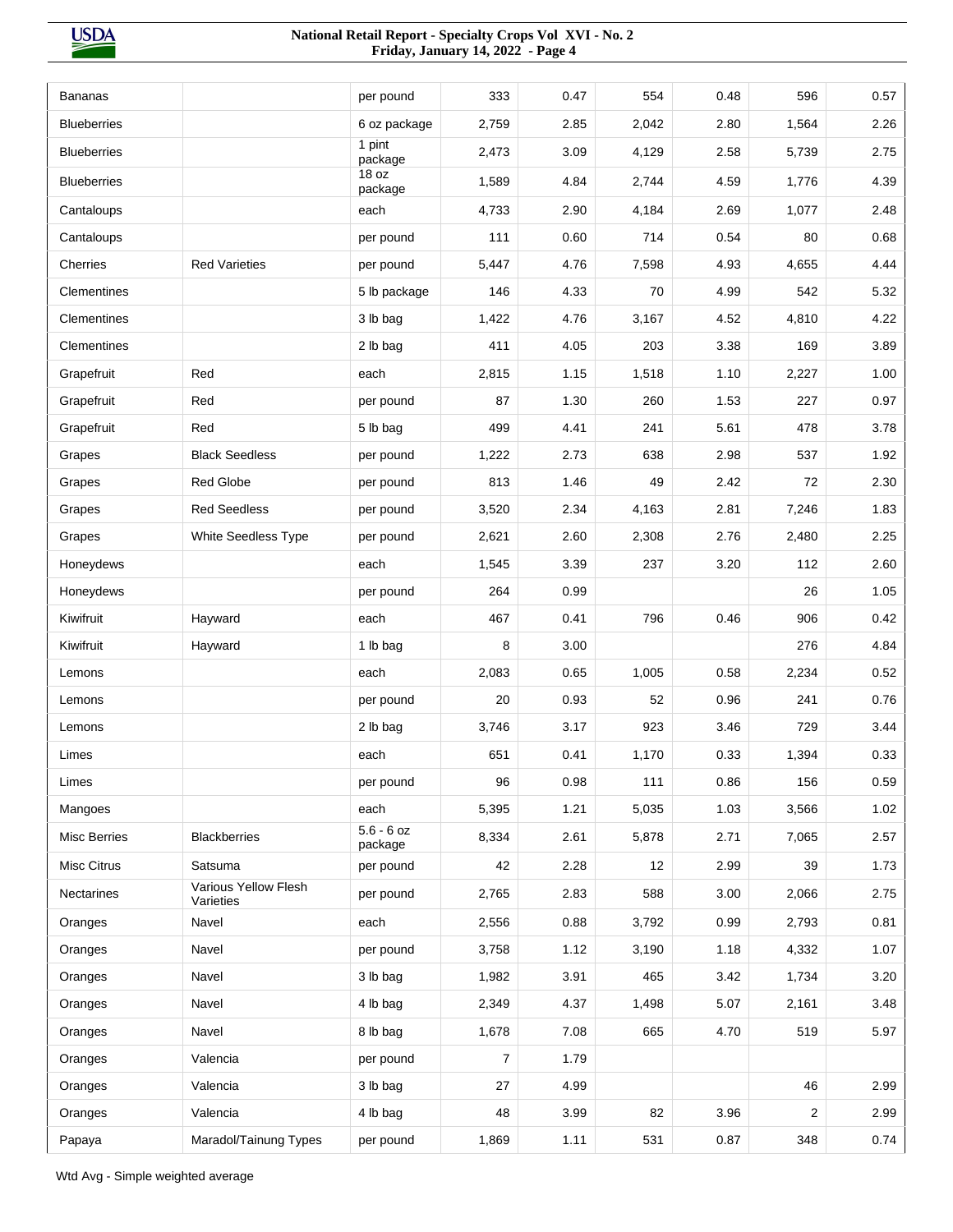| Papaya              | Solo Type                              | per pound    | 125            | 1.09 |                |      | 102   | 2.06 |
|---------------------|----------------------------------------|--------------|----------------|------|----------------|------|-------|------|
| Peaches             | Various Yellow Flesh<br>Varieties      | per pound    | 2,765          | 2.83 | 570            | 2.96 | 2,661 | 2.57 |
| Pears               | <b>Bartlett</b>                        | per pound    | 3,194          | 1.52 | 2,809          | 1.73 | 1,816 | 1.51 |
| Pears               | <b>Bartlett</b>                        | 3 lb bag     | 30             | 3.99 | $\overline{7}$ | 1.99 |       |      |
| Pears               | <b>Bosc</b>                            | per pound    | 2,302          | 1.51 | 2,067          | 1.70 | 2,049 | 1.53 |
| Pears               | D'Anjou                                | per pound    | 3,368          | 1.59 | 2,283          | 1.72 | 2,682 | 1.57 |
| Pears               | D'Anjou                                | 3 lb bag     | 40             | 3.89 |                |      | 40    | 3.99 |
| Persimmons          |                                        | each         | 7              | 2.00 | 54             | 0.33 |       |      |
| Pineapples          |                                        | each         | 2,371          | 2.10 | 4,030          | 2.58 | 4,404 | 1.92 |
| Pineapples          |                                        | per pound    | 396            | 0.65 | 325            | 0.65 | 169   | 0.61 |
| Plums               |                                        | per pound    | 10             | 1.29 | 10             | 0.99 | 647   | 2.38 |
| Pomegranates        |                                        | each         | 354            | 2.95 | 46             | 2.02 | 93    | 1.92 |
| Prunes              |                                        | per pound    | $\overline{7}$ | 2.99 |                |      |       |      |
| Raspberries         | Red                                    | 6 oz package | 5,230          | 2.78 | 5,069          | 2.86 | 6,886 | 2.67 |
| <b>Strawberries</b> |                                        | 1 lb package | 5,729          | 2.83 | 5,944          | 3.01 | 6,218 | 2.93 |
| <b>Strawberries</b> |                                        | 2 lb package | 116            | 6.70 | 194            | 6.01 | 80    | 4.30 |
| Tangelos            |                                        | per pound    | 509            | 1.54 | 33             | 1.57 | 967   | 1.29 |
| Tangelos            |                                        | each         | 218            | 0.99 | 205            | 1.00 | 399   | 0.89 |
| Tangelos            |                                        | 3 lb bag     | 11             | 4.98 | 11             | 4.98 | 307   | 2.79 |
| Tangerines          |                                        | per pound    | 1,209          | 3.20 | 164            | 1.52 | 861   | 2.42 |
| Tangerines          |                                        | 5 lb package | 161            | 5.42 | 321            | 6.61 | 1,886 | 4.46 |
| Tangerines          |                                        | 3 lb bag     | 2,507          | 4.29 | 3,032          | 4.90 | 3,695 | 4.19 |
| Tangerines          |                                        | 2 lb bag     | 391            | 3.73 | 905            | 4.77 | 750   | 4.44 |
| Tangerines          |                                        | each         | 31             | 1.42 | 24             | 1.00 | 176   | 0.61 |
| Watermelons         | <b>Red Flesh Seedless</b><br>Miniature | each         | 1,122          | 3.21 | 426            | 3.45 | 198   | 2.53 |
| Watermelons         | Red Flesh Seedless Type                | each         | 57             | 4.99 | 80             | 3.99 |       |      |
| <b>ORGANIC</b>      |                                        |              |                |      |                |      |       |      |
| Apples              | Fuji                                   | per pound    | 1,008          | 2.09 | 760            | 1.96 | 594   | 1.95 |
| Apples              | Fuji                                   | 3 lb bag     | 28             | 5.28 | 113            | 4.49 | 29    | 3.82 |
| Apples              | Fuji                                   | 5 lb bag     | 24             | 4.99 |                |      |       |      |
| Apples              | Fuji                                   | 2 lb bag     | 633            | 3.73 | 238            | 3.99 | 2,063 | 3.77 |
| Apples              | Gala                                   | per pound    | 1,037          | 1.85 | 1,213          | 2.19 | 603   | 1.83 |
| Apples              | Gala                                   | 3 lb bag     | 223            | 3.99 | 311            | 5.44 | 37    | 2.99 |
| Apples              | Gala                                   | 5 lb bag     | 257            | 4.08 |                |      |       |      |
| Apples              | Gala                                   | 2 lb bag     | 1,285          | 3.78 | 597            | 3.83 | 2,384 | 3.63 |
| Apples              | <b>Granny Smith</b>                    | per pound    | 666            | 1.77 | 960            | 2.03 | 293   | 1.79 |
| Apples              | <b>Granny Smith</b>                    | 3 lb bag     | 8              | 5.99 | 306            | 5.44 | 43    | 5.99 |
| Apples              | <b>Granny Smith</b>                    | 5 lb bag     | 266            | 4.99 | 242            | 4.99 |       |      |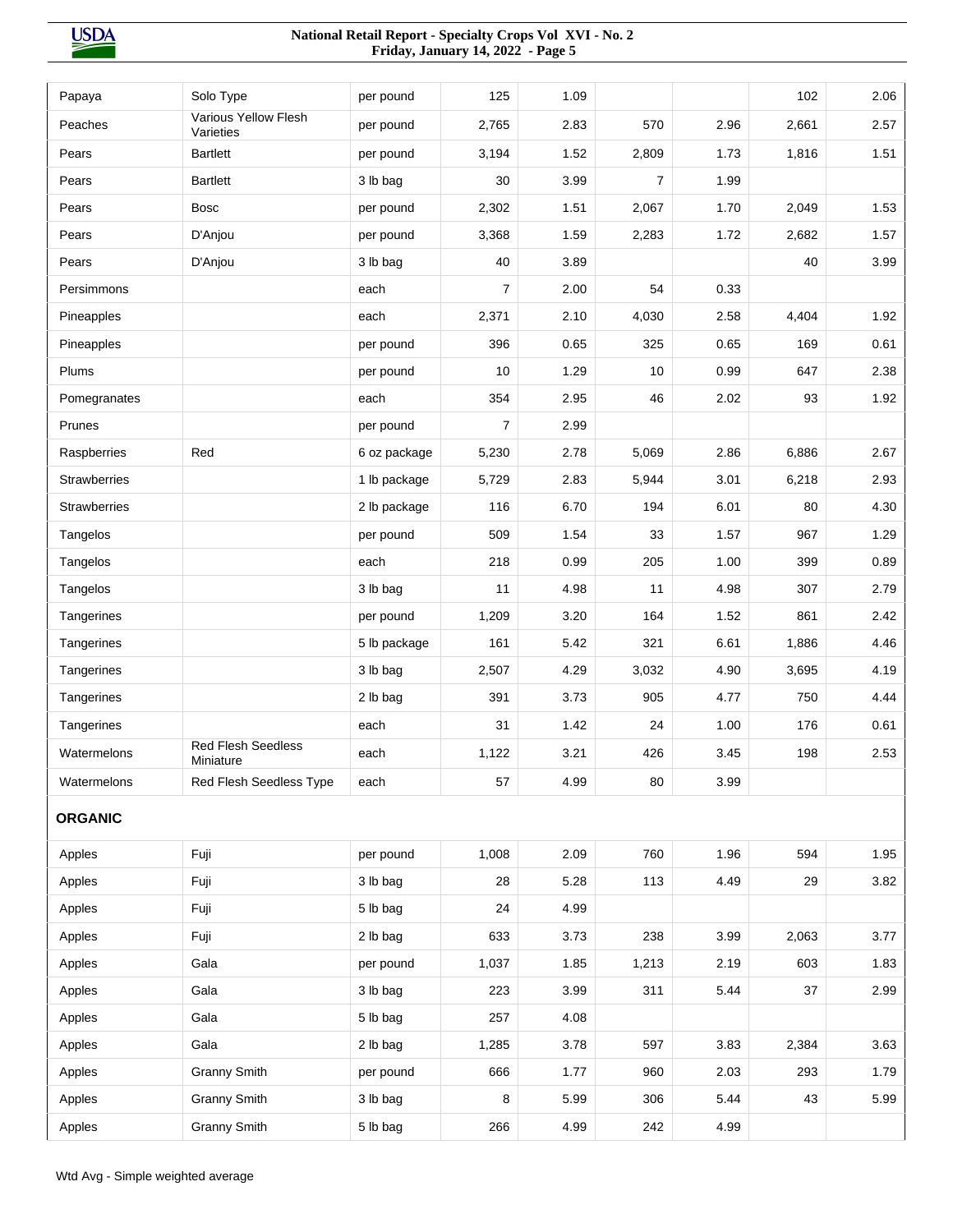| Apples              | <b>Granny Smith</b>       | 2 lb bag                | 575            | 3.65  | 324   | 3.69 | 2,339 | 3.63 |
|---------------------|---------------------------|-------------------------|----------------|-------|-------|------|-------|------|
| Apples              | Honeycrisp                | per pound               | 801            | 3.12  | 2,206 | 3.05 | 1,272 | 3.04 |
| Apples              | Honeycrisp                | 3 lb bag                | 16             | 3.99  | 22    | 4.31 |       |      |
| Apples              | Honeycrisp                | 2 lb bag                | 518            | 6.19  | 1,393 | 4.44 | 631   | 4.77 |
| Apples              | Pink Lady/Cripps Pink     | per pound               | 479            | 2.04  | 348   | 1.80 | 79    | 2.83 |
| Apples              | Pink Lady/Cripps Pink     | 2 lb bag                | 377            | 3.80  | 156   | 1.66 | 1,440 | 3.69 |
| Apples              | <b>Red Delicious</b>      | per pound               | 48             | 2.49  |       |      | 8     | 1.99 |
| Apples              | <b>Red Delicious</b>      | 3 lb bag                | 43             | 4.99  |       |      | 200   | 3.50 |
| Apples              | Rome                      | per pound               | 8              | 1.39  |       |      | 25    | 1.99 |
| Apples, Processed   | Juice                     | 64 oz (1/2<br>gallon)   | 676            | 2.53  | 801   | 2.43 | 561   | 2.67 |
| Apples, Processed   | Juice                     | 128 oz (1<br>gallon)    | 92             | 11.49 |       |      | 26    | 7.99 |
| Apples, Processed   | <b>Juice Marked Cider</b> | 64 oz (1/2<br>gallon)   | 11             | 8.99  |       |      |       |      |
| Avocados            | Hass                      | each                    | 915            | 1.56  | 1,190 | 2.11 | 2,536 | 1.54 |
| <b>Bananas</b>      |                           | per pound               | 986            | 0.83  | 555   | 0.69 | 731   | 0.78 |
| <b>Blueberries</b>  |                           | 6 oz package            | 3,998          | 3.11  | 1,951 | 3.40 | 4,644 | 2.91 |
| <b>Blueberries</b>  |                           | 1 pint<br>package       | 45             | 3.99  | 266   | 5.04 | 582   | 4.58 |
| <b>Blueberries</b>  |                           | 18 oz<br>package        | 78             | 5.99  |       |      |       |      |
| Clementines         |                           | 2 lb bag                | 405            | 4.53  | 598   | 5.11 | 43    | 4.15 |
| Grapefruit          | Red                       | each                    | $\overline{7}$ | 2.99  | 281   | 1.04 | 106   | 2.12 |
| Grapefruit          | Red                       | per pound               | 19             | 2.28  | 22    | 2.48 | 403   | 1.51 |
| Grapes              | <b>Red Seedless</b>       | per pound               | 172            | 5.00  |       |      | 308   | 5.56 |
| Grapes              | White Seedless Type       | per pound               | 252            | 4.68  |       |      | 308   | 5.65 |
| Lemons              |                           | each                    | 106            | 0.59  | 171   | 0.99 | 170   | 0.91 |
| Lemons              |                           | per pound               | 17             | 2.99  |       |      | 17    | 3.99 |
| Lemons              |                           | $2 \,$ lb bag           | 578            | 3.97  | 35    | 4.93 | 267   | 4.95 |
| Mangoes             |                           | each                    | 509            | 1.43  | 116   | 1.71 | 587   | 1.54 |
| <b>Misc Berries</b> | Blackberries              | $5.6 - 6$ oz<br>package | 2,370          | 3.16  | 1,241 | 3.97 | 1,855 | 3.42 |
| Oranges             | Navel                     | each                    | 7              | 2.50  | 148   | 1.11 | 139   | 1.39 |
| Oranges             | Navel                     | per pound               | 377            | 1.93  | 220   | 1.43 | 583   | 1.82 |
| Oranges             | Navel                     | 3 lb bag                | 74             | 3.99  | 108   | 6.03 | 372   | 6.15 |
| Oranges             | Navel                     | 4 lb bag                | 9              | 6.99  | 148   | 5.63 | 184   | 4.39 |
| Oranges             | Valencia                  | 4 lb bag                | 283            | 3.97  | 276   | 3.98 | 276   | 3.09 |
| Pears               | <b>Bosc</b>               | per pound               | 296            | 2.05  | 79    | 2.00 | 5     | 2.49 |
| Pears               | D'Anjou                   | per pound               | 528            | 2.02  | 366   | 2.01 | 419   | 1.98 |
| Pineapples          |                           | each                    | 106            | 4.11  | 204   | 4.13 | 325   | 3.00 |
| Raspberries         | Red                       | 6 oz package            | 952            | 3.54  | 838   | 4.04 | 1,542 | 3.29 |
| Tangelos            |                           | per pound               | 17             | 1.99  | 21    | 1.99 | 80    | 1.99 |
| Tangelos            |                           | 3 lb bag                | 276            | 3.98  | 130   | 3.98 |       |      |
|                     |                           |                         |                |       |       |      |       |      |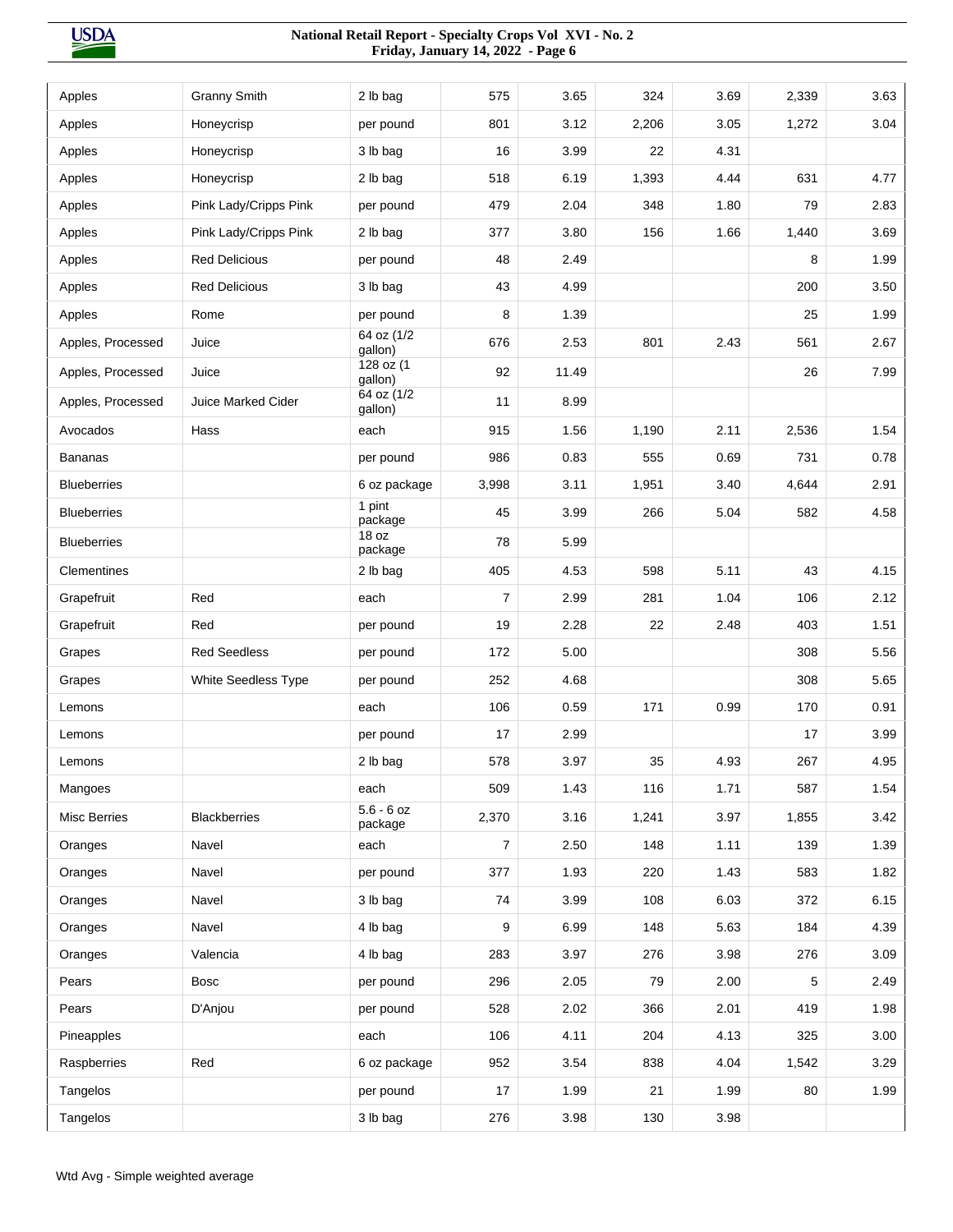| Tangerines     |                            | 3 lb bag  | 8                          | 3.99             |                           |                  |                           |                  |
|----------------|----------------------------|-----------|----------------------------|------------------|---------------------------|------------------|---------------------------|------------------|
| Tangerines     |                            | 2 lb bag  | 153                        | 5.61             | 67                        | 5.99             | 1,233                     | 5.00             |
|                |                            |           | <b>ONIONS AND POTATOES</b> |                  |                           |                  |                           |                  |
|                |                            |           |                            | THIS WEEK        | <b>LAST WEEK</b>          |                  |                           | <b>LAST YEAR</b> |
| Commodity      | Variety                    | Unit      | <b>Stores</b><br>With Ads  | Wtd Avg<br>Price | <b>Stores</b><br>With Ads | Wtd Avg<br>Price | <b>Stores</b><br>With Ads | Wtd Avg<br>Price |
|                |                            |           |                            |                  |                           |                  |                           |                  |
| Onions, Dry    | Red                        | per pound | 686                        | 1.34             | 934                       | 1.02             | 586                       | 0.89             |
| Onions, Dry    | White                      | per pound | 732                        | 0.87             | 847                       | 0.95             | 685                       | 0.84             |
| Onions, Dry    | White                      | 3 lb bag  | 160                        | 2.02             |                           |                  | 36                        | 1.72             |
| Onions, Dry    | Yellow                     | per pound | 923                        | 0.88             | 1,206                     | 0.92             | 1,296                     | 0.88             |
| Onions, Dry    | Yellow                     | 2 lb bag  | 565                        | 1.58             | 426                       | 1.32             | 652                       | 1.19             |
| Onions, Dry    | Yellow                     | 3 lb bag  | 2,661                      | 2.53             | 2,734                     | 2.53             | 2,996                     | 2.28             |
| Onions, Dry    | Yellow                     | 5 lb bag  | 252                        | 3.01             | 253                       | 2.95             | 313                       | 3.23             |
| Onions, Dry    | <b>Yellow Marked Sweet</b> | per pound | 1,429                      | 1.12             | 2,316                     | 1.15             | 2,475                     | 1.01             |
| Onions, Dry    | <b>Yellow Marked Sweet</b> | 3 lb bag  | 4,613                      | 2.93             | 552                       | 3.09             | 458                       | 2.94             |
| Onions, Dry    | <b>Yellow Marked Sweet</b> | 5 lb bag  | 315                        | 3.73             | 1,031                     | 3.99             |                           |                  |
| Potatoes       | Round Red                  | per pound | 697                        | 0.87             | 269                       | 0.98             | 985                       | 0.91             |
| Potatoes       | Round Red                  | 3 lb bag  | 688                        | 3.00             | 182                       | 2.50             | 367                       | 2.22             |
| Potatoes       | Round Red                  | 5 lb bag  | 2,724                      | 2.95             | 1,380                     | 3.11             | 2,114                     | 3.18             |
| Potatoes       | Round White                | per pound | 107                        | 0.74             | 68                        | 0.93             | 335                       | 0.74             |
| Potatoes       | Round White                | 3 lb bag  | 453                        | 3.00             | 18                        | 2.50             | 18                        | 1.99             |
| Potatoes       | Round White                | 5 lb bag  | 742                        | 2.93             | 594                       | 2.77             | 413                       | 2.27             |
| Potatoes       | Round White                | 10 lb bag | 18                         | 2.99             |                           |                  | 5                         | 2.99             |
| Potatoes       | Round White                | 8 lb bag  | 6                          | 0.99             |                           |                  |                           |                  |
| Potatoes       | Russet                     | per pound | 2,091                      | 0.96             | 905                       | 1.04             | 1,768                     | 0.88             |
| Potatoes       | Russet                     | 3 lb bag  | 21                         | 1.99             | 53                        | 2.00             | 335                       | 1.07             |
| Potatoes       | Russet                     | 5 lb bag  | 4,555                      | 2.61             | 2,361                     | 2.71             | 5,205                     | 2.62             |
| Potatoes       | Russet                     | 10 lb bag | 507                        | 4.04             | 263                       | 3.45             | 619                       | 2.98             |
| Potatoes       | Russet                     | 8 lb bag  | 44                         | 1.65             | 108                       | 4.09             | 612                       | 2.79             |
| Potatoes       | Yellow Type                | per pound | 362                        | 0.88             | 26                        | 0.79             | 644                       | 1.10             |
| Potatoes       | Yellow Type                | 3 lb bag  | 765                        | 3.94             | 454                       | 4.26             | 451                       | 4.23             |
| Potatoes       | Yellow Type                | 5 lb bag  | 933                        | 3.43             | 2,194                     | 3.31             | 1,855                     | 3.36             |
| Potatoes       | Yellow Type                | 8 lb bag  | 8                          | 2.69             |                           |                  | 4                         | 2.99             |
| <b>ORGANIC</b> |                            |           |                            |                  |                           |                  |                           |                  |
| Onions, Dry    | Red                        | 2 lb bag  | 12                         | 2.99             | 1,201                     | 2.99             |                           |                  |
| Onions, Dry    | White                      | 2 lb bag  | 12                         | 2.99             |                           |                  |                           |                  |
| Onions, Dry    | Yellow                     | per pound | 158                        | 1.63             |                           |                  | 108                       | 1.55             |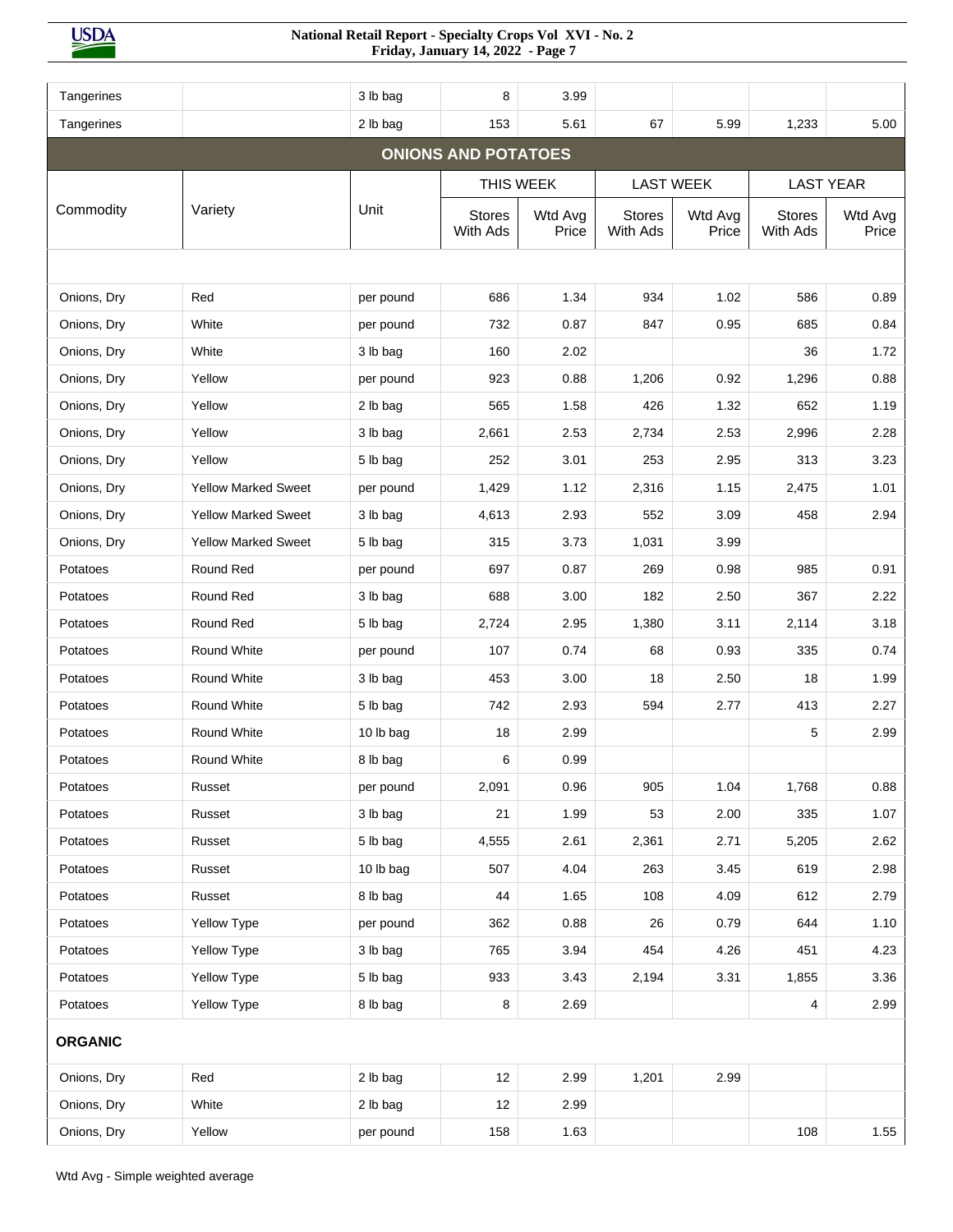| Onions, Dry             | Yellow                     | 2 lb bag  | 12                        | 2.99             | 1,489                     | 2.85             |                           |                  |
|-------------------------|----------------------------|-----------|---------------------------|------------------|---------------------------|------------------|---------------------------|------------------|
| Onions, Dry             | Yellow                     | 3 lb bag  | 1,110                     | 3.90             | 1,235                     | 3.86             | 374                       | 3.30             |
| Onions, Dry             | <b>Yellow Marked Sweet</b> | per pound | 11                        | 1.49             | 200                       | 1.28             | 11                        | 1.49             |
| Potatoes                | Round Red                  | per pound | 19                        | 3.49             |                           |                  |                           |                  |
| Potatoes                | Round Red                  | 3 lb bag  | 1,562                     | 3.20             | 267                       | 3.92             | 202                       | 3.97             |
| Potatoes                | Round White                | 3 lb bag  | 146                       | 3.00             |                           |                  | 16                        | 3.69             |
| Potatoes                | Russet                     | per pound | 130                       | 1.49             |                           |                  | 298                       | 0.94             |
| Potatoes                | Russet                     | 3 lb bag  | 2,433                     | 3.33             | 325                       | 3.97             | 130                       | 3.69             |
| Potatoes                | Russet                     | 5 lb bag  | 187                       | 2.58             | 25                        | 3.67             | 82                        | 4.84             |
| Potatoes                | Yellow Type                | per pound | 12                        | 0.99             |                           |                  | 130                       | 1.49             |
| Potatoes                | Yellow Type                | 3 lb bag  | 455                       | 3.83             | 267                       | 3.92             | 212                       | 3.87             |
|                         |                            |           | <b>VEGETABLES</b>         |                  |                           |                  |                           |                  |
|                         |                            |           |                           | THIS WEEK        |                           | <b>LAST WEEK</b> |                           | <b>LAST YEAR</b> |
| Commodity               | Variety                    | Unit      | <b>Stores</b><br>With Ads | Wtd Avg<br>Price | <b>Stores</b><br>With Ads | Wtd Avg<br>Price | <b>Stores</b><br>With Ads | Wtd Avg<br>Price |
|                         |                            |           |                           |                  |                           |                  |                           |                  |
| Artichokes              |                            | each      | 9                         | 1.50             | 131                       | 2.88             |                           |                  |
| Asparagus               | Green                      | per pound | 2,603                     | 3.06             | 1,303                     | 3.21             | 669                       | 3.57             |
| <b>Beans</b>            | Round Green Type           | per pound | 2,646                     | 1.74             | 1,959                     | 1.77             | 442                       | 1.38             |
| <b>Beets</b>            |                            | per bunch | 140                       | 2.10             | 50                        | 1.50             | 92                        | 1.26             |
| <b>Beets</b>            |                            | per pound | 72                        | 0.69             | 56                        | 0.76             | 320                       | 0.91             |
| Broccoli                |                            | per pound | 102                       | 1.35             | 315                       | 1.44             | 120                       | 1.30             |
| <b>Broccoli</b>         |                            | per bunch | 1,582                     | 2.51             | 1,289                     | 2.49             | 180                       | 2.14             |
| <b>Broccoli</b>         | Baby Hybrid Type           | per bunch | 7                         | 2.99             |                           |                  | 5                         | 3.00             |
| Broccoli                | Crown Cut                  | per pound | 2,794                     | 1.62             | 3,562                     | 1.64             | 3,667                     | 1.32             |
| <b>Brussels Sprouts</b> |                            | per pound | 443                       | 2.31             | 379                       | 2.54             | 1,021                     | 2.59             |
| Cabbage                 | Round Green Type           | per pound | 2,931                     | 0.69             | 1,694                     | 0.70             | 1,747                     | 0.53             |
| Carrots                 |                            | per pound | 230                       | 0.53             | 228                       | 0.52             | 157                       | 0.47             |
| Carrots                 |                            | 1 lb bag  | 72                        | 0.69             | 114                       | 0.77             | 116                       | 0.69             |
| Carrots                 |                            | 2 lb bag  | 727                       | 1.34             | 784                       | 1.33             | 999                       | 1.34             |
| Carrots                 | <b>Baby Peeled</b>         | 1 lb bag  | 2,274                     | 1.33             | 1,805                     | 1.51             | 4,429                     | 1.08             |
| Carrots                 | <b>Baby Peeled</b>         | 2 lb bag  | 148                       | 2.30             | 750                       | 2.60             | 2,006                     | 1.85             |
| Cauliflower             |                            | each      | 1,120                     | 2.98             | 2,190                     | 2.93             | 1,057                     | 2.79             |
| Cauliflower             |                            | per pound | 1,286                     | 1.44             | 1,407                     | 1.42             | 1,402                     | 1.36             |
| Celery                  |                            | each      | 2,489                     | 1.30             | 687                       | 1.07             | 936                       | 1.49             |
| Celery                  |                            | per pound | 94                        | 1.15             | 43                        | 1.49             | 32                        | 1.38             |
| Celery                  | Hearts                     | each      | 1,244                     | 2.09             | 1,400                     | 2.61             | 1,939                     | 1.78             |
| Cilantro                |                            | per bunch | 1,362                     | 1.16             | 448                       | 0.48             | 1,527                     | 0.60             |
| Corn-Sweet              |                            | each      | 902                       | 0.60             | 156                       | 0.52             | 54                        | 0.50             |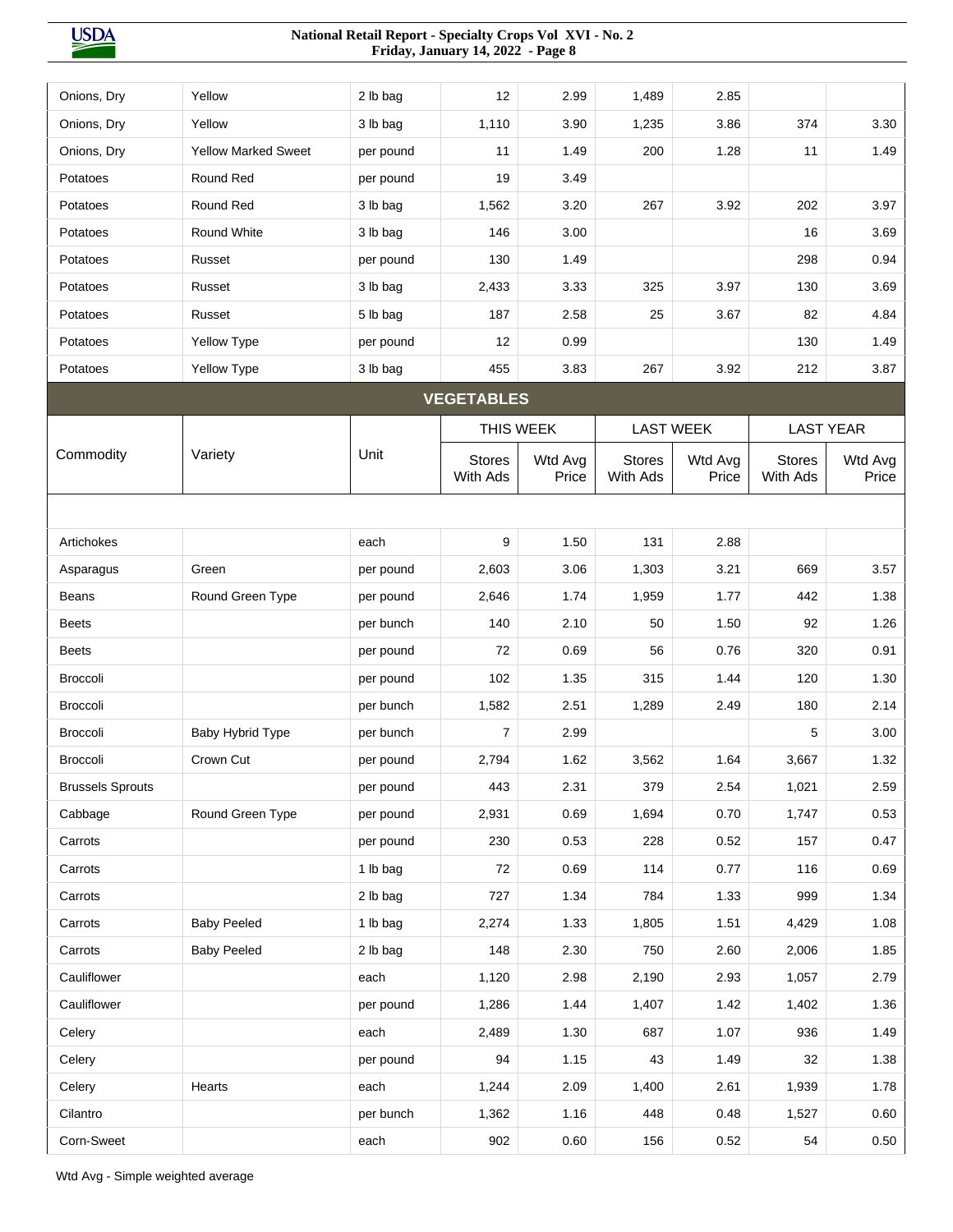| Cucumbers          |                              |                    |                | 0.77 |                |      |                | 0.76 |
|--------------------|------------------------------|--------------------|----------------|------|----------------|------|----------------|------|
|                    |                              | each               | 3,214          |      | 4,633          | 0.66 | 2,907          |      |
| Cucumbers          | Long Seedless-               | per pound          | 39             | 1.06 | 10             | 0.69 |                |      |
| Cucumbers          | Greenhouse<br>Long Seedless- | each               | 2,733          | 1.42 | 1,860          | 1.38 | 1,991          | 1.54 |
| Cucumbers          | Greenhouse                   | per pound          | $\overline{7}$ | 0.49 |                |      | $\overline{7}$ | 0.69 |
| Eggplant           |                              | per pound          | 611            | 1.14 | 885            | 1.25 | 457            | 1.21 |
| Eggplant           |                              | each               | 397            | 1.09 | 124            | 0.98 | 205            | 0.84 |
| Garlic             |                              | per pound          | 8              | 3.99 |                |      | 5              | 2.99 |
| Garlic             |                              | per sleeve         | 382            | 1.95 | 92             | 2.03 | 336            | 1.25 |
| Greens             | Collard                      | per bunch          | 66             | 1.15 | 70             | 1.58 | 731            | 2.53 |
| Greens             | Collard                      | per pound          | 267            | 1.23 | 205            | 1.19 | 52             | 0.99 |
| Greens             | Collard                      | 1 lb bag           | 656            | 2.52 | 793            | 2.51 | 726            | 2.55 |
| Greens             | Kale                         | per bunch          | 1,151          | 1.00 | 419            | 1.65 | 1,181          | 0.95 |
| Greens             | Kale                         | per pound          | 442            | 1.25 | 191            | 1.26 | 52             | 0.99 |
| Greens             | Kale                         | 1 lb bag           | 704            | 2.58 | 771            | 2.51 | 661            | 2.55 |
| Greens             | Mustard                      | per bunch          | 56             | 1.00 | $\overline{7}$ | 0.79 | 207            | 1.40 |
| Greens             | Mustard                      | per pound          | 12             | 0.79 | 23             | 1.10 |                |      |
| Greens             | Swiss Chard                  | per bunch          | 6              | 0.99 | 63             | 1.67 |                |      |
| Greens             | <b>Turnip Tops</b>           | per bunch          | 56             | 1.00 | $\overline{7}$ | 0.79 | 158            | 0.90 |
| Greens             | <b>Turnip Tops</b>           | per pound          | 26             | 0.84 | 35             | 1.06 | 8              | 0.99 |
| Lettuce, Iceberg   |                              | each               | 2,206          | 1.36 | 2,066          | 1.27 | 2,055          | 1.15 |
| Lettuce, Iceberg   |                              | per pound          | 36             | 0.99 |                |      | 23             | 2.39 |
| Lettuce, Other     | <b>Boston</b>                | each               | 184            | 1.94 | 56             | 1.92 | 98             | 1.50 |
| Lettuce, Other     | Green Leaf                   | each               | 562            | 1.48 | 155            | 1.63 | 1,198          | 1.29 |
| Lettuce, Other     | Red Leaf                     | each               | 570            | 1.49 | 155            | 1.63 | 1,192          | 1.29 |
| Lettuce, Romaine   |                              | each               | 494            | 1.53 | 187            | 1.46 | 286            | 1.27 |
| Lettuce, Romaine   |                              | per pound          | 25             | 1.49 | 177            | 1.49 | 31             | 0.93 |
| Lettuce, Romaine   | Hearts                       | 3 count<br>package | 2,842          | 2.71 | 1,475          | 3.17 | 2,142          | 2.64 |
| Mushrooms          | Portobella                   | 8 oz package       | 103            | 2.49 | 318            | 2.06 | 23             | 2.00 |
| Mushrooms          | White                        | per pound          | 21             | 2.99 |                |      | 368            | 2.67 |
| Mushrooms          | White                        | 8 oz package       | 2,513          | 1.84 | 941            | 1.89 | 2,101          | 1.92 |
| Mushrooms          | White                        | 6 oz package       | 73             | 1.41 |                |      | 260            | 1.00 |
| Onions Green       |                              | per bunch          | 86             | 0.67 | 1,988          | 0.70 | 1,844          | 0.58 |
| Peppers, Bell Type | Green                        | per pound          | 877            | 1.45 | 707            | 1.25 | 300            | 1.43 |
| Peppers, Bell Type | Green                        | each               | 2,330          | 0.81 | 4,465          | 0.77 | 2,168          | 0.74 |
| Peppers, Bell Type | Orange                       | per pound          | 381            | 2.78 | 267            | 2.99 | 620            | 3.07 |
| Peppers, Bell Type | Orange                       | each               | 2,239          | 1.38 | 2,020          | 1.17 | 1,499          | 1.21 |
| Peppers, Bell Type | Orange-Greenhouse            | each               | 309            | 1.27 | 100            | 1.66 | 778            | 1.68 |
| Peppers, Bell Type | Red                          | per pound          | 996            | 2.69 | 830            | 2.42 | 735            | 3.00 |
| Peppers, Bell Type | Red                          | each               | 2,820          | 1.36 | 2,097          | 1.17 | 2,007          | 1.12 |
|                    |                              |                    |                |      |                |      |                |      |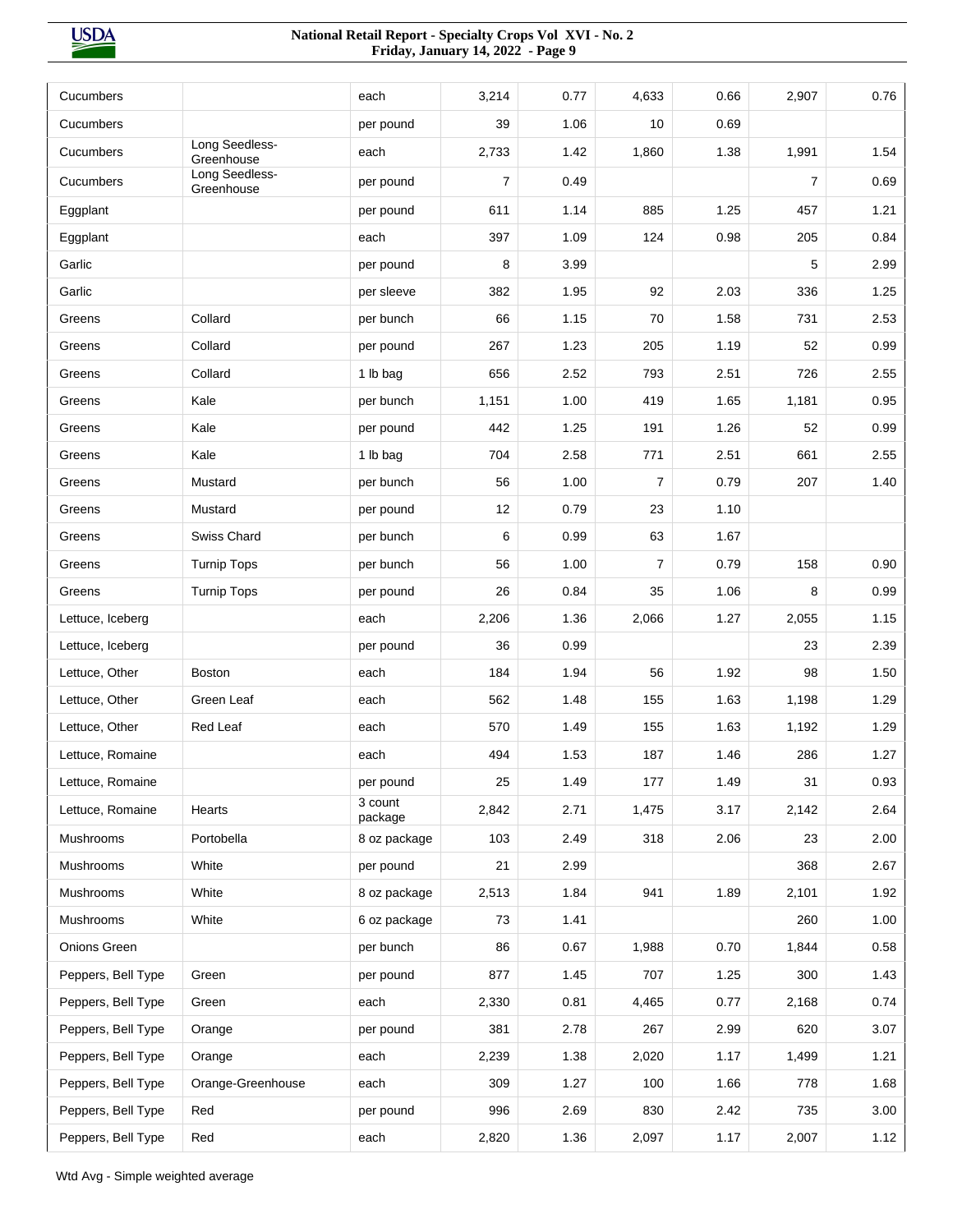| Peppers, Bell Type            | Red-Greenhouse                         | each                    | 319   | 1.26 | 114   | 1.70 | 778   | 1.68 |
|-------------------------------|----------------------------------------|-------------------------|-------|------|-------|------|-------|------|
| Peppers, Bell Type            | Yellow                                 | per pound               | 381   | 2.78 | 276   | 2.93 | 620   | 3.07 |
| Peppers, Bell Type            | Yellow                                 | each                    | 2,215 | 1.38 | 2,029 | 1.18 | 1,505 | 1.21 |
| Peppers, Bell Type            | Yellow-Greenhouse                      | each                    | 309   | 1.27 | 114   | 1.70 | 778   | 1.68 |
| Peppers, Other                | Jalapeno                               | per pound               | 786   | 0.77 | 1,770 | 1.27 | 817   | 0.75 |
| Peppers, Other                | <b>Mixed Mini Sweet Types</b>          | 1 lb package            | 455   | 3.05 | 726   | 3.03 | 1,041 | 2.46 |
| Peppers, Other                | Serrano                                | per pound               | 257   | 0.79 | 222   | 0.99 | 400   | 0.79 |
| Radishes                      |                                        | per bunch               | 1,205 | 1.00 | 545   | 0.71 | 946   | 0.58 |
| Radishes                      |                                        | 1 lb bag                | 481   | 1.86 | 463   | 1.87 | 397   | 1.94 |
| Salad                         | <b>Mixed Types</b>                     | $10 - 12$ oz<br>package | 3,158 | 2.84 | 2,887 | 2.13 | 3,448 | 2.26 |
| Salad                         | <b>Mixed Types</b>                     | $5 - 9$ oz<br>package   | 3,770 | 2.90 | 2,215 | 2.57 | 3,683 | 2.57 |
| Spinach                       |                                        | per bunch               | 58    | 1.33 | 156   | 1.71 | 113   | 1.42 |
| Spinach                       | Flat, Baby Type                        | 10 oz<br>package        | 16    | 2.50 | 205   | 3.94 | 168   | 3.91 |
| Spinach                       | Flat, Baby Type                        | 1 lb package            | 1     | 2.99 | 121   | 2.86 | 37    | 2.87 |
| Spinach                       | Flat, Baby Type                        | 8 oz package            | 1,506 | 1.50 | 203   | 1.91 | 742   | 1.94 |
| Spinach                       | Flat, Baby Type                        | 9 oz package            | 121   | 2.50 | 78    | 2.50 |       |      |
| Spinach                       | Flat, Baby Type                        | $5 - 6$ oz<br>package   | 1,623 | 2.83 | 282   | 1.92 | 262   | 2.91 |
| Squash                        | Acorn                                  | per pound               | 1,548 | 0.99 | 573   | 1.22 | 262   | 0.98 |
| Squash                        | <b>Butternut</b>                       | per pound               | 1,582 | 0.99 | 657   | 1.18 | 590   | 0.88 |
| Squash                        | Grey                                   | per pound               | 968   | 0.87 | 849   | 0.89 | 718   | 0.69 |
| Squash                        | Spaghetti                              | per pound               | 1,548 | 0.99 | 601   | 1.20 | 449   | 0.78 |
| Squash                        | Yellow<br>Crookneck/Straightneck       | per pound               | 2,523 | 1.27 | 3,617 | 1.27 | 3,415 | 1.21 |
| Squash                        | Zucchini                               | per pound               | 3,699 | 1.31 | 6,140 | 1.23 | 4,659 | 1.14 |
| <b>Sweet Potatoes</b>         |                                        | per pound               | 1,227 | 1.05 | 1,093 | 0.99 | 1,729 | 0.92 |
| Tomatillos                    |                                        | per pound               | 601   | 0.75 | 309   | 0.81 | 592   | 0.62 |
| Tomatoes                      |                                        | per pound               | 627   | 1.63 | 2,414 | 1.91 | 1,246 | 1.99 |
| Tomatoes                      | Vine Ripe - Heirloom<br>Varieties      | per pound               | 69    | 1.45 | 96    | 2.79 | 10    | 4.29 |
| Tomatoes                      | Vine Ripes                             | per pound               | 1,932 | 1.16 | 1,476 | 1.57 | 151   | 2.05 |
| Tomatoes                      | Vine Ripes, On The Vine-<br>Greenhouse | per pound               | 1,783 | 1.91 | 2,484 | 1.99 | 2,245 | 1.89 |
| Tomatoes                      | Vine Ripes-Greenhouse                  | per pound               | 110   | 1.83 | 179   | 2.12 | 350   | 2.39 |
| Tomatoes, Cherry              |                                        | 1 pint<br>package       | 19    | 0.99 | 115   | 2.26 | 582   | 1.89 |
| Tomatoes, Grape<br>Type       |                                        | 1 pint<br>package       | 2,164 | 2.16 | 1,728 | 2.02 | 1,136 | 2.48 |
| Tomatoes, Grape<br>Type       |                                        | 10 oz<br>package        | 750   | 2.32 | 486   | 2.31 | 126   | 3.43 |
| Tomatoes, Plum<br><b>Type</b> | Roma                                   | per pound               | 2,096 | 1.11 | 1,800 | 1.17 | 2,147 | 1.13 |
| Vegetables Other              | Cactus Leaf (Nopales)                  | per pound               | 68    | 0.94 | 47    | 0.90 | 44    | 0.76 |
| <b>ORGANIC</b>                |                                        |                         |       |      |       |      |       |      |
| <b>Beets</b>                  |                                        | per bunch               | 141   | 2.34 | 356   | 1.84 | 320   | 2.60 |
|                               |                                        |                         |       |      |       |      |       |      |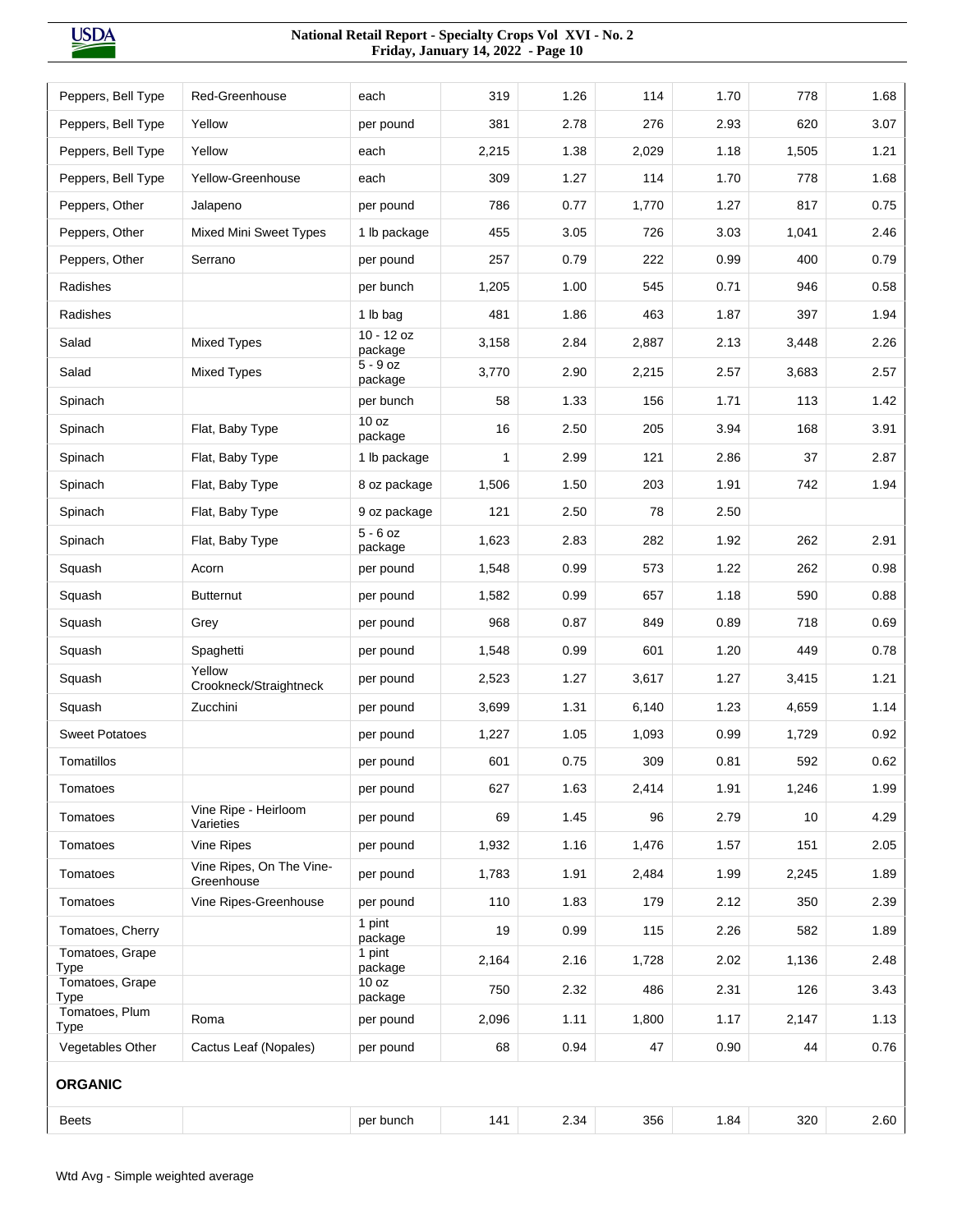| <b>Broccoli</b>    |                              | per pound          | 296            | 2.12 | 128   | 2.10 | 131   | 2.31 |
|--------------------|------------------------------|--------------------|----------------|------|-------|------|-------|------|
| <b>Broccoli</b>    |                              | per bunch          | 984            | 2.74 | 171   | 3.55 | 545   | 3.38 |
| <b>Broccoli</b>    | Crown Cut                    | per pound          | 64             | 1.31 | 87    | 5.76 | 85    | 3.03 |
| Cabbage            | Round Green Type             | per pound          | 88             | 1.04 |       |      | 1     | 1.39 |
| Carrots            |                              | per pound          | 130            | 1.39 |       |      | 183   | 1.15 |
| Carrots            |                              | 2 lb bag           | 59             | 2.39 | 16    | 3.49 | 19    | 2.66 |
| Carrots            |                              | per bunch          | 35             | 2.89 | 321   | 2.47 | 113   | 1.91 |
| Carrots            | <b>Baby Peeled</b>           | 1 lb bag           | 2,509          | 1.96 | 3,885 | 1.61 | 1,475 | 1.92 |
| Carrots            | <b>Baby Peeled</b>           | 2 lb bag           | 206            | 2.99 | 678   | 3.23 | 503   | 2.84 |
| Cauliflower        |                              | each               | 404            | 2.15 | 546   | 3.01 | 211   | 3.11 |
| Cauliflower        |                              | per pound          | 250            | 1.77 | 54    | 1.34 | 43    | 2.18 |
| Celery             |                              | each               | 926            | 1.90 | 766   | 1.76 | 391   | 1.96 |
| Celery             |                              | per pound          | 37             | 1.60 |       |      | 43    | 1.69 |
| Celery             | Hearts                       | each               | 321            | 2.89 | 580   | 2.93 | 42    | 3.20 |
| Cilantro           |                              | per bunch          | 15             | 1.50 | 34    | 1.60 | 264   | 1.53 |
| Cucumbers          |                              | each               | 218            | 1.06 | 215   | 1.05 | 136   | 1.19 |
| Cucumbers          | Long Seedless-<br>Greenhouse | each               | 249            | 2.03 | 346   | 2.29 | 11    | 2.50 |
| Greens             | Collard                      | per bunch          | 442            | 1.67 | 379   | 1.67 |       |      |
| Greens             | Kale                         | per bunch          | 660            | 1.67 | 880   | 1.58 | 603   | 2.03 |
| Greens             | Kale                         | per pound          | $\overline{7}$ | 2.99 | 70    | 2.99 |       |      |
| Greens             | Swiss Chard                  | per bunch          | 410            | 1.68 | 311   | 1.75 | 51    | 1.72 |
| Lettuce, Other     | <b>Boston</b>                | each               | 16             | 3.99 |       |      |       |      |
| Lettuce, Other     | Green Leaf                   | each               | 4              | 1.99 | 4     | 1.99 | 22    | 1.99 |
| Lettuce, Other     | Red Leaf                     | each               | 4              | 1.99 | 16    | 1.69 | 22    | 1.99 |
| Lettuce, Romaine   |                              | each               | 4              | 1.99 | 42    | 1.88 | 38    | 1.99 |
| Lettuce, Romaine   | Hearts                       | 3 count<br>package | 3,064          | 3.63 | 547   | 3.53 | 1,036 | 3.19 |
| Mushrooms          | White                        | 8 oz package       | 965            | 2.88 | 581   | 2.84 | 924   | 2.56 |
| Onions Green       |                              | per bunch          | 21             | 1.29 | 51    | 1.34 | 228   | 1.06 |
| Peppers, Bell Type | Green                        | per pound          | 130            | 1.69 |       |      | 18    | 1.82 |
| Peppers, Bell Type | Orange                       | per pound          | 107            | 2.99 | 257   | 2.99 | 146   | 2.99 |
| Peppers, Bell Type | Orange                       | each               | 6              | 2.50 | 113   | 2.50 |       |      |
| Peppers, Bell Type | Red                          | per pound          | 267            | 2.99 | 320   | 2.99 | 341   | 2.99 |
| Peppers, Bell Type | Red                          | each               | 122            | 2.97 | 113   | 2.50 |       |      |
| Peppers, Bell Type | Yellow                       | per pound          | 217            | 2.99 | 301   | 2.99 | 288   | 2.99 |
| Peppers, Bell Type | Yellow                       | each               | 6              | 2.50 | 113   | 2.50 |       |      |
| Peppers, Other     | Mixed Mini Sweet Types       | 1 lb package       | 105            | 2.66 |       |      |       |      |
| Radishes           |                              | per bunch          | 7              | 2.50 | 19    | 1.86 | 49    | 1.87 |
| Salad              | Mixed Types                  | 1 lb bag           | 1,379          | 4.72 | 798   | 4.45 | 2,225 | 5.19 |
| Salad              | <b>Mixed Types</b>           | 10 - 12 oz         | 273            | 4.72 | 204   | 3.80 | 98    | 5.94 |
|                    |                              | package            |                |      |       |      |       |      |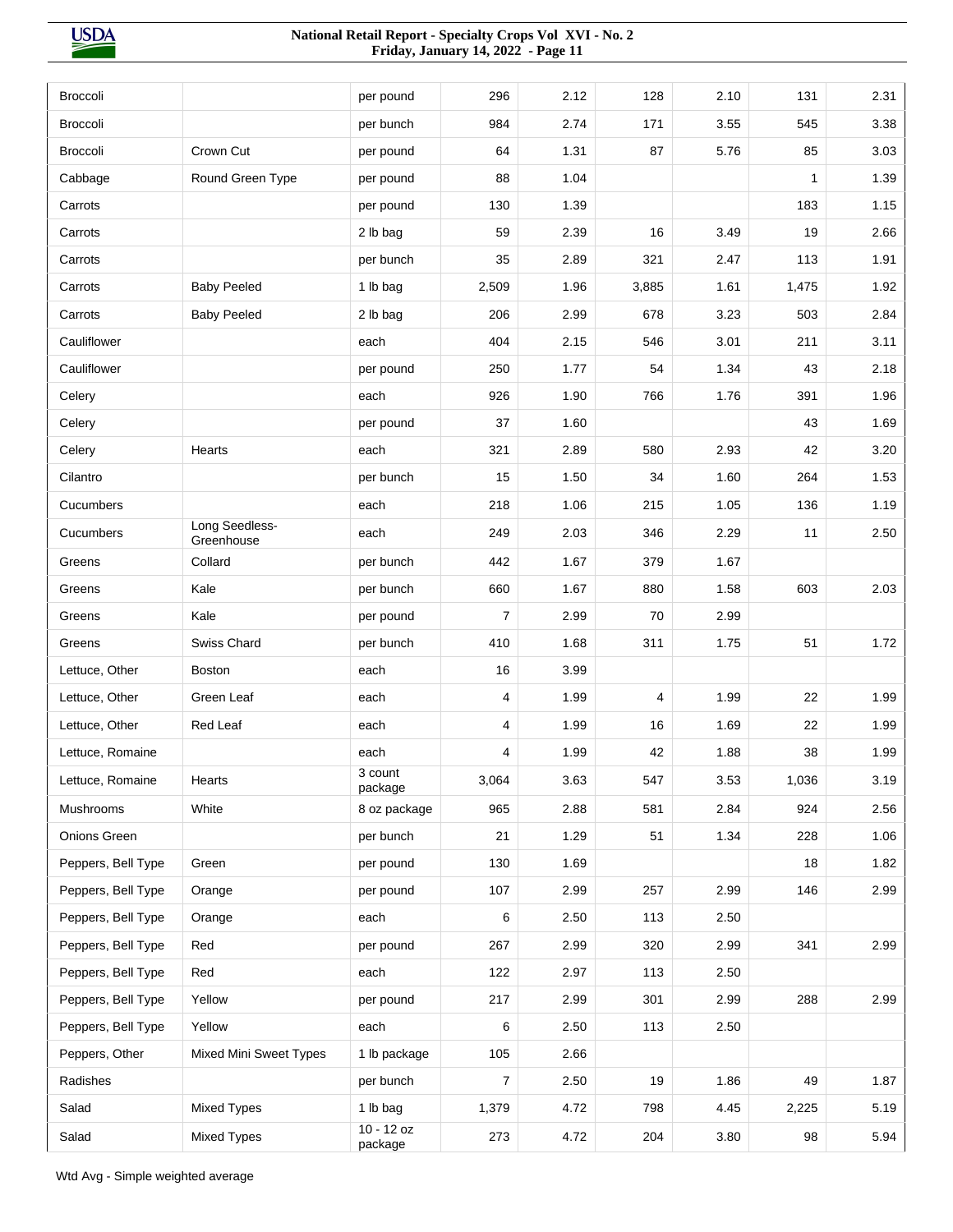| Salad                          | <b>Mixed Types</b>                     | $5 - 9$ oz<br>package       | 3,059                     | 2.99             | 4,768                     | 3.03             | 1,839                     | 3.10                      |
|--------------------------------|----------------------------------------|-----------------------------|---------------------------|------------------|---------------------------|------------------|---------------------------|---------------------------|
| Spinach                        |                                        | per bunch                   | 17                        | 1.99             | 283                       | 1.50             |                           |                           |
| Spinach                        | Flat, Baby Type                        | 10 oz<br>package            | 72                        | 6.99             |                           |                  | 117                       | 5.22                      |
| Spinach                        | Flat, Baby Type                        | 1 lb package                | 200                       | 5.21             | 267                       | 5.00             | 53                        | 3.49                      |
| Spinach                        | Flat, Baby Type                        | $5 - 6$ oz<br>package       | 75                        | 2.79             | 2,477                     | 3.06             | 87                        | 3.20                      |
| Squash                         | Acorn                                  | per pound                   | 132                       | 1.49             | 6                         | 1.48             | 31                        | 0.98                      |
| Squash                         | <b>Butternut</b>                       | per pound                   | 132                       | 1.49             |                           |                  | 87                        | 0.88                      |
| Squash                         | Spaghetti                              | per pound                   | 132                       | 1.49             |                           |                  | 31                        | 0.98                      |
| Squash                         | Yellow<br>Crookneck/Straightneck       | per pound                   | 276                       | 1.48             | 1,274                     | 1.22             | 17                        | 2.61                      |
| Squash                         | Zucchini                               | per pound                   | 1,718                     | 2.07             | 1,339                     | 1.23             | 1,771                     | 2.26                      |
| <b>Sweet Potatoes</b>          |                                        | per pound                   | 137                       | 1.76             | 25                        | 1.48             | 303                       | 1.68                      |
| Tomatoes                       |                                        | per pound                   | 279                       | 2.95             | 110                       | 2.49             | 24                        | 2.49                      |
| Tomatoes                       | Vine Ripe - Heirloom<br>Varieties      | per pound                   | 21                        | 4.13             | 18                        | 3.99             |                           |                           |
| Tomatoes                       | Vine Ripes                             | per pound                   | 17                        | 1.98             |                           |                  | 12                        | 3.99                      |
| Tomatoes                       | Vine Ripes, On The Vine-<br>Greenhouse | per pound                   | 694                       | 2.59             | 834                       | 2.92             | 101                       | 3.08                      |
| Tomatoes, Grape<br><b>Type</b> |                                        | 1 pint<br>package           | 1,491                     | 2.81             | 1,605                     | 2.94             | 1,619                     | 2.43                      |
| Tomatoes, Grape<br>Type        |                                        | 10 oz<br>package            | 127                       | 3.49             | 217                       | 2.65             | 756                       | 2.60                      |
|                                |                                        | OTHER SPECIALTY CROPS ITEMS |                           |                  |                           |                  |                           |                           |
|                                |                                        |                             | THIS WEEK                 |                  | <b>LAST WEEK</b>          |                  | <b>LAST YEAR</b>          |                           |
| Commodity                      | Variety                                | Unit                        | <b>Stores</b><br>With Ads | Wtd Avg<br>Price | <b>Stores</b><br>With Ads | Wtd Avg<br>Price | <b>Stores</b><br>With Ads | Wtd Avg<br>Price          |
|                                |                                        |                             |                           |                  |                           |                  |                           |                           |
| Hemp Protein                   |                                        | 16 oz                       | 31                        | 17.99            | 31                        | 19.99            | 247                       | 17.94                     |
| Hemp Seeds-                    |                                        | package                     |                           | 7.08             | 84                        | 8.94             | 174                       |                           |
| Shelled<br>Hemp Seeds-         |                                        | 8 oz package                | 214                       |                  |                           |                  |                           | 7.74                      |
|                                |                                        |                             |                           |                  |                           |                  |                           |                           |
| Shelled                        |                                        | 16 oz<br>package            | 31                        | 14.99            |                           |                  | 31                        | 14.99                     |
| <b>ORGANIC</b>                 |                                        |                             |                           |                  |                           |                  |                           |                           |
|                                |                                        | 16 oz                       | 53                        | 21.99            | 53                        | 21.99            | 83                        | 16.80                     |
| Hemp Protein<br>Hemp Seeds-    |                                        | package                     |                           |                  |                           |                  |                           |                           |
| Shelled<br>Hemp Seeds-         |                                        | 7 oz package                | 84                        | 11.81            | 53                        | 11.99            | 31                        | 9.29                      |
| Shelled<br>Hemp Seeds-         |                                        | 8 oz package<br>12 oz       | 223                       | 10.14            | 173                       | 10.49            | 61                        | 11.35                     |
| Shelled                        |                                        | package                     | 172                       | 10.80            | 42                        | 14.25            | 114                       | 15.35                     |
| Hemp Seeds-<br>Shelled         |                                        | 16 oz<br>package            | 31                        | 14.99            | 31                        | 14.99            | 31                        |                           |
|                                |                                        |                             | <b>SEASONAL ITEMS</b>     |                  |                           |                  |                           |                           |
|                                |                                        |                             | THIS WEEK                 |                  | <b>LAST WEEK</b>          |                  |                           | 14.99<br><b>LAST YEAR</b> |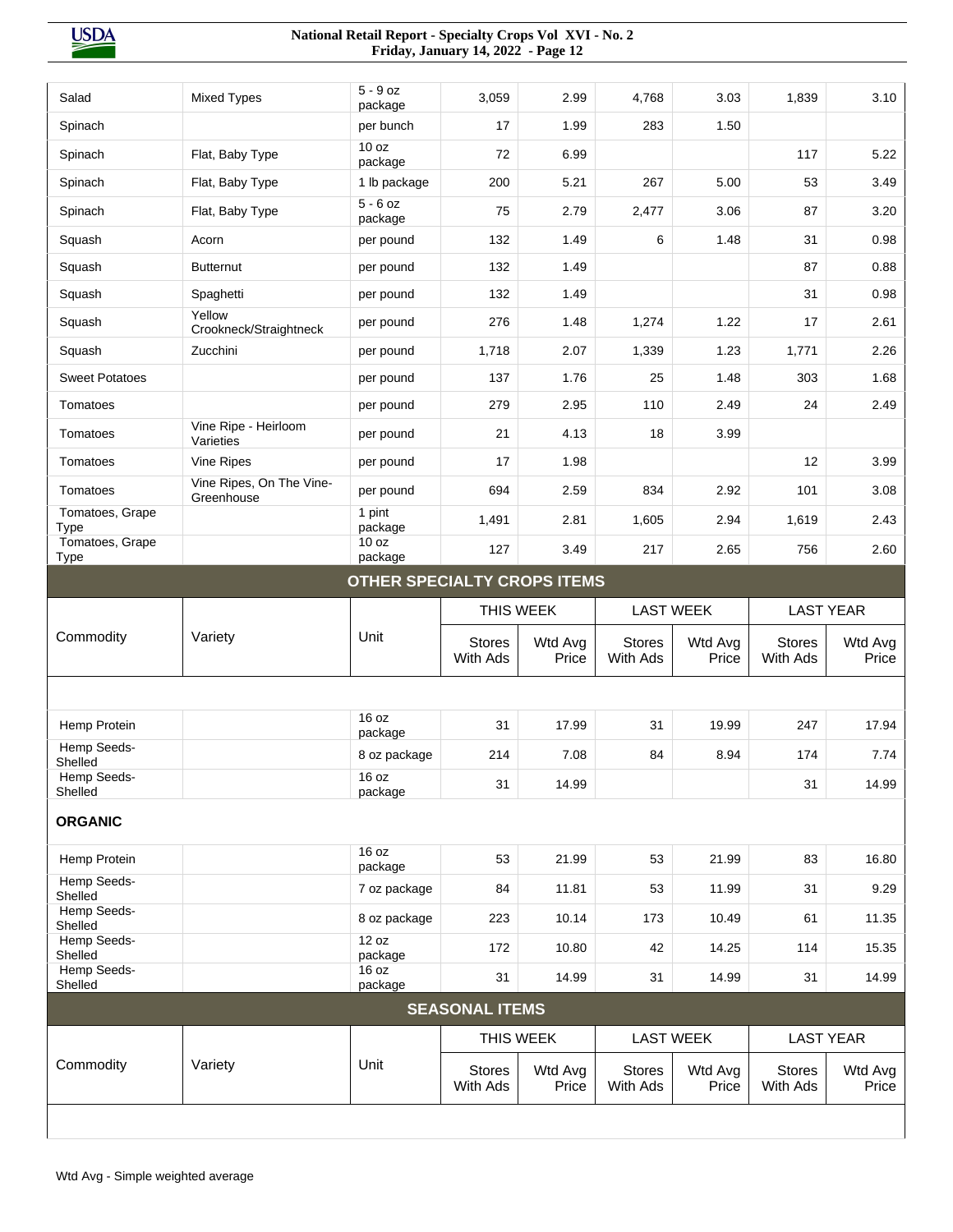| Chayote              |               | per pound   | 65    | 0.73  | 100 | 0.75  | 68    | 0.79  |
|----------------------|---------------|-------------|-------|-------|-----|-------|-------|-------|
| Chayote              |               | each        | 179   | 0.47  | 78  | 0.45  | 187   | 0.39  |
| <b>Potted Plants</b> | Chrysanthemum | 6 inch pot  | 10    | 10.99 |     |       |       |       |
| Rose, Hybrid Tea     |               | bunched 12s | 319   | 11.27 | 238 | 12.42 | 377   | 12.06 |
| <b>Tulips</b>        |               | bunched 10s | 1,339 | 8.56  | 613 | 7.63  | 1,157 | 7.64  |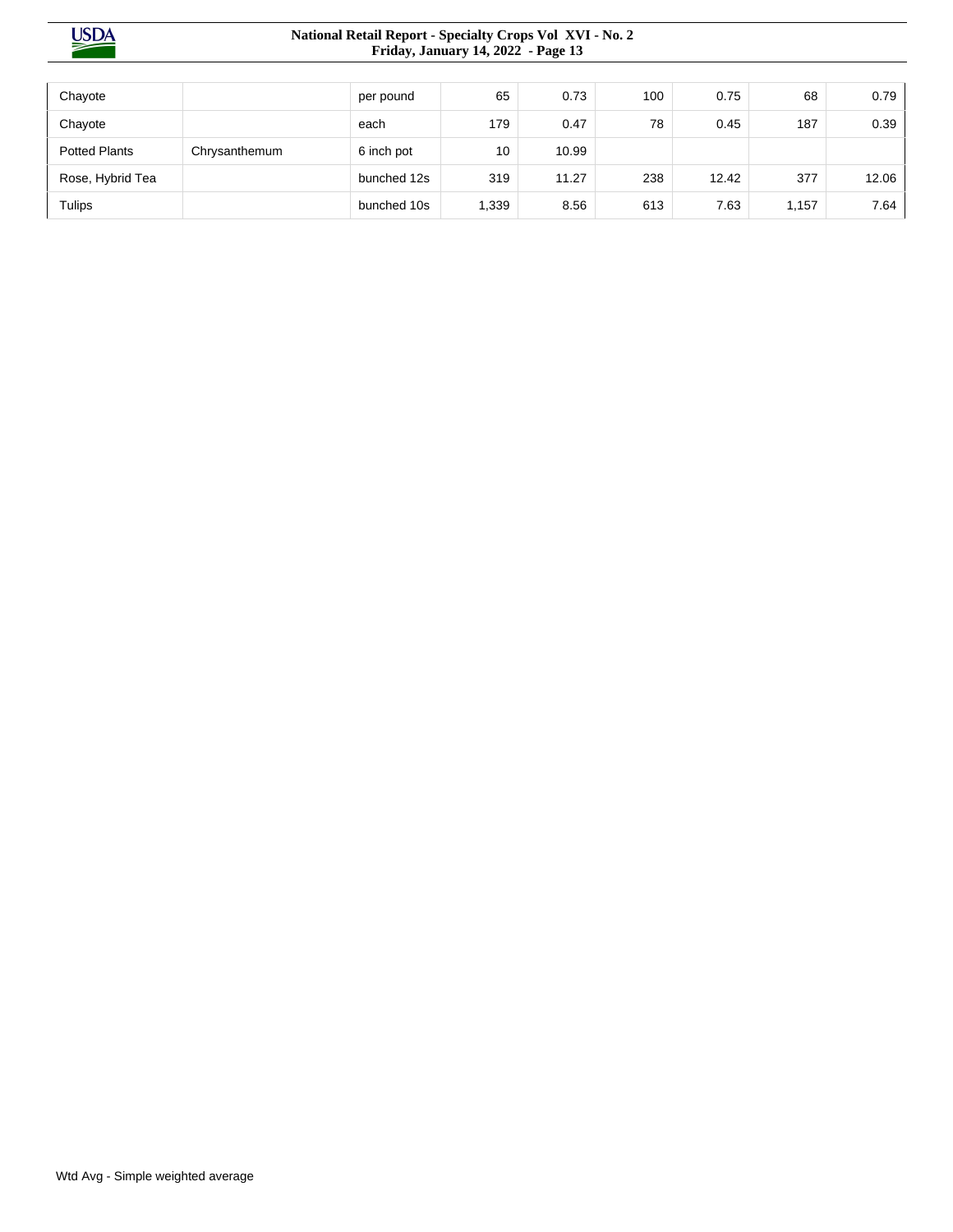# **REGIONAL DETAILS**

|                                           |                      | <b>NORTHEAST U.S.</b>      |                       |                     | <b>SOUTHEAST U.S.</b> |                |                              |                     | <b>MIDWEST U.S.</b>     |                              |                              |                     |                      |
|-------------------------------------------|----------------------|----------------------------|-----------------------|---------------------|-----------------------|----------------|------------------------------|---------------------|-------------------------|------------------------------|------------------------------|---------------------|----------------------|
| Commodity<br>Variety                      | Unit                 | Price<br>Range             | Stores<br>with<br>Ads | Wtd<br>Avg<br>Price | %<br>Marked<br>Local  | Price<br>Range | <b>Stores</b><br>with<br>Ads | Wtd<br>Avg<br>Price | $\%$<br>Marked<br>Local | Price<br>Range               | <b>Stores</b><br>with<br>Ads | Wtd<br>Avg<br>Price | %<br>Marked<br>Local |
| <b>FRUITS</b>                             |                      |                            |                       |                     |                       |                |                              |                     |                         |                              |                              |                     |                      |
| Apples<br><b>Braeburn</b>                 | per pound            |                            |                       |                     |                       |                |                              |                     |                         | $0.99 -$<br>1.49             | 36                           | 1.07                |                      |
| Apples<br>Fuji                            | per pound            | $0.79 - 1.79$              | 56                    | 1.33                |                       | $0.99 - 1.79$  | 329                          | 1.20                |                         | $0.79 -$<br>1.79             | 155                          | 1.42                |                      |
| Apples<br>Fuji                            | 3 lb bag             | 3.00                       | 9                     | 3.00                |                       | 2.98-3.00      | 210                          | 2.98                |                         | $2.00 -$<br>3.99             | 101                          | 2.85                | $10$                 |
| Apples<br>Fuji                            | 5 lb bag             |                            |                       |                     |                       |                |                              |                     |                         | $3.99 -$<br>5.49             | 324                          | 4.28                |                      |
| Apples<br>Gala                            | per pound            | $0.99 - 1.99$              | 133                   | 1.33                |                       | 1.79-2.99      | 316                          | 2.00                |                         | $0.79 -$<br>1.79             | 438                          | 1.41                |                      |
| Apples<br>Gala                            | 3 lb bag             | 2.99-4.99                  | 378                   | 4.16                |                       | 2.99-3.99      | 313                          | 3.80                |                         | $2.00 -$<br>5.99             | 323                          | 4.72                | 3                    |
| Apples<br>Gala                            | 5 lb bag             |                            |                       |                     |                       |                |                              |                     |                         | 4.99-<br>5.49                | 91                           | 5.02                |                      |
| Apples<br>Golden Delicious                | per pound            | $0.79 - 1.49$              | 117                   | 1.16                | 49                    | 1.29-2.99      | 42                           | 2.09                |                         | $0.79 -$<br>2.99             | 102                          | 2.86                |                      |
| Apples<br>Golden Delicious<br>Apples      | 3 lb bag             | 2.99-3.00                  | 115                   | 2.99                |                       | 2.99-3.99      | 260                          | 3.17                |                         | $2.50 -$<br>3.49<br>$0.99 -$ | 27                           | 2.87                | 37                   |
| <b>Granny Smith</b><br>Apples             | per pound            | $0.79 - 1.99$              | 70                    | 1.08                |                       | 1.79-2.49      | 565                          | 2.36                |                         | 1.49                         | 35                           | 1.33                |                      |
| <b>Granny Smith</b><br>Apples             | 3 lb bag             | 2.99                       | 16                    | 2.99                |                       | 3.00-3.50      | 56                           | 3.41                |                         | 5.99<br>4.99-                | 192                          | 5.99                |                      |
| <b>Granny Smith</b><br>Apples             | 5 lb bag             |                            |                       |                     |                       |                |                              |                     |                         | 5.49<br>$1.48 -$             | 91                           | 5.02                |                      |
| Honeycrisp<br>Apples                      | per pound            | 0.99-3.99                  | 565                   | 2.48                | 2                     | 1.48-2.49      | 228                          | 2.33                |                         | 2.99                         | 429                          | 2.45                | 4                    |
| Honeycrisp<br>Apples                      | 3 lb bag             | 5.49                       | 310                   | 5.49                |                       | 5.49           | 366                          | 5.49                |                         | 5.49                         | 407                          | 5.49                |                      |
| Honeycrisp<br>Apples                      | 2 lb bag             |                            |                       |                     |                       | 1.95-3.49      | 144                          | 2.04                |                         |                              |                              |                     |                      |
| Jonagold<br>Apples                        | per pound            | 0.79                       | 8                     | 0.79                |                       |                |                              |                     |                         |                              |                              |                     |                      |
| Jonagold<br>Apples                        | 3 lb bag             |                            |                       |                     |                       |                |                              |                     |                         | 3.49                         | 10                           | 3.49                | 100                  |
| Mcintosh<br>Apples                        | per pound            | 1.25-1.29                  | 263                   | 1.25                |                       | 2.99           | 18                           | 2.99                |                         | 0.99<br>$2.50 -$             | 12                           | 0.99                |                      |
| Mcintosh<br>Apples                        | 3 lb bag             | 3.00-4.99                  | 218                   | 4.82                |                       | 3.99           | 453                          | 3.99                |                         | 3.49<br>$0.99 -$             | 80                           | 2.69                | 13                   |
| Pink Lady/Cripps Pink<br>Apples           | per pound            | 0.99                       | 9                     | 0.99                |                       | 1.79-1.99      | 1,163                        | 1.99                |                         | 1.79<br>$3.99 -$             | 161                          | 1.55                |                      |
| Pink Lady/Cripps Pink<br>Apples           | 3 lb bag             |                            |                       |                     |                       |                |                              |                     |                         | 5.99<br>$0.99 -$             | 201                          | 5.90                |                      |
| <b>Red Delicious</b><br>Apples            | per pound            | $0.99 - 1.49$<br>2.99-4.99 | 144<br>305            | 1.29                | 40                    | 1.29-2.99      | 111                          | 1.65<br>3.39        |                         | 2.99<br>$2.50 -$             | 113                          | 2.72                |                      |
| <b>Red Delicious</b><br>Apples            | 3 lb bag             |                            |                       | 4.24                |                       | 2.99-5.99      | 322                          | 5.99                |                         | 3.49                         | 34                           | 2.89                | 29                   |
| <b>Red Delicious</b><br>Apples            | 5 lb bag<br>2 lb bag |                            |                       |                     |                       | 5.99<br>2.99   | 11<br>8                      | 2.99                |                         |                              |                              |                     |                      |
| <b>Red Delicious</b><br>Apples, Processed | 64 oz (1/2           | 1.67-3.00                  | 413                   | 2.13                |                       | 1.69-3.00      | 1,309                        | 2.94                |                         | $0.99 -$                     | 210                          | 1.93                |                      |
| Juice<br>Apples, Processed                | gallon)<br>128 oz (1 | 4.99                       | 60                    | 4.99                |                       |                |                              |                     |                         | 2.50                         |                              |                     |                      |
| Juice<br>Avocados                         | gallon)<br>each      | 0.99-2.50                  | 1,072                 | 1.40                |                       | $0.50 - 2.50$  | 1,270                        | 1.37                |                         | $0.59 -$                     | 821                          | 1.06                |                      |
| Hass<br><b>Bananas</b>                    | per pound            |                            |                       |                     |                       | 0.39           | 34                           | 0.39                |                         | 2.00<br>0.49                 | 12                           | 0.49                |                      |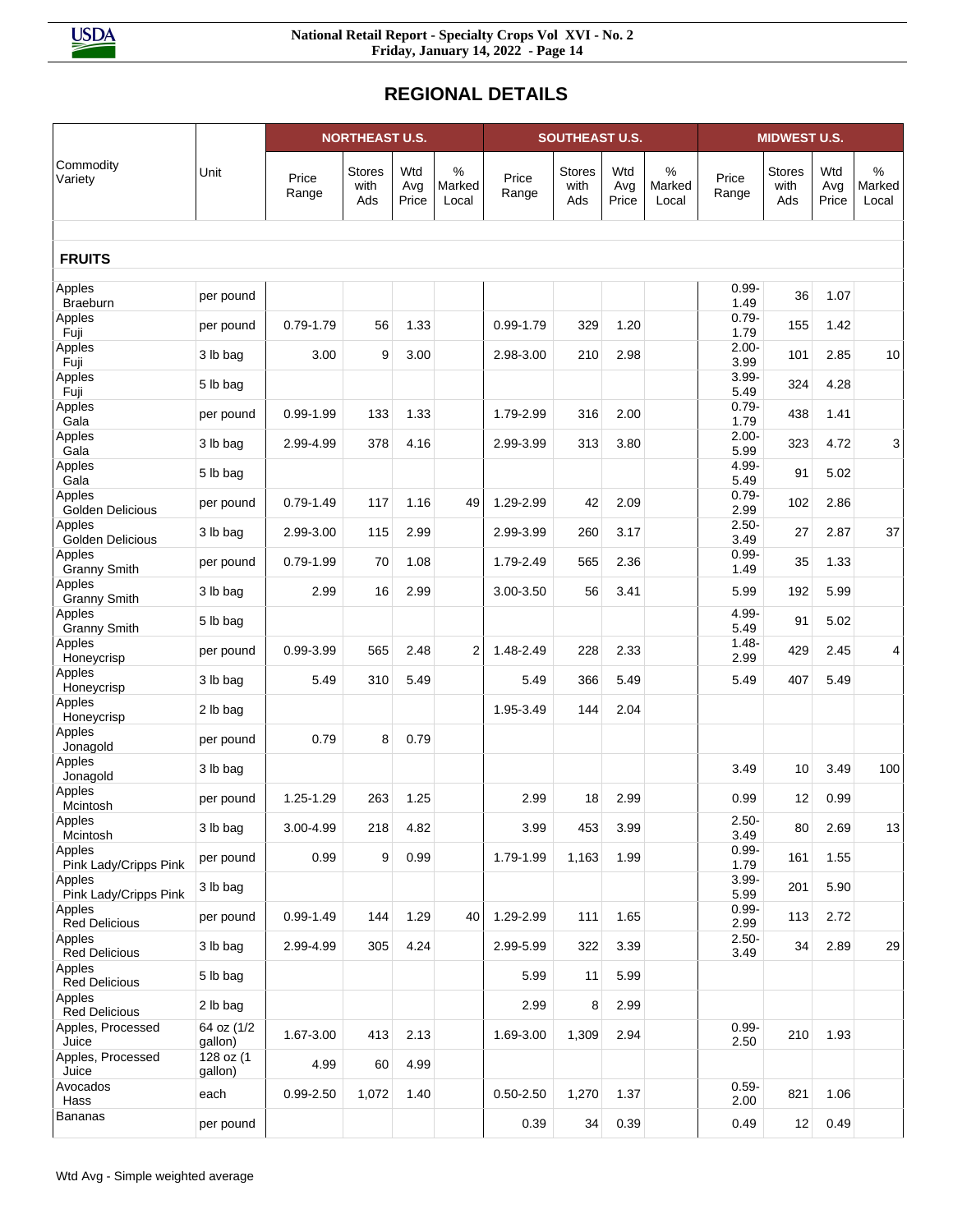|                                                        |                             |                | <b>NORTHEAST U.S.</b>        |                     |                      |                | <b>SOUTHEAST U.S.</b>        |                     |                      |                  | <b>MIDWEST U.S.</b>          |                     |                         |
|--------------------------------------------------------|-----------------------------|----------------|------------------------------|---------------------|----------------------|----------------|------------------------------|---------------------|----------------------|------------------|------------------------------|---------------------|-------------------------|
| Commodity<br>Variety                                   | Unit                        | Price<br>Range | <b>Stores</b><br>with<br>Ads | Wtd<br>Avg<br>Price | %<br>Marked<br>Local | Price<br>Range | <b>Stores</b><br>with<br>Ads | Wtd<br>Avg<br>Price | %<br>Marked<br>Local | Price<br>Range   | <b>Stores</b><br>with<br>Ads | Wtd<br>Avg<br>Price | $\%$<br>Marked<br>Local |
| <b>Blueberries</b>                                     | 6 oz<br>package             | 2.99-3.99      | 330                          | 3.06                |                      | 2.48-3.49      | 560                          | 2.98                |                      | $2.50 -$<br>2.99 | 286                          | 2.55                |                         |
| <b>Blueberries</b>                                     | 1 pint<br>package           | 1.88-3.99      | 576                          | 3.43                |                      | 1.99-3.99      | 774                          | 3.24                |                      | $2.50 -$<br>3.50 | 740                          | 2.75                |                         |
| <b>Blueberries</b>                                     | 18 <sub>oz</sub><br>package | 4.99-5.99      | 236                          | 5.60                |                      | 4.99           | 302                          | 4.99                |                      | 3.49             | 11                           | 3.49                |                         |
| Cantaloups                                             | each                        | 1.99-3.99      | 1,034                        | 2.75                |                      | 1.00-5.00      | 1,462                        | 3.03                |                      | $2.29 -$<br>3.99 | 489                          | 3.03                |                         |
| Cantaloups                                             | per pound                   |                |                              |                     |                      |                |                              |                     |                      | 0.89             | 6                            | 0.89                |                         |
| Cherries<br><b>Red Varieties</b>                       | per pound                   | 2.99-6.99      | 960                          | 4.63                |                      | 2.99-6.99      | 2,281                        | 5.09                |                      | $2.99 -$<br>6.99 | 481                          | 4.31                |                         |
| Clementines                                            | 5 <sub>lb</sub><br>package  |                |                              |                     |                      |                |                              |                     |                      | 4.99             | 50                           | 4.99                |                         |
| Clementines                                            | 3 lb bag                    | 2.99-5.99      | 783                          | 4.94                |                      | 3.99-5.99      | 64                           | 4.68                |                      | 4.99-<br>5.99    | 78                           | 5.35                |                         |
| Clementines                                            | 2 lb bag                    | 3.99-4.59      | 73                           | 4.44                |                      | 2.99           | 10                           | 2.99                |                      |                  |                              |                     |                         |
| Grapefruit<br>Red                                      | each                        | $0.60 - 2.00$  | 979                          | 1.23                |                      | $0.69 - 1.50$  | 1,262                        | 1.01                |                      | $1.00 -$<br>1.67 | 189                          | 1.43                |                         |
| Grapefruit<br>Red                                      | per pound                   |                |                              |                     |                      |                |                              |                     |                      | $0.99 -$<br>1.69 | 43                           | 1.16                |                         |
| Grapefruit<br>Red                                      | 5 lb bag                    | 5.49           | 70                           | 5.49                |                      | 4.99-5.00      | 35                           | 4.99                |                      | 4.89             | 58                           | 4.89                |                         |
| Grapes<br><b>Black Seedless</b>                        | per pound                   | 1.99-3.49      | 783                          | 2.59                |                      | 3.49           | 220                          | 3.49                |                      | 2.49             | 219                          | 2.49                |                         |
| Grapes<br><b>Red Globe</b>                             | per pound                   | 1.29-2.99      | 431                          | 1.54                |                      | 1.29-2.99      | 382                          | 1.37                |                      |                  |                              |                     |                         |
| Grapes<br><b>Red Seedless</b>                          | per pound                   | 1.99-3.99      | 547                          | 2.41                |                      | 2.49-3.49      | 794                          | 3.06                |                      | $1.29 -$<br>2.99 | 1,256                        | 1.96                |                         |
| Grapes<br>White Seedless Type                          | per pound                   | 1.99-3.99      | 690                          | 2.49                |                      | 2.49-3.49      | 341                          | 3.15                |                      | $1.99 -$<br>2.99 | 1,058                        | 2.60                |                         |
| Honeydews                                              | each                        | 2.99-5.99      | 244                          | 4.57                |                      | 2.99-3.99      | 1,068                        | 3.03                |                      | 3.79             | 233                          | 3.79                |                         |
| Kiwifruit<br>Hayward                                   | each                        | 0.33           | 22                           | 0.33                |                      | $0.34 - 0.50$  | 246                          | 0.35                |                      | $0.33 -$<br>0.67 | 104                          | 0.56                |                         |
| Kiwifruit<br>Hayward                                   | 1 lb bag                    | 3.00           | 8                            | 3.00                |                      |                |                              |                     |                      |                  |                              |                     |                         |
| Lemons                                                 | each                        | $0.40 - 0.79$  | 221                          | 0.61                |                      | $0.50 - 0.79$  | 1,189                        | 0.74                |                      | $0.50 -$<br>0.69 | 190                          | 0.64                |                         |
| Lemons                                                 | 2 lb bag                    | 2.49-4.49      | 475                          | 2.92                |                      | 2.49-3.99      | 675                          | 3.16                |                      | $2.49 -$<br>3.99 | 1,192                        | 2.96                |                         |
| Limes                                                  | each                        | $0.33 - 0.66$  | 165                          | 0.48                |                      | 0.34           | 220                          | 0.34                |                      | $0.33 -$<br>0.49 | 163                          | 0.47                |                         |
| Mangoes                                                | each                        | $0.67 - 1.67$  | 1,415                        | 1.22                |                      | $0.79 - 1.29$  | 1,209                        | 1.00                |                      | $0.29 -$<br>1.50 | 740                          | 0.78                |                         |
| <b>Misc Berries</b><br><b>Blackberries</b>             | $5.6 - 6$ oz<br>package     | 1.00-3.99      | 1,375                        | 2.83                |                      | 1.67-3.99      | 3,442                        | 2.62                |                      | $0.99 -$<br>3.34 | 1,166                        | 2.31                |                         |
| Misc Citrus<br>Satsuma                                 | per pound                   |                |                              |                     |                      | 1.99           | 18                           | 1.99                | 100                  | 1.99             | 12                           | 1.99                |                         |
| <b>Nectarines</b><br>Various Yellow Flesh<br>Varieties | per pound                   | 1.99-2.99      | 914                          | 2.43                |                      | 2.99           | 1,355                        | 2.99                |                      | $1.99 -$<br>3.99 | 405                          | 3.04                |                         |
| Oranges<br>Navel                                       | each                        | $0.50 - 1.67$  | 1,441                        | 1.01                |                      | $0.33 - 1.50$  | 742                          | 0.66                |                      | $0.50 -$<br>1.67 | 206                          | 1.02                |                         |
| Oranges<br>Navel                                       | per pound                   | 1.29-1.69      | 127                          | 1.59                |                      | $0.98 - 1.29$  | 150                          | 1.23                |                      | $0.79 -$<br>1.69 | 149                          | 1.22                |                         |
| Oranges<br>Navel                                       | 3 lb bag                    | 5.99-6.88      | 174                          | 6.09                |                      | 0.99-3.99      | 116                          | 2.71                |                      | $2.49 -$<br>4.00 | 1,077                        | 3.33                |                         |
| Oranges<br>Navel                                       | 4 lb bag                    | 1.99-5.99      | 707                          | 4.95                |                      | 2.99-5.99      | 378                          | 3.55                |                      | $2.88 -$<br>5.99 | 701                          | 4.10                |                         |
| Oranges<br>Navel                                       | 8 lb bag                    |                |                              |                     |                      | 6.99           | 188                          | 6.99                |                      | 6.99             | 367                          | 6.99                |                         |
| Oranges<br>Valencia                                    | 3 lb bag                    |                |                              |                     |                      |                |                              |                     |                      | 4.99             | 27                           | 4.99                |                         |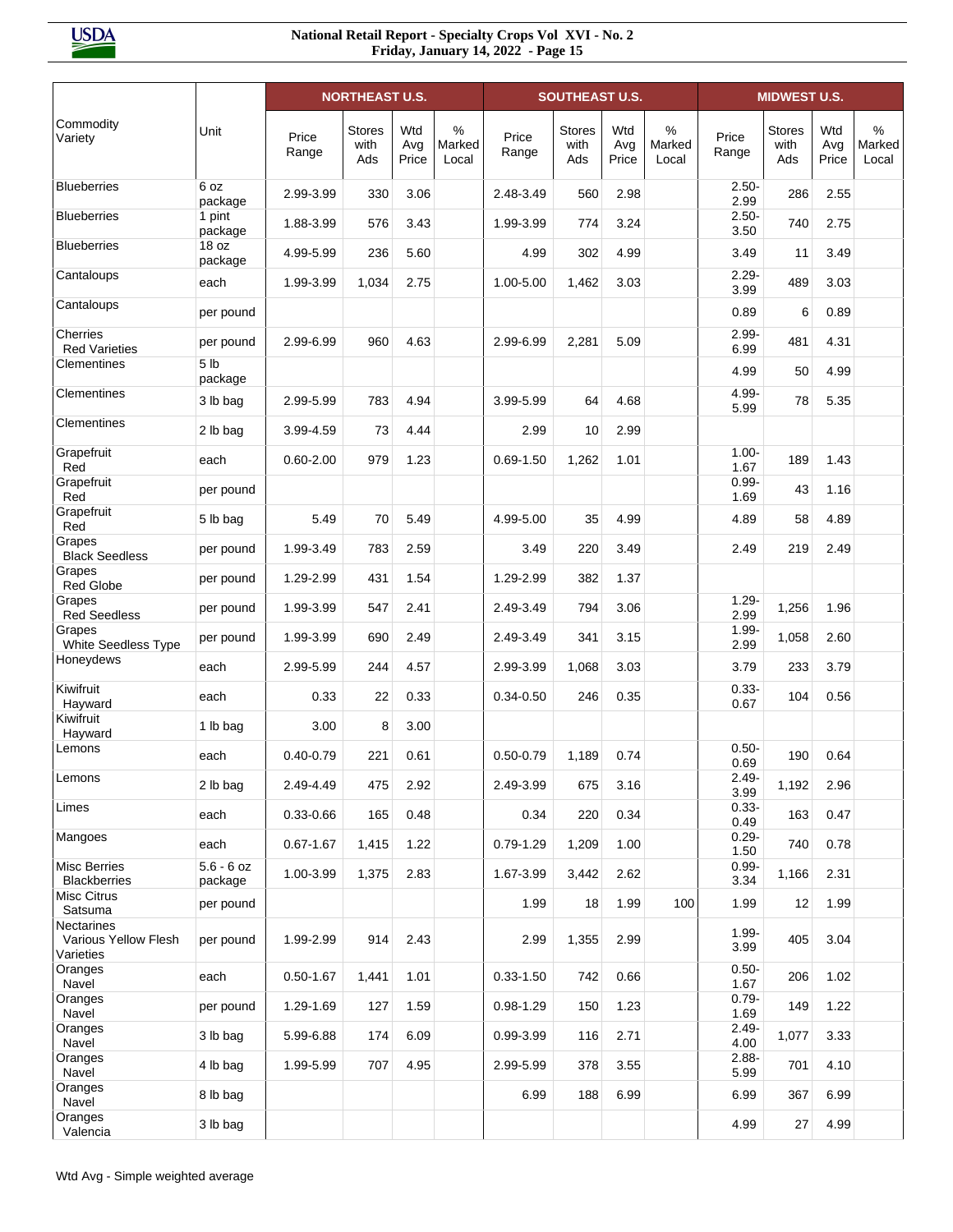|                                                       |                            |                | <b>NORTHEAST U.S.</b>        |                     |                      |                | <b>SOUTHEAST U.S.</b>        |                     |                      |                  | <b>MIDWEST U.S.</b>          |                     |                         |
|-------------------------------------------------------|----------------------------|----------------|------------------------------|---------------------|----------------------|----------------|------------------------------|---------------------|----------------------|------------------|------------------------------|---------------------|-------------------------|
| Commodity<br>Variety                                  | Unit                       | Price<br>Range | <b>Stores</b><br>with<br>Ads | Wtd<br>Avg<br>Price | %<br>Marked<br>Local | Price<br>Range | <b>Stores</b><br>with<br>Ads | Wtd<br>Avg<br>Price | %<br>Marked<br>Local | Price<br>Range   | <b>Stores</b><br>with<br>Ads | Wtd<br>Avg<br>Price | $\%$<br>Marked<br>Local |
| Oranges<br>Valencia                                   | 4 lb bag                   | 3.99           | 48                           | 3.99                |                      |                |                              |                     |                      |                  |                              |                     |                         |
| Papaya<br>Maradol/Tainung<br><b>Types</b>             | per pound                  | 1.29-1.49      | 143                          | 1.48                |                      | $0.68 - 1.49$  | 594                          | 1.32                |                      | $0.79 -$<br>0.99 | 201                          | 0.80                |                         |
| Papaya<br>Solo Type                                   | per pound                  | $0.99 - 1.29$  | 107                          | 1.11                |                      | 0.98           | 18                           | 0.98                |                      |                  |                              |                     |                         |
| Peaches<br>Various Yellow Flesh<br>Varieties          | per pound                  | 1.99-2.99      | 914                          | 2.43                |                      | 2.99           | 1,355                        | 2.99                |                      | $1.99 -$<br>3.99 | 405                          | 3.04                |                         |
| Pears<br><b>Bartlett</b>                              | per pound                  | $0.97 - 1.99$  | 462                          | 1.65                |                      | 1.25-1.49      | 239                          | 1.45                |                      | $0.99 -$<br>1.99 | 293                          | 1.46                |                         |
| Pears<br><b>Bartlett</b>                              | 3 lb bag                   |                |                              |                     |                      |                |                              |                     |                      | 3.99             | 30                           | 3.99                |                         |
| Pears<br><b>Bosc</b>                                  | per pound                  | $0.97 - 1.99$  | 393                          | 1.48                |                      | 1.48-1.99      | 248                          | 1.49                |                      | $0.99 -$<br>1.99 | 579                          | 1.64                |                         |
| Pears<br>D'Anjou                                      | per pound                  | $0.97 - 2.49$  | 750                          | 1.71                |                      | 1.48-1.99      | 496                          | 1.72                |                      | $0.99 -$<br>1.99 | 654                          | 1.64                |                         |
| Pineapples                                            | each                       | 1.99-3.99      | 385                          | 2.47                |                      | 0.99-2.88      | 455                          | 2.06                |                      | $1.69 -$<br>2.99 | 756                          | 1.87                |                         |
| Pomegranates                                          | each                       | 2.50-2.99      | 87                           | 2.96                |                      |                |                              |                     |                      | 1.25             | 7                            | 1.25                |                         |
| Persimmons                                            | each                       | 2.00           | $\overline{7}$               | 2.00                |                      |                |                              |                     |                      |                  |                              |                     |                         |
| Raspberries<br>Red                                    | 6 oz<br>package            | 1.88-3.99      | 1,119                        | 3.17                |                      | 1.69-3.99      | 1,264                        | 2.73                |                      | $1.50 -$<br>3.99 | 1,061                        | 2.35                |                         |
| <b>Strawberries</b>                                   | 1 <sub>lb</sub><br>package | 2.00-3.99      | 601                          | 3.39                |                      | 2.00-4.99      | 2,367                        | 2.67                |                      | $1.77 -$<br>3.99 | 977                          | 2.82                |                         |
| <b>Strawberries</b>                                   | 2 <sub>1b</sub><br>package |                |                              |                     |                      | 5.99-6.99      | 116                          | 6.70                |                      |                  |                              |                     |                         |
| Tangerines                                            | per pound                  | 1.99-3.99      | 695                          | 3.19                |                      |                |                              |                     |                      | $1.99 -$<br>3.99 | 226                          | 3.93                |                         |
| Tangerines                                            | 5 <sub>1b</sub><br>package |                |                              |                     |                      |                |                              |                     |                      | 5.49             | 11                           | 5.49                |                         |
| Tangerines                                            | 3 lb bag                   | 4.99-5.99      | 110                          | 5.18                |                      | 3.99-5.99      | 1,254                        | 4.18                |                      | $3.00 -$<br>5.99 | 478                          | 4.03                |                         |
| Tangerines                                            | 2 lb bag                   | 2.99           | 23                           | 2.99                |                      | 2.50-4.99      | 124                          | 4.13                |                      |                  |                              |                     |                         |
| Tangerines                                            | each                       | 1.25           | 24                           | 1.25                |                      |                |                              |                     |                      | 1.99             | $\overline{7}$               | 1.99                |                         |
| Tangelos                                              | per pound                  | 1.49           | 10                           | 1.49                |                      |                |                              |                     |                      | 1.99             | 11                           | 1.99                |                         |
| Tangelos                                              | each                       | 1.00-1.25      | 197                          | 1.01                |                      | 1.00           | 15                           | 1.00                |                      | 0.50             | 6                            | 0.50                |                         |
| Watermelons<br><b>Red Flesh Seedless</b><br>Miniature | each                       | 3.34-3.99      | 277                          | 3.58                |                      | 3.34-3.99      | 336                          | 3.78                |                      | $3.33 -$<br>3.50 | 19                           | 3.40                |                         |
| Watermelons<br><b>Red Flesh Seedless</b><br>Type      | each                       | 4.99           | 57                           | 4.99                |                      |                |                              |                     |                      |                  |                              |                     |                         |
| <b>FRUITS - ORGANIC</b>                               |                            |                |                              |                     |                      |                |                              |                     |                      |                  |                              |                     |                         |
| Apples<br>Fuji                                        | per pound                  | 1.99-2.49      | 159                          | 2.47                |                      | 1.49           | $\overline{2}$               | 1.49                |                      | $1.49 -$<br>1.88 | 203                          | 1.86                |                         |
| Apples<br>Fuji                                        | 3 lb bag                   | 5.99           | 8                            | 5.99                |                      |                |                              |                     |                      |                  |                              |                     |                         |
| Apples<br>Fuji                                        | 2 lb bag                   | 4.49           | 20                           | 4.49                |                      | 4.49           | 119                          | 4.49                |                      | $2.99 -$<br>4.99 | 102                          | 3.46                |                         |
| Apples<br>Gala                                        | per pound                  | 1.99-2.49      | 137                          | 2.31                |                      |                |                              |                     |                      | $1.49 -$<br>1.99 | 211                          | 1.86                |                         |
| Apples<br>Gala                                        | 3 lb bag                   | 5.99           | 8                            | 5.99                |                      | 3.98           | 200                          | 3.98                |                      | 2.99             | 15                           | 2.99                |                         |
| Apples                                                | 5 lb bag                   |                |                              |                     |                      |                |                              |                     |                      | 3.99             | 233                          | 3.99                |                         |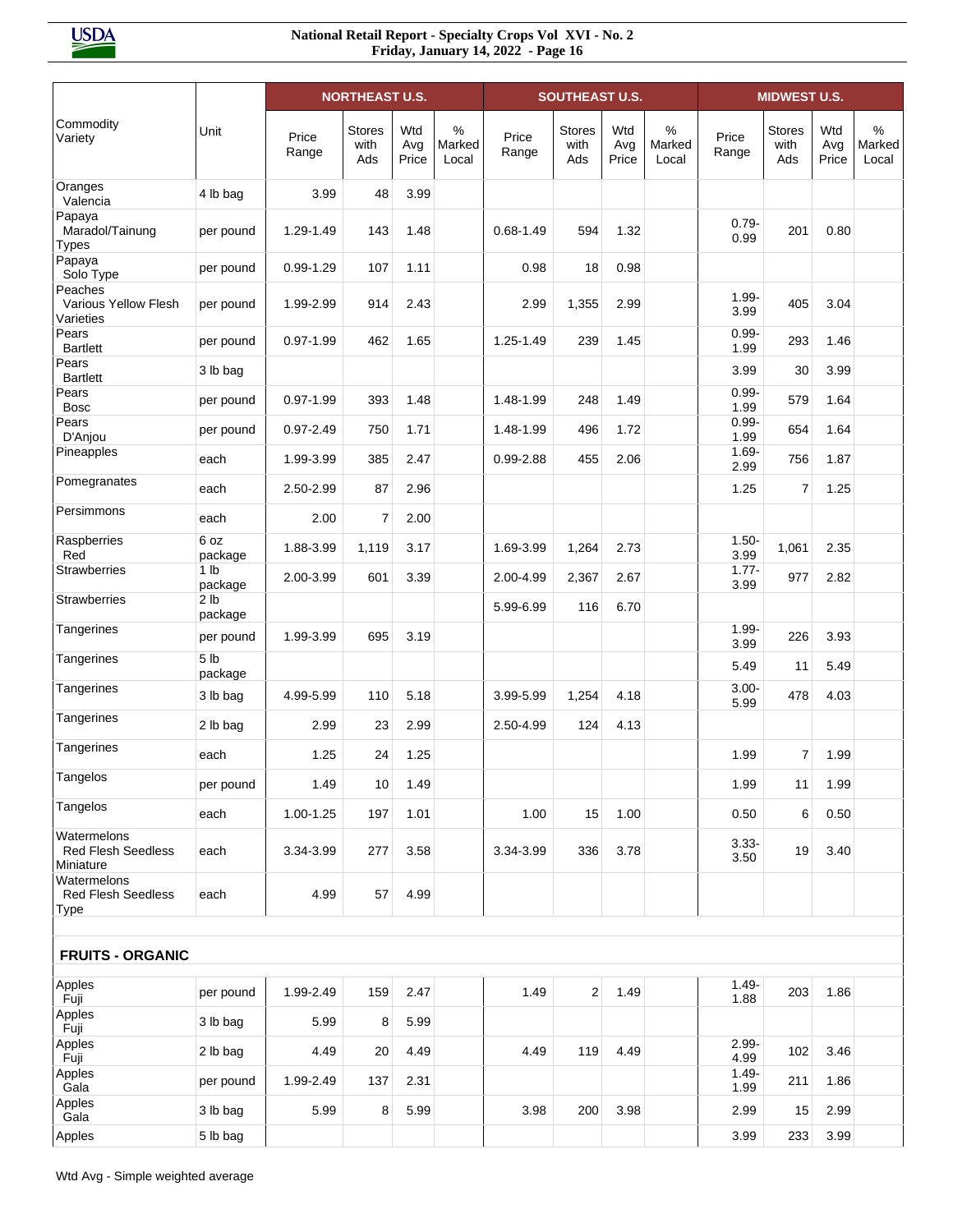|                                         |                         |                | <b>NORTHEAST U.S.</b>        |                     |                         |                | <b>SOUTHEAST U.S.</b>        |                     |                      |                  | <b>MIDWEST U.S.</b>          |                     |                                  |
|-----------------------------------------|-------------------------|----------------|------------------------------|---------------------|-------------------------|----------------|------------------------------|---------------------|----------------------|------------------|------------------------------|---------------------|----------------------------------|
| Commodity<br>Variety                    | Unit                    | Price<br>Range | <b>Stores</b><br>with<br>Ads | Wtd<br>Avg<br>Price | $\%$<br>Marked<br>Local | Price<br>Range | <b>Stores</b><br>with<br>Ads | Wtd<br>Avg<br>Price | %<br>Marked<br>Local | Price<br>Range   | <b>Stores</b><br>with<br>Ads | Wtd<br>Avg<br>Price | $\frac{0}{0}$<br>Marked<br>Local |
| Gala                                    |                         |                |                              |                     |                         |                |                              |                     |                      |                  |                              |                     |                                  |
| Apples<br>Gala                          | 2 lb bag                | 3.99-4.49      | 42                           | 4.23                |                         | 3.99-4.49      | 339                          | 4.17                |                      | $2.99 -$<br>4.99 | 218                          | 3.74                |                                  |
| Apples<br><b>Granny Smith</b>           | per pound               | 2.49-2.69      | 143                          | 2.51                |                         |                |                              |                     |                      | $1.29 -$<br>1.49 | 22                           | 1.39                |                                  |
| Apples<br><b>Granny Smith</b>           | 3 lb bag                | 5.99           | 8                            | 5.99                |                         |                |                              |                     |                      |                  |                              |                     |                                  |
| Apples<br><b>Granny Smith</b>           | 5 lb bag                | 4.99           | 22                           | 4.99                |                         | 4.99           | 220                          | 4.99                |                      |                  |                              |                     |                                  |
| Apples<br><b>Granny Smith</b>           | 2 lb bag                | 4.49           | 20                           | 4.49                |                         | 4.49           | 119                          | 4.49                |                      | $2.99 -$<br>4.99 | 102                          | 3.46                |                                  |
| Apples<br>Honeycrisp                    | per pound               | 3.99           | $\overline{7}$               | 3.99                |                         |                |                              |                     |                      | $2.99 -$<br>3.88 | 388                          | 3.45                |                                  |
| Apples<br>Honeycrisp                    | 3 lb bag                |                |                              |                     |                         |                |                              |                     |                      | 3.99             | 16                           | 3.99                |                                  |
| Apples<br>Honeycrisp                    | 2 lb bag                | 5.99           | 415                          | 5.99                |                         |                |                              |                     |                      | 6.99             | 43                           | 6.99                |                                  |
| Apples<br>Pink Lady/Cripps Pink         | per pound               | 1.99           | 110                          | 1.99                |                         | 1.99           | 89                           | 1.99                |                      | 1.99             | 61                           | 1.99                |                                  |
| Apples<br>Pink Lady/Cripps Pink         | 2 lb bag                | 4.49           | 20                           | 4.49                |                         | 4.49           | 119                          | 4.49                |                      | 2.99             | 69                           | 2.99                |                                  |
| Apples<br><b>Red Delicious</b>          | per pound               | 2.49           | 48                           | 2.49                |                         |                |                              |                     |                      |                  |                              |                     |                                  |
| Apples<br><b>Red Delicious</b>          | 3 lb bag                | 4.99           | 43                           | 4.99                |                         |                |                              |                     |                      |                  |                              |                     |                                  |
| Apples<br>Rome                          | per pound               | 1.39           | 8                            | 1.39                |                         |                |                              |                     |                      |                  |                              |                     |                                  |
| Apples, Processed<br>Juice              | 64 oz (1/2<br>gallon)   | 2.49           | 22                           | 2.49                |                         | 2.49           | 220                          | 2.49                |                      | $2.49 -$<br>2.99 | 16                           | 2.83                |                                  |
| Apples, Processed<br>Juice Marked Cider | 64 oz (1/2<br>gallon)   |                |                              |                     |                         |                |                              |                     |                      | 8.99             | 11                           | 8.99                |                                  |
| Avocados<br>Hass                        | each                    |                |                              |                     |                         | 1.50-2.00      | 270                          | 1.65                |                      | $0.99 -$<br>2.00 | 511                          | 1.67                |                                  |
| <b>Bananas</b>                          | per pound               | $0.79 - 1.29$  | 62                           | 0.98                |                         | $0.79 - 0.89$  | 96                           | 0.88                |                      | 0.89             | 192                          | 0.89                |                                  |
| <b>Blueberries</b>                      | 6 oz<br>package         | 2.59           | 340                          | 2.59                |                         | 2.59-3.90      | 1,063                        | 3.26                |                      | $2.29 -$<br>3.49 | 843                          | 2.52                |                                  |
| Clementines                             | 2 lb bag                |                |                              |                     |                         |                |                              |                     |                      | $3.99 -$<br>5.00 | 107                          | 4.24                |                                  |
| Grapefruit<br>Red                       | each                    | 2.99           | 7                            | 2.99                |                         |                |                              |                     |                      |                  |                              |                     |                                  |
| Grapefruit<br>Red                       | per pound               |                |                              |                     |                         |                |                              |                     |                      | 1.99             | 8                            | 1.99                |                                  |
| Grapes<br>White Seedless Type           | per pound               | 3.99           | 80                           | 3.99                |                         |                |                              |                     |                      |                  |                              |                     |                                  |
| Lemons                                  | each                    | $0.50 - 0.99$  | 86                           | 0.53                |                         |                |                              |                     |                      |                  |                              |                     |                                  |
| Lemons                                  | 2 lb bag                | 4.99           | 261                          | 4.99                |                         | 2.98           | 31                           | 2.98                |                      | 4.99-<br>5.00    | 19                           | 4.99                |                                  |
| Mangoes                                 | each                    | 0.79           | 79                           | 0.79                |                         | 1.50           | 188                          | 1.50                |                      | $1.50 -$<br>2.00 | 242                          | 1.60                |                                  |
| Misc Berries<br><b>Blackberries</b>     | $5.6 - 6$ oz<br>package | 2.99           | 74                           | 2.99                |                         | 2.99-3.50      | 1,441                        | 3.15                |                      |                  |                              |                     |                                  |
| Oranges<br>Navel                        | each                    | 2.50           | $\overline{7}$               | 2.50                |                         |                |                              |                     |                      |                  |                              |                     |                                  |
| Oranges<br>Navel                        | per pound               | 2.99           | 16                           | 2.99                |                         |                |                              |                     |                      | 2.29             | 10                           | 2.29                |                                  |
| Oranges<br>Navel                        | 3 lb bag                |                |                              |                     |                         |                |                              |                     |                      | 3.99             | 69                           | 3.99                |                                  |
| Oranges<br>Valencia                     | 4 lb bag                |                |                              |                     |                         | 3.98           | 31                           | 3.98                |                      | 3.49             | $\overline{7}$               | 3.49                |                                  |
| Pears<br><b>Bosc</b>                    | per pound               | 1.99-2.49      | 136                          | 2.46                |                         |                |                              |                     |                      |                  |                              |                     |                                  |
| Pears<br>D'Anjou                        | per pound               | 1.99-2.99      | 149                          | 2.39                |                         | 1.99           | 26                           | 1.99                |                      | 1.99             | 61                           | 1.99                |                                  |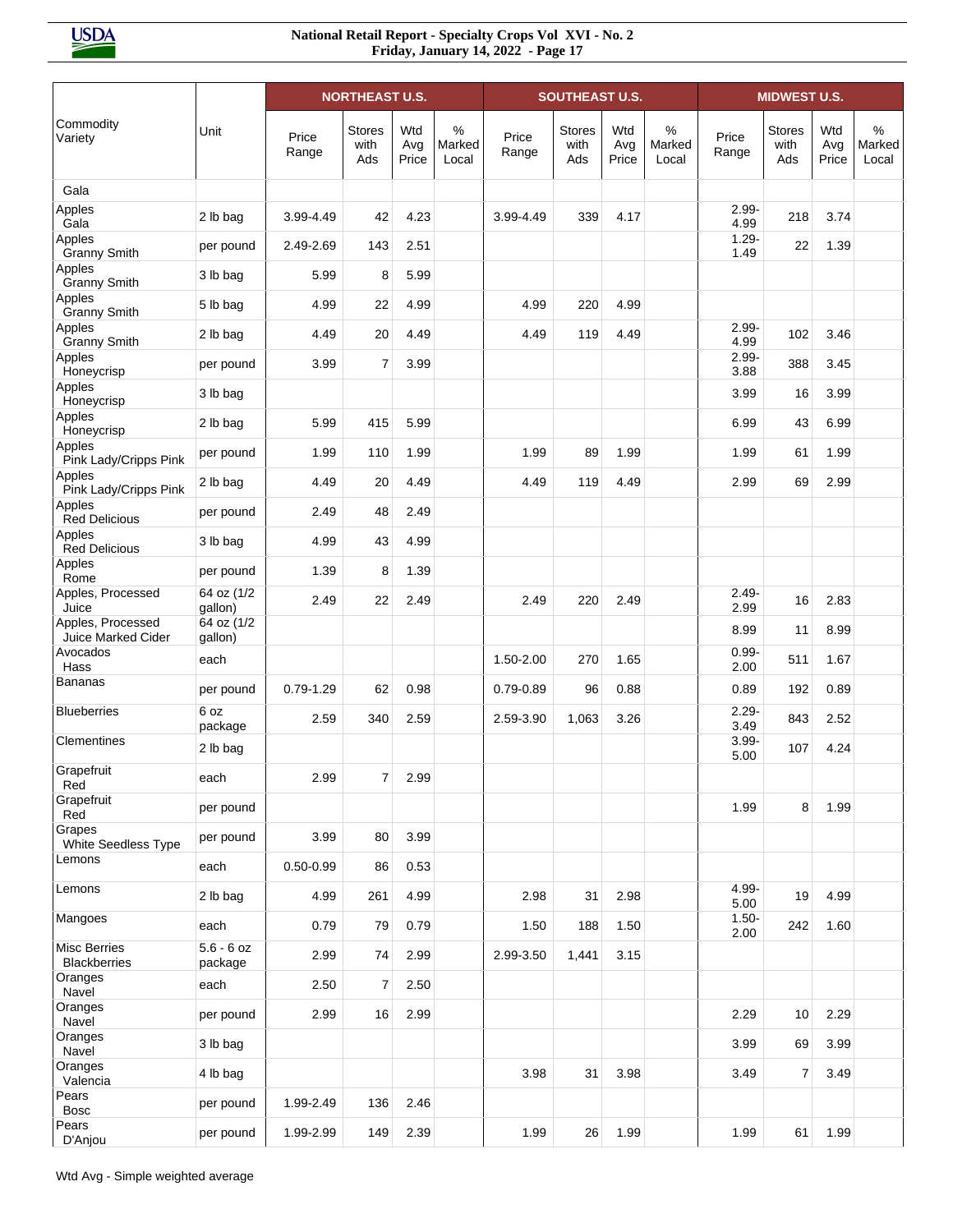|                                           |                 |                | <b>NORTHEAST U.S.</b>        |                     |                      |                | <b>SOUTHEAST U.S.</b>        |                     |                      |                  | <b>MIDWEST U.S.</b>          |                     |                      |
|-------------------------------------------|-----------------|----------------|------------------------------|---------------------|----------------------|----------------|------------------------------|---------------------|----------------------|------------------|------------------------------|---------------------|----------------------|
| Commodity<br>Variety                      | Unit            | Price<br>Range | <b>Stores</b><br>with<br>Ads | Wtd<br>Avg<br>Price | %<br>Marked<br>Local | Price<br>Range | <b>Stores</b><br>with<br>Ads | Wtd<br>Avg<br>Price | %<br>Marked<br>Local | Price<br>Range   | <b>Stores</b><br>with<br>Ads | Wtd<br>Avg<br>Price | %<br>Marked<br>Local |
| Pineapples                                | each            | 4.19           | 70                           | 4.19                |                      |                |                              |                     |                      | 3.99             | 35                           | 3.99                |                      |
| Raspberries<br>Red                        | 6 oz<br>package |                |                              |                     |                      | 3.50           | 453                          | 3.50                |                      | 2.99             | 69                           | 2.99                |                      |
| Tangerines                                | 3 lb bag        | 3.99           | 8                            | 3.99                |                      |                |                              |                     |                      |                  |                              |                     |                      |
| Tangerines                                | 2 lb bag        | 4.99-7.99      | 143                          | 5.72                |                      |                |                              |                     |                      | 3.99             | 10                           | 3.99                |                      |
| Tangelos                                  | 3 lb bag        |                |                              |                     |                      | 3.98           | 31                           | 3.98                |                      |                  |                              |                     |                      |
|                                           |                 |                |                              |                     |                      |                |                              |                     |                      |                  |                              |                     |                      |
| <b>ONIONS AND POTATOES</b>                |                 |                |                              |                     |                      |                |                              |                     |                      |                  |                              |                     |                      |
| Onions, Dry<br>Red                        | per pound       | 0.99-1.79      | 253                          | 1.55                |                      |                |                              |                     |                      | $0.99 -$<br>1.49 | 202                          | 1.01                |                      |
| Onions, Dry<br>White                      | per pound       | $0.69 - 0.79$  | 96                           | 0.77                |                      | 1.29           | 14                           | 1.29                |                      | $0.99 -$<br>1.19 | 211                          | 1.00                |                      |
| Onions, Dry<br>White                      | 3 lb bag        |                |                              |                     |                      |                |                              |                     |                      | 2.49             | 8                            | 2.49                |                      |
| Onions, Dry<br>Yellow                     | per pound       | 0.69           | 16                           | 0.69                |                      | 0.68-1.29      | 46                           | 0.93                |                      | $0.29 -$<br>0.99 | 219                          | 0.97                |                      |
| Onions, Dry<br>Yellow                     | 2 lb bag        | $0.99 - 2.50$  | 369                          | 1.75                |                      | $0.88 - 0.99$  | 68                           | 0.94                |                      | $0.99 -$<br>1.49 | 128                          | 1.44                |                      |
| Onions, Dry<br>Yellow                     | 3 lb bag        | 1.49-3.00      | 1,139                        | 2.68                |                      | 1.79-2.99      | 296                          | 2.48                |                      | $0.99 -$<br>3.99 | 401                          | 2.11                |                      |
| Onions, Dry<br>Yellow                     | 5 lb bag        | 2.99           | 22                           | 2.99                |                      | 2.99           | 220                          | 2.99                |                      | 3.49             | 10                           | 3.49                |                      |
| Onions, Dry<br><b>Yellow Marked Sweet</b> | per pound       | $0.88 - 1.49$  | 356                          | 1.20                |                      | $0.88 - 1.29$  | 362                          | 1.00                |                      | $0.88 -$<br>1.49 | 394                          | 1.16                |                      |
| Onions, Dry<br><b>Yellow Marked Sweet</b> | 3 lb bag        | 2.00-3.99      | 434                          | 3.17                |                      | 2.00-3.99      | 2,937                        | 2.95                |                      | $2.00 -$<br>2.50 | 359                          | 2.48                |                      |
| Onions, Dry<br><b>Yellow Marked Sweet</b> | 5 lb bag        |                |                              |                     |                      | 2.99           | 82                           | 2.99                |                      | 3.99             | 233                          | 3.99                |                      |
| Potatoes<br>Round Red                     | per pound       | $0.99 - 1.69$  | 53                           | 1.20                |                      |                |                              |                     |                      | $0.49 -$<br>0.59 | 92                           | 0.57                |                      |
| Potatoes<br>Round Red                     | 3 lb bag        | 2.99           | 64                           | 2.99                |                      | 3.00           | 453                          | 3.00                |                      | $2.50 -$<br>3.50 | 171                          | 3.02                |                      |
| Potatoes<br>Round Red                     | 5 lb bag        | 2.49-3.99      | 655                          | 3.40                |                      | 2.50-3.99      | 1,136                        | 2.54                |                      | $1.79 -$<br>3.50 | 591                          | 3.05                |                      |
| Potatoes<br>Round White                   | 3 lb bag        |                |                              |                     |                      | 3.00           | 453                          | 3.00                |                      |                  |                              |                     |                      |
| Potatoes<br>Round White                   | 5 lb bag        | 1.99-3.99      | 458                          | 2.96                |                      | 2.00-3.99      | 235                          | 2.65                |                      |                  |                              |                     |                      |
| Potatoes<br>Round White                   | 10 lb bag       | 2.99           | 18                           | 2.99                |                      |                |                              |                     |                      |                  |                              |                     |                      |
| Potatoes<br>Round White                   | 8 lb bag        |                |                              |                     |                      |                |                              |                     |                      | 0.99             | 6                            | 0.99                |                      |
| Potatoes<br>Russet                        | per pound       | $0.99 - 1.29$  | 351                          | 1.21                |                      | $0.89 - 0.99$  | 1,169                        | 0.99                |                      | $0.59 -$<br>0.79 | 74                           | 0.60                |                      |
| Potatoes<br>Russet                        | 3 lb bag        |                |                              |                     |                      |                |                              |                     |                      | 1.99             | 21                           | 1.99                |                      |
| Potatoes<br>Russet                        | 5 lb bag        | 1.49-3.50      | 1,172                        | 2.76                |                      | 2.00-3.99      | 558                          | 2.83                |                      | $1.79 -$<br>3.50 | 1,200                        | 2.67                |                      |
| Potatoes<br>Russet                        | 10 lb bag       |                |                              |                     |                      | 3.99-5.99      | 227                          | 4.86                |                      | $3.99 -$<br>4.77 | 21                           | 4.32                |                      |
| Potatoes<br>Russet                        | 8 lb bag        |                |                              |                     |                      |                |                              |                     |                      | $0.99 -$<br>1.99 | 34                           | 1.55                |                      |
| Potatoes<br>Yellow Type                   | per pound       | 0.99           | 28                           | 0.99                |                      |                |                              |                     |                      | 0.59             | 69                           | 0.59                |                      |
| Potatoes<br>Yellow Type                   | 3 lb bag        | 5.99           | 22                           | 5.99                |                      | 3.00-5.99      | 673                          | 3.98                |                      | $2.50 -$<br>3.50 | 70                           | 2.96                |                      |
| Potatoes<br>Yellow Type                   | 5 lb bag        | 2.50-3.99      | 451                          | 3.61                |                      | 2.99-3.99      | 156                          | 3.17                |                      | $1.99 -$<br>3.49 | 139                          | 2.80                |                      |
| Potatoes                                  | 8 lb bag        |                |                              |                     |                      |                |                              |                     |                      | 2.69             | 8                            | 2.69                |                      |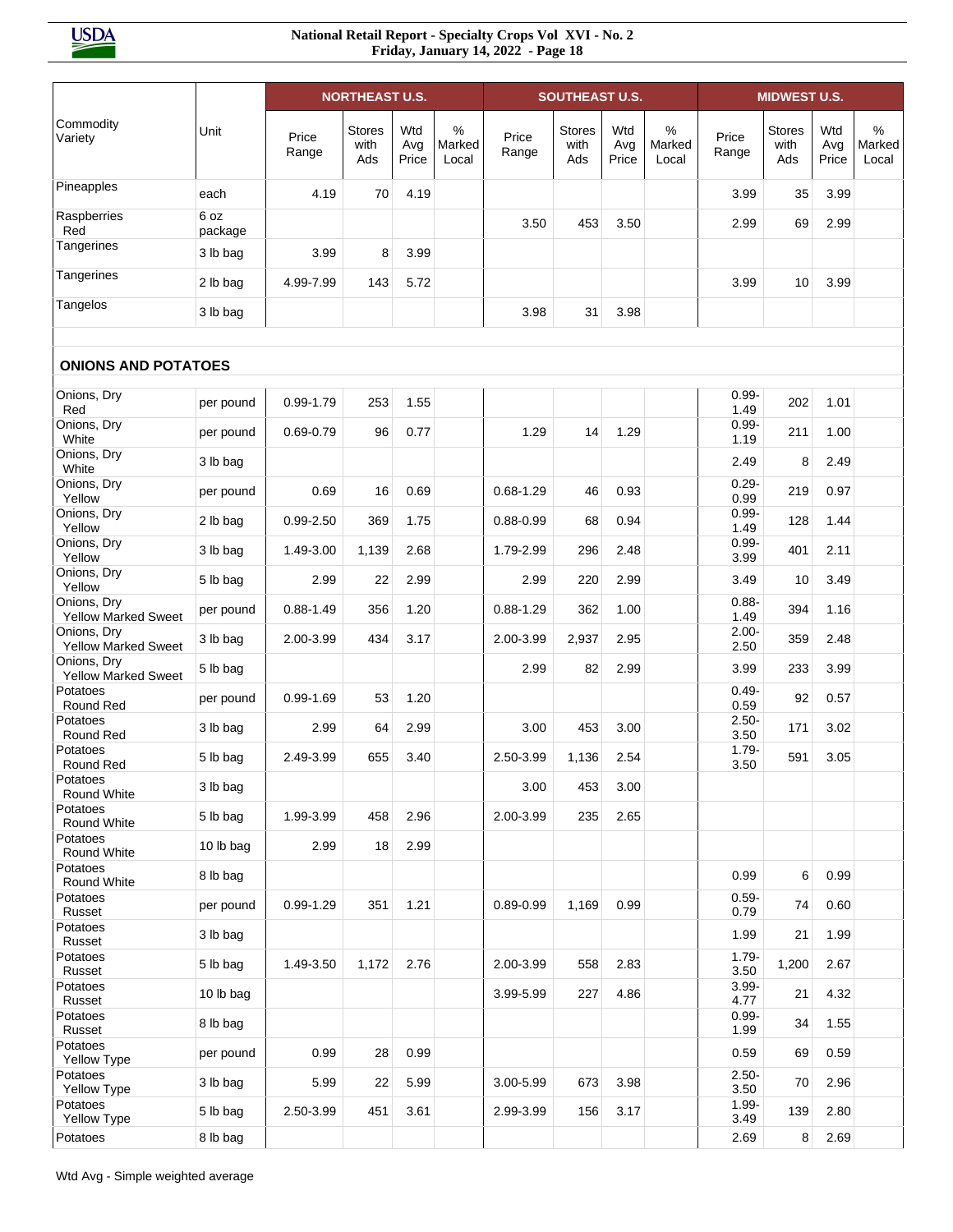|                                      |           |                | <b>NORTHEAST U.S.</b>        |                     |                      |                | <b>SOUTHEAST U.S.</b>        |                     |                      |                  | <b>MIDWEST U.S.</b>          |                     |                                  |
|--------------------------------------|-----------|----------------|------------------------------|---------------------|----------------------|----------------|------------------------------|---------------------|----------------------|------------------|------------------------------|---------------------|----------------------------------|
| Commodity<br>Variety                 | Unit      | Price<br>Range | <b>Stores</b><br>with<br>Ads | Wtd<br>Avg<br>Price | %<br>Marked<br>Local | Price<br>Range | <b>Stores</b><br>with<br>Ads | Wtd<br>Avg<br>Price | %<br>Marked<br>Local | Price<br>Range   | <b>Stores</b><br>with<br>Ads | Wtd<br>Avg<br>Price | $\frac{0}{0}$<br>Marked<br>Local |
| Yellow Type                          |           |                |                              |                     |                      |                |                              |                     |                      |                  |                              |                     |                                  |
| <b>ONIONS AND POTATOES - ORGANIC</b> |           |                |                              |                     |                      |                |                              |                     |                      |                  |                              |                     |                                  |
| Onions, Dry<br>Yellow                | per pound |                |                              |                     |                      |                |                              |                     |                      | 1.45             | 11                           | 1.45                |                                  |
| Onions, Dry<br>Yellow                | 3 lb bag  | 3.89-3.99      | 151                          | 3.94                |                      | 3.89-3.99      | 959                          | 3.89                |                      |                  |                              |                     |                                  |
| Potatoes<br>Round Red                | per pound |                |                              |                     |                      |                |                              |                     |                      | 3.49             | 19                           | 3.49                |                                  |
| Potatoes<br>Round Red                | 3 lb bag  | 2.99-3.99      | 329                          | 3.77                |                      | 2.99-3.50      | 988                          | 3.01                |                      |                  |                              |                     |                                  |
| Potatoes<br>Russet                   | per pound |                |                              |                     |                      |                |                              |                     |                      | 1.49             | 11                           | 1.49                |                                  |
| Potatoes<br>Russet                   | 3 lb bag  | 2.99-3.99      | 329                          | 3.77                |                      | 2.99-3.49      | 2,092                        | 3.26                |                      | 2.50             | 12                           | 2.50                |                                  |
| Potatoes<br>Russet                   | 5 lb bag  |                |                              |                     |                      |                |                              |                     |                      | 3.49             | 16                           | 3.49                |                                  |
| Potatoes<br>Yellow Type              | 3 lb bag  | 3.89-3.99      | 325                          | 3.97                |                      | 3.50           | 31                           | 3.50                |                      |                  |                              |                     |                                  |
|                                      |           |                |                              |                     |                      |                |                              |                     |                      |                  |                              |                     |                                  |
| <b>VEGETABLES</b>                    |           |                |                              |                     |                      |                |                              |                     |                      |                  |                              |                     |                                  |
| Artichokes                           | each      | 1.50           | 9                            | 1.50                |                      |                |                              |                     |                      |                  |                              |                     |                                  |
| Asparagus<br>Green                   | per pound | 2.48-4.99      | 495                          | 2.98                |                      | 2.99-3.99      | 1,424                        | 3.12                |                      | $1.99 -$<br>2.99 | 260                          | 2.50                |                                  |
| Beans<br>Round Green Type            | per pound | 1.49-1.99      | 135                          | 1.70                |                      | 0.98-2.99      | 1,537                        | 2.05                |                      | $0.89 -$<br>1.99 | 434                          | 1.22                |                                  |
| Broccoli                             | per pound | 1.99           | 48                           | 1.99                |                      |                |                              |                     |                      |                  |                              |                     |                                  |
| Broccoli                             | per bunch | 1.69-2.99      | 169                          | 2.27                |                      | 2.50           | 1,135                        | 2.50                |                      | 2.68             | 192                          | 2.68                |                                  |
| Broccoli<br>Baby Hybrid Type         | per bunch | 2.99           | 7                            | 2.99                |                      |                |                              |                     |                      |                  |                              |                     |                                  |
| <b>Broccoli</b><br>Crown Cut         | per pound | 0.99-2.49      | 926                          | 1.67                |                      | 1.49-2.48      | 588                          | 1.78                |                      | $0.99 -$<br>2.49 | 144                          | 1.72                |                                  |
| <b>Brussels Sprouts</b>              | per pound | 3.49           | 8                            | 3.49                |                      | 2.50           | 220                          | 2.50                |                      | $1.99 -$<br>2.99 | 192                          | 2.02                |                                  |
| <b>Beets</b>                         | per bunch | 2.49           | $70\,$                       | 2.49                |                      |                |                              |                     |                      |                  |                              |                     |                                  |
| <b>Beets</b>                         | per pound |                |                              |                     |                      | 0.59           | 34                           | 0.59                |                      | 0.49             | 9                            | 0.49                |                                  |
| Cabbage<br>Round Green Type          | per pound | $0.49 - 0.89$  | 543                          | 0.72                |                      | $0.39 - 0.79$  | 1,220                        | 0.74                |                      | $0.29 -$<br>0.79 | 577                          | 0.68                |                                  |
| Carrots                              | per pound |                |                              |                     |                      |                |                              |                     |                      | 0.79             | 18                           | 0.79                |                                  |
| Carrots                              | 1 lb bag  | $0.50 - 0.99$  | 44                           | 0.68                |                      | 0.69           | 8                            | 0.69                |                      | 0.79             | 15                           | 0.79                |                                  |
| Carrots                              | 2 lb bag  | 0.99-1.79      | 169                          | 1.13                |                      | $0.99 - 3.00$  | 254                          | 1.26                |                      | $1.49 -$<br>1.94 | 239                          | 1.56                |                                  |
| Carrots<br><b>Baby Peeled</b>        | 1 lb bag  | 1.00-2.00      | 712                          | 1.48                |                      | $0.98 - 1.50$  | 654                          | 1.31                |                      | $0.99 -$<br>1.67 | 212                          | 1.22                |                                  |
| Carrots<br><b>Baby Peeled</b>        | 2 lb bag  |                |                              |                     |                      |                |                              |                     |                      | 2.50             | 12                           | 2.50                |                                  |
| Cauliflower                          | each      | 2.00-3.79      | 616                          | 2.73                |                      | 2.00-3.79      | 341                          | 3.50                |                      | 3.00             | 24                           | 3.00                |                                  |
| Cauliflower                          | per pound |                |                              |                     |                      |                |                              |                     |                      | $0.99 -$<br>1.49 | 191                          | 1.31                |                                  |
| Celery                               | each      | 1.00-2.00      | 537                          | 1.42                |                      | 1.00-1.68      | 1,498                        | 1.29                |                      | $1.49 -$<br>2.00 | 91                           | 1.66                |                                  |
| Celery                               | per pound |                |                              |                     |                      |                |                              |                     |                      | 1.49             | 11                           | 1.49                |                                  |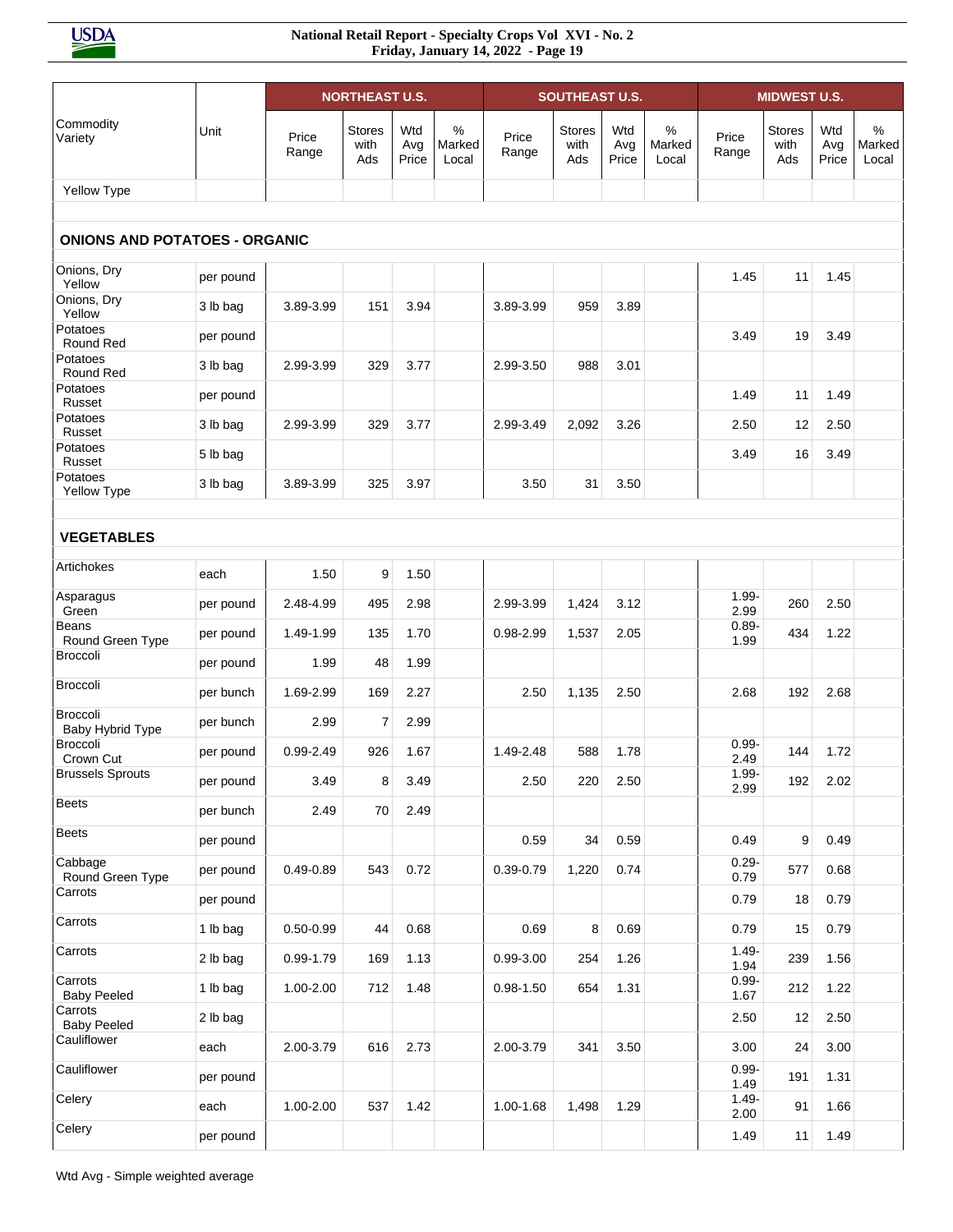|                                           |                    |                | <b>NORTHEAST U.S.</b> |                     |                      |                | <b>SOUTHEAST U.S.</b>        |                     |                      |                  | <b>MIDWEST U.S.</b>          |                     |                         |
|-------------------------------------------|--------------------|----------------|-----------------------|---------------------|----------------------|----------------|------------------------------|---------------------|----------------------|------------------|------------------------------|---------------------|-------------------------|
| Commodity<br>Variety                      | Unit               | Price<br>Range | Stores<br>with<br>Ads | Wtd<br>Avg<br>Price | %<br>Marked<br>Local | Price<br>Range | <b>Stores</b><br>with<br>Ads | Wtd<br>Avg<br>Price | %<br>Marked<br>Local | Price<br>Range   | <b>Stores</b><br>with<br>Ads | Wtd<br>Avg<br>Price | $\%$<br>Marked<br>Local |
| Celery<br>Hearts                          | each               | 3.50           | 70                    | 3.50                |                      | 1.99           | 1,135                        | 1.99                |                      | $2.49 -$<br>2.50 | 16                           | 2.49                |                         |
| Cilantro                                  | per bunch          | 1.50           | 24                    | 1.50                |                      | $0.49 - 1.29$  | 1,187                        | 1.26                |                      | $0.49 -$<br>0.66 | 25                           | 0.56                |                         |
| Corn-Sweet                                | each               | $0.75 - 0.80$  | 303                   | 0.79                |                      | $0.50 - 0.79$  | 48                           | 0.58                |                      | $0.33 -$<br>0.69 | 38                           | 0.59                |                         |
| Cucumbers                                 | each               | $0.40 - 2.00$  | 636                   | 0.93                |                      | $0.50 - 0.79$  | 447                          | 0.59                |                      | $0.44 -$<br>1.50 | 444                          | 0.80                |                         |
| Cucumbers<br>Long Seedless-<br>Greenhouse | each               | $0.99 - 2.00$  | 434                   | 1.46                |                      | $0.99 - 1.67$  | 1,886                        | 1.43                |                      | $0.79 -$<br>2.00 | 219                          | 1.41                |                         |
| Eggplant                                  | per pound          | $0.99 - 1.69$  | 223                   | 1.30                |                      | 0.99           | 82                           | 0.99                |                      | $0.99 -$<br>1.49 | 210                          | 1.03                |                         |
| Eggplant                                  | each               |                |                       |                     |                      | 0.98           | 31                           | 0.98                |                      |                  |                              |                     |                         |
| Garlic                                    | per pound          | 3.99           | 8                     | 3.99                |                      |                |                              |                     |                      |                  |                              |                     |                         |
| Garlic                                    | per sleeve         | 2.00-2.50      | 228                   | 2.05                |                      | 1.00           | 43                           | 1.00                |                      |                  |                              |                     |                         |
| Greens<br>Collard                         | per bunch          | 1.99           | 10                    | 1.99                |                      |                |                              |                     |                      |                  |                              |                     |                         |
| Greens<br>Collard                         | per pound          | 1.25           | 255                   | 1.25                |                      |                |                              |                     |                      | 0.79             | 12                           | 0.79                |                         |
| Greens<br>Collard                         | 1 lb bag           | 2.50-3.00      | 436                   | 2.52                |                      | 2.50           | 220                          | 2.50                |                      |                  |                              |                     |                         |
| Greens<br>Kale                            | per bunch          | $0.99 - 1.99$  | 84                    | 1.11                |                      | 0.99           | 957                          | 0.99                |                      |                  |                              |                     |                         |
| Greens<br>Kale                            | per pound          | 1.25-1.29      | 430                   | 1.27                |                      |                |                              |                     |                      | 0.79             | 12                           | 0.79                |                         |
| Greens<br>Kale                            | 1 lb bag           | 2.50-3.50      | 484                   | 2.62                |                      | 2.50           | 220                          | 2.50                |                      |                  |                              |                     |                         |
| Greens<br>Mustard                         | per pound          |                |                       |                     |                      |                |                              |                     |                      | 0.79             | 12                           | 0.79                |                         |
| Greens<br><b>Turnip Tops</b>              | per pound          |                |                       |                     |                      | 0.89           | 14                           | 0.89                |                      | 0.79             | 12                           | 0.79                |                         |
| Lettuce, Iceberg                          | each               | 1.00-1.79      | 456                   | 1.39                |                      | $0.67 - 1.50$  | 811                          | 1.40                |                      | $0.99 -$<br>1.67 | 198                          | 1.31                |                         |
| Lettuce, Other<br><b>Boston</b>           | each               | $0.99 - 1.99$  | 184                   | 1.94                |                      |                |                              |                     |                      |                  |                              |                     |                         |
| Lettuce, Other<br>Green Leaf              | each               | 1.79           | 8                     | 1.79                |                      |                |                              |                     |                      | 1.68             | 192                          | 1.68                |                         |
| Lettuce, Other<br>Red Leaf                | each               | 1.79-2.00      | 16                    | 1.90                |                      |                |                              |                     |                      | 1.68             | 192                          | 1.68                |                         |
| Lettuce, Romaine                          | each               |                |                       |                     |                      |                |                              |                     |                      | 1.68             | 192                          | 1.68                |                         |
| Lettuce, Romaine                          | per pound          | 1.49           | 25                    | 1.49                |                      |                |                              |                     |                      |                  |                              |                     |                         |
| Lettuce, Romaine<br>Hearts                | 3 count<br>package | 2.99-3.99      | 83                    | 3.20                |                      | 1.50-3.48      | 1,943                        | 2.63                |                      | $2.49 -$<br>3.99 | 476                          | 2.76                |                         |
| Mushrooms<br>Portobella                   | 8 oz<br>package    | 1.67           | 8                     | 1.67                |                      |                |                              |                     |                      | $2.50 -$<br>3.49 | 18                           | 2.83                |                         |
| Mushrooms<br>White                        | per pound          |                |                       |                     |                      |                |                              |                     |                      | 2.99             | 21                           | 2.99                |                         |
| Mushrooms<br>White                        | 8 oz<br>package    | 1.49-2.50      | 690                   | 1.86                |                      | 1.67-2.00      | 1,294                        | 1.80                |                      | $1.67 -$<br>2.00 | 349                          | 1.96                |                         |
| Mushrooms<br>White                        | 6 oz<br>package    |                |                       |                     |                      | 1.00           | 43                           | 1.00                |                      | $1.99 -$<br>2.00 | 30                           | 2.00                |                         |
| Onions Green                              | per bunch          | 0.66           | 72                    | 0.66                |                      |                |                              |                     |                      | 0.75             | 14                           | 0.75                |                         |
| Peppers, Bell Type<br>Green               | per pound          | 1.25-1.99      | 756                   | 1.53                |                      | 1.29           | 2                            | 1.29                |                      | $0.99 -$<br>1.99 | 44                           | 1.29                |                         |
| Peppers, Bell Type<br>Green               | each               | 1.00-1.50      | 217                   | 1.31                |                      | $0.50 - 0.89$  | 308                          | 0.63                |                      | $0.50 -$<br>1.50 | 453                          | 0.79                |                         |
| Peppers, Bell Type<br>Orange              | per pound          | 2.99           | 322                   | 2.99                |                      |                |                              |                     |                      | $0.99 -$<br>1.99 | 34                           | 1.55                |                         |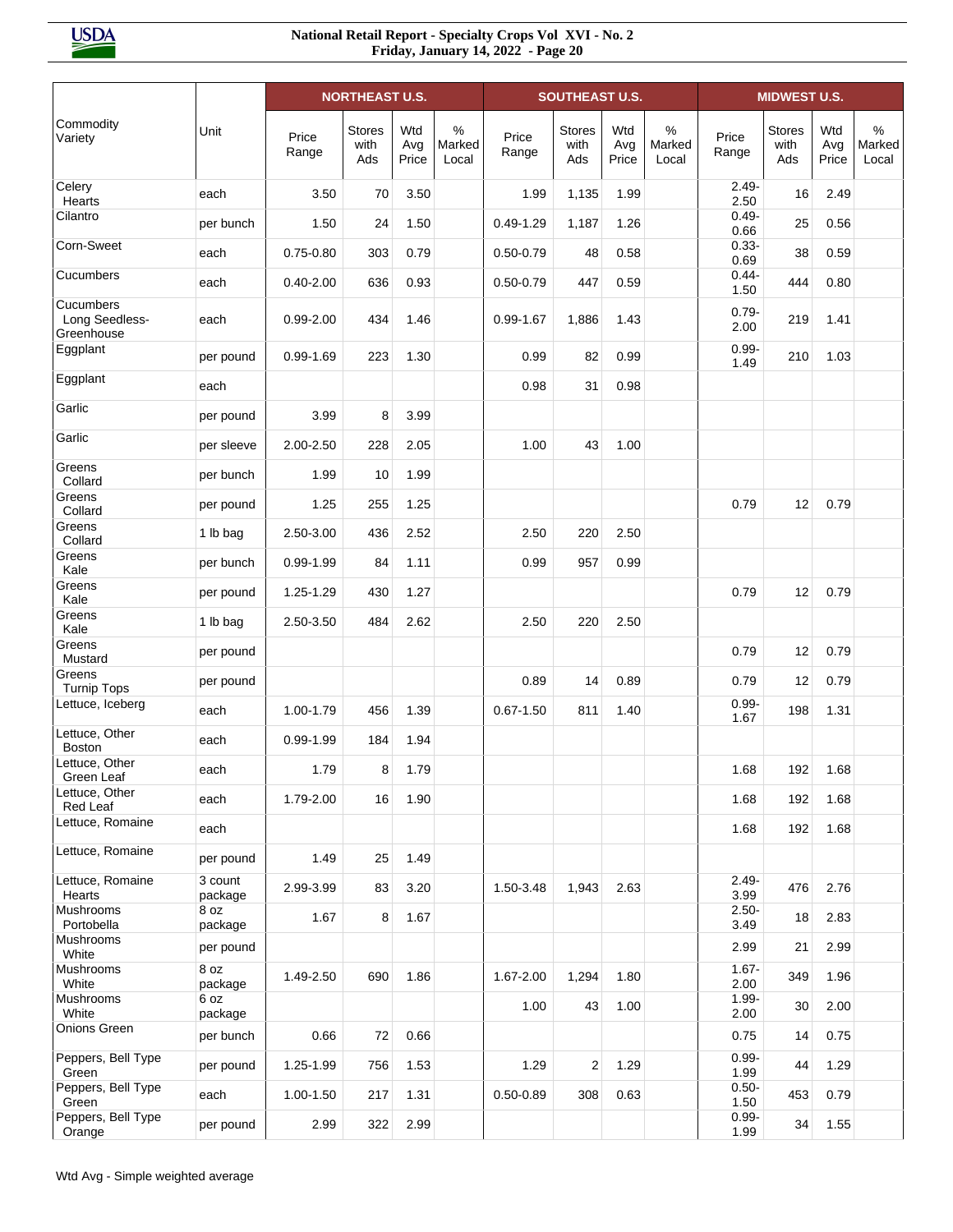|                                                           |                             |                | <b>NORTHEAST U.S.</b>        |                     |                      |                | <b>SOUTHEAST U.S.</b>        |                     |                      |                  | <b>MIDWEST U.S.</b>   |                     |                                  |
|-----------------------------------------------------------|-----------------------------|----------------|------------------------------|---------------------|----------------------|----------------|------------------------------|---------------------|----------------------|------------------|-----------------------|---------------------|----------------------------------|
| Commodity<br>Variety                                      | Unit                        | Price<br>Range | <b>Stores</b><br>with<br>Ads | Wtd<br>Avg<br>Price | %<br>Marked<br>Local | Price<br>Range | <b>Stores</b><br>with<br>Ads | Wtd<br>Avg<br>Price | %<br>Marked<br>Local | Price<br>Range   | Stores<br>with<br>Ads | Wtd<br>Avg<br>Price | $\frac{0}{0}$<br>Marked<br>Local |
| Peppers, Bell Type<br>Orange                              | each                        | 1.67-1.99      | 376                          | 1.69                |                      | $0.99 - 1.99$  | 395                          | 1.76                |                      | $0.99 -$<br>1.99 | 250                   | 1.41                |                                  |
| Peppers, Bell Type<br>Orange-Greenhouse                   | each                        |                |                              |                     |                      | 1.00           | 78                           | 1.00                |                      | $1.33 -$<br>1.50 | 205                   | 1.34                |                                  |
| Peppers, Bell Type<br>Red                                 | per pound                   | 1.59-2.99      | 651                          | 2.71                |                      |                |                              |                     |                      | $0.99 -$<br>1.99 | 48                    | 1.53                |                                  |
| Peppers, Bell Type<br>Red                                 | each                        | 1.00-1.99      | 822                          | 1.54                |                      | $0.99 - 1.99$  | 438                          | 1.69                |                      | $0.79 -$<br>1.99 | 273                   | 1.38                |                                  |
| Peppers, Bell Type<br>Red-Greenhouse                      | each                        |                |                              |                     |                      | 1.00           | 78                           | 1.00                |                      | $1.33 -$<br>1.50 | 205                   | 1.34                |                                  |
| Peppers, Bell Type<br>Yellow                              | per pound                   | 2.99           | 322                          | 2.99                |                      |                |                              |                     |                      | $0.99 -$<br>1.99 | 34                    | 1.55                |                                  |
| Peppers, Bell Type<br>Yellow                              | each                        | 1.67-1.99      | 376                          | 1.69                |                      | 1.00-1.99      | 364                          | 1.83                |                      | $0.99 -$<br>1.99 | 257                   | 1.42                |                                  |
| Peppers, Bell Type<br>Yellow-Greenhouse                   | each                        |                |                              |                     |                      | 1.00           | 78                           | 1.00                |                      | $1.33 -$<br>1.50 | 205                   | 1.34                |                                  |
| Peppers, Other<br>Jalapeno                                | per pound                   |                |                              |                     |                      | 0.89           | 24                           | 0.89                |                      | $0.69 -$<br>0.99 | 57                    | 0.88                |                                  |
| Peppers, Other<br><b>Mixed Mini Sweet</b><br><b>Types</b> | 1 <sub>lb</sub><br>package  | 2.99-3.50      | 198                          | 3.48                |                      | 3.50-3.99      | 17                           | 3.56                |                      | $0.99 -$<br>3.99 | 112                   | 2.19                |                                  |
| Peppers, Other<br>Serrano                                 | per pound                   |                |                              |                     |                      |                |                              |                     |                      | $0.88 -$<br>0.99 | 38                    | 0.97                |                                  |
| Radishes                                                  | per bunch                   |                |                              |                     |                      | 0.99           | 1,135                        | 0.99                |                      | 1.19             | 8                     | 1.19                |                                  |
| Radishes                                                  | 1 lb bag                    | 1.67-1.99      | 438                          | 1.86                |                      |                |                              |                     |                      | $1.50 -$<br>1.99 | 43                    | 1.85                |                                  |
| Salad<br><b>Mixed Types</b>                               | $10 - 12$ oz<br>package     | 2.50-4.49      | 1,266                        | 3.05                |                      | 2.50-3.00      | 1,269                        | 2.98                |                      | $1.49 -$<br>3.33 | 147                   | 2.53                | 16                               |
| Salad<br><b>Mixed Types</b>                               | $5 - 9$ oz<br>package       | 1.99-3.99      | 1,639                        | 2.84                |                      | 2.99-3.00      | 1,190                        | 3.00                |                      | $1.49 -$<br>3.50 | 371                   | 3.01                | 4                                |
| Spinach                                                   | per bunch                   | 2.50           | 6                            | 2.50                |                      |                |                              |                     |                      |                  |                       |                     |                                  |
| Spinach<br>Flat, Baby Type                                | 10 <sub>oz</sub><br>package | 2.50           | 16                           | 2.50                |                      |                |                              |                     |                      |                  |                       |                     |                                  |
| Spinach<br>Flat, Baby Type                                | 1 <sub>lb</sub><br>package  |                |                              |                     |                      |                |                              |                     |                      | 2.99             | $\mathbf{1}$          | 2.99                |                                  |
| Spinach<br>Flat, Baby Type                                | 8 oz<br>package             | 1.29-2.00      | 544                          | 1.56                |                      | 1.29-2.00      | 484                          | 1.44                |                      | 2.00             | 43                    | 2.00                |                                  |
| Spinach<br>Flat, Baby Type                                | 9 oz<br>package             | 2.50           | 43                           | 2.50                |                      | 2.50           | 78                           | 2.50                |                      |                  |                       |                     |                                  |
| Spinach<br>Flat, Baby Type                                | $5 - 6$ oz<br>package       | 1.99-3.00      | 79                           | 2.72                |                      | 1.99-3.00      | 1,355                        | 2.84                |                      |                  |                       |                     |                                  |
| Squash<br>Acorn                                           | per pound                   | $0.89 - 1.29$  | 411                          | 1.21                |                      | 0.89           | 957                          | 0.89                |                      |                  |                       |                     |                                  |
| Squash<br><b>Butternut</b>                                | per pound                   | $0.89 - 1.29$  | 411                          | 1.21                |                      | $0.89 - 1.19$  | 991                          | 0.90                |                      |                  |                       |                     |                                  |
| Squash<br>Grey                                            | per pound                   |                |                              |                     |                      |                |                              |                     |                      | $0.58 -$<br>0.79 | 194                   | 0.78                |                                  |
| Squash<br>Spaghetti                                       | per pound                   | $0.89 - 1.29$  | 411                          | 1.21                |                      | 0.89           | 957                          | 0.89                |                      |                  |                       |                     |                                  |
| Squash<br>Yellow<br>Crookneck/Straightneck                | per pound                   | 0.99-1.79      | 203                          | 1.54                |                      | $0.99 - 1.69$  | 330                          | 1.42                |                      | $0.79 -$<br>1.69 | 890                   | 1.09                |                                  |
| Squash<br>Zucchini                                        | per pound                   | $0.79 - 1.79$  | 262                          | 1.44                |                      | $0.99 - 2.29$  | 681                          | 1.87                |                      | $0.58 -$<br>1.69 | 1,037                 | 1.08                |                                  |
| <b>Sweet Potatoes</b>                                     | per pound                   | $0.79 - 1.29$  | 529                          | 1.11                |                      | $0.79 - 0.89$  | 30                           | 0.84                |                      | $0.79 -$<br>1.48 | 393                   | 1.19                |                                  |
| Tomatoes                                                  | per pound                   | 1.49-2.49      | 244                          | 2.04                |                      | $0.68 - 1.99$  | 105                          | 1.01                |                      | $0.99 -$<br>2.49 | 103                   | 1.46                |                                  |
| Tomatoes<br>Vine Ripe - Heirloom<br>Varieties             | per pound                   | 2.49           | 9                            | 2.49                |                      |                |                              |                     |                      |                  |                       |                     |                                  |
| Tomatoes<br>Vine Ripes                                    | per pound                   | 0.99-2.99      | 111                          | 1.14                |                      | 0.98-2.49      | 1,354                        | 1.07                |                      | $0.99 -$<br>1.99 | 336                   | 1.31                |                                  |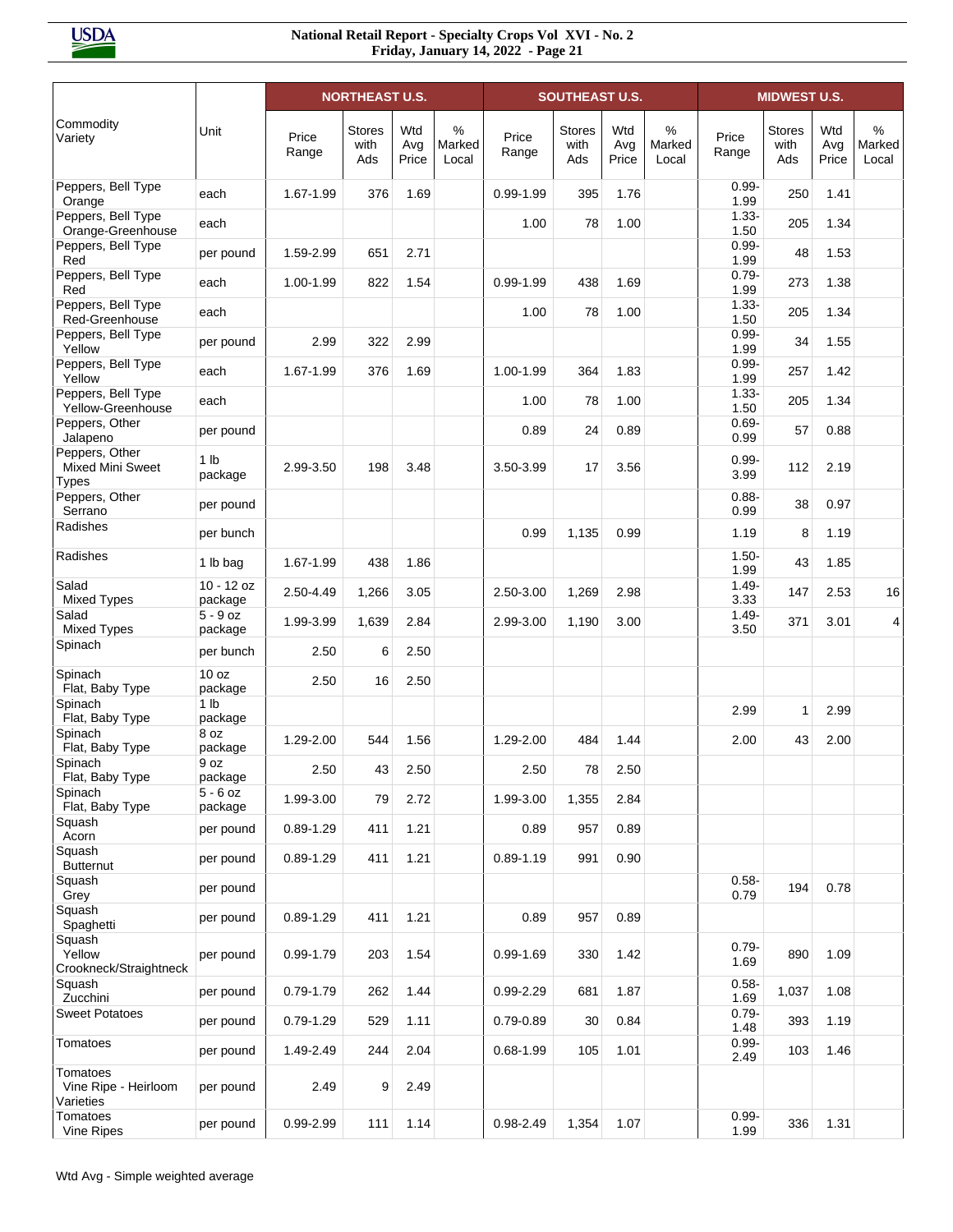|                                                   |                             |                | <b>NORTHEAST U.S.</b> |                     |                      |                | <b>SOUTHEAST U.S.</b>        |                     |                      |                  | <b>MIDWEST U.S.</b>          |                     |                         |
|---------------------------------------------------|-----------------------------|----------------|-----------------------|---------------------|----------------------|----------------|------------------------------|---------------------|----------------------|------------------|------------------------------|---------------------|-------------------------|
| Commodity<br>Variety                              | Unit                        | Price<br>Range | Stores<br>with<br>Ads | Wtd<br>Avg<br>Price | %<br>Marked<br>Local | Price<br>Range | <b>Stores</b><br>with<br>Ads | Wtd<br>Avg<br>Price | %<br>Marked<br>Local | Price<br>Range   | <b>Stores</b><br>with<br>Ads | Wtd<br>Avg<br>Price | $\%$<br>Marked<br>Local |
| Tomatoes<br>Vine Ripes-<br>Greenhouse             | per pound                   | 1.99-2.99      | 27                    | 2.29                |                      |                |                              |                     |                      | 1.49             | 5                            | 1.49                |                         |
| Tomatoes<br>Vine Ripes, On The<br>Vine-Greenhouse | per pound                   | 1.29-2.88      | 342                   | 1.80                |                      | 1.25-1.99      | 551                          | 1.48                |                      | $0.99 -$<br>2.49 | 90                           | 1.95                |                         |
| Tomatoes, Cherry                                  | 1 pint<br>package           |                |                       |                     |                      |                |                              |                     |                      | 0.99             | 19                           | 0.99                |                         |
| Tomatoes, Grape Type                              | 1 pint<br>package           | 1.49-3.00      | 1,075                 | 2.00                |                      | 1.19-3.50      | 457                          | 2.19                |                      | $0.99 -$<br>3.49 | 498                          | 2.50                |                         |
| Tomatoes, Grape Type                              | 10 <sub>oz</sub><br>package | 3.00           | 123                   | 3.00                |                      | 1.19-2.00      | 61                           | 1.83                |                      | $0.99 -$<br>1.89 | 34                           | 1.25                |                         |
| Tomatoes, Plum Type<br>Roma                       | per pound                   | 0.99-2.99      | 442                   | 1.43                |                      | $0.78 - 1.99$  | 557                          | 1.13                |                      | $0.49 -$<br>1.99 | 293                          | 1.34                |                         |
| Tomatillos                                        | per pound                   |                |                       |                     |                      |                |                              |                     |                      | $0.78 -$<br>0.99 | 31                           | 0.89                |                         |
| Vegetables Other<br>Cactus Leaf (Nopales)         | per pound                   |                |                       |                     |                      |                |                              |                     |                      | 0.69             | 8                            | 0.69                |                         |
| <b>VEGETABLES - ORGANIC</b>                       |                             |                |                       |                     |                      |                |                              |                     |                      |                  |                              |                     |                         |
| <b>Broccoli</b>                                   | per bunch                   | 2.99-4.99      | 105                   | 3.45                |                      |                |                              |                     |                      | 3.49             | 137                          | 3.49                |                         |
| <b>Broccoli</b><br>Crown Cut                      | per pound                   | 3.49           | 8                     | 3.49                |                      |                |                              |                     |                      |                  |                              |                     |                         |
| <b>Beets</b>                                      | per bunch                   | 2.99-3.99      | 28                    | 3.74                |                      |                |                              |                     |                      |                  |                              |                     |                         |
| Cabbage<br>Round Green Type                       | per pound                   | $0.99 - 1.49$  | 88                    | 1.04                |                      |                |                              |                     |                      |                  |                              |                     |                         |
| Carrots                                           | per pound                   |                |                       |                     |                      |                |                              |                     |                      | 1.39             | 11                           | 1.39                |                         |
| Carrots                                           | 2 lb bag                    | 3.69           | 16                    | 3.69                |                      |                |                              |                     |                      | 1.88             | 21                           | 1.88                |                         |
| Carrots                                           | per bunch                   | 2.49-2.99      | 35                    | 2.89                |                      |                |                              |                     |                      |                  |                              |                     |                         |
| Carrots<br><b>Baby Peeled</b>                     | 1 lb bag                    | 1.49-2.50      | 483                   | 2.18                |                      | 2.00           | 1,135                        | 2.00                |                      | $0.99 -$<br>2.00 | 307                          | 1.72                |                         |
| Cauliflower                                       | each                        | 2.99           | 40                    | 2.99                |                      |                |                              |                     |                      |                  |                              |                     |                         |
| Celery                                            | each                        | 1.99-3.99      | 120                   | 2.35                |                      | 1.50-2.00      | 94                           | 1.84                |                      | $2.00 -$<br>2.49 | 197                          | 2.46                |                         |
| Celery<br>Hearts                                  | each                        | 2.49-3.99      | 59                    | 3.70                |                      |                |                              |                     |                      | 2.99             | 116                          | 2.99                |                         |
| Cucumbers<br>Long Seedless-<br>Greenhouse         | each                        | 2.00-2.99      | 29                    | 2.24                |                      | 2.00           | 220                          | 2.00                |                      |                  |                              |                     |                         |
| Greens<br>Collard                                 | per bunch                   | 1.67           | 110                   | 1.67                |                      | 1.67           | 89                           | 1.67                |                      | 1.67             | 50                           | 1.67                |                         |
| Greens<br>Kale                                    | per bunch                   | 1.67-2.50      | 138                   | 1.84                |                      | 1.67           | 89                           | 1.67                |                      | 1.67             | 50                           | 1.67                |                         |
| Greens<br>Kale                                    | per pound                   | 2.99           | $\overline{7}$        | 2.99                |                      |                |                              |                     |                      |                  |                              |                     |                         |
| Greens<br>Swiss Chard                             | per bunch                   | 1.67           | 110                   | 1.67                |                      | 1.67           | 89                           | 1.67                |                      | 1.67             | 50                           | 1.67                |                         |
| Lettuce, Romaine<br>Hearts                        | 3 count<br>package          | 2.99-4.99      | 257                   | 4.00                |                      | 2.99-4.99      | 1,357                        | 3.83                |                      | $2.99 -$<br>3.99 | 427                          | 3.62                |                         |
| Mushrooms<br>White                                | 8 oz<br>package             | 2.50-3.99      | 444                   | 3.23                |                      | 2.50           | 82                           | 2.50                |                      | 1.99-<br>2.50    | 321                          | 2.36                |                         |
| Onions Green                                      | per bunch                   | 1.29           | 21                    | 1.29                |                      |                |                              |                     |                      |                  |                              |                     |                         |
| Peppers, Bell Type<br>Green                       | per pound                   |                |                       |                     |                      |                |                              |                     |                      | 1.69             | 11                           | 1.69                |                         |
| Peppers, Bell Type<br>Orange                      | per pound                   |                |                       |                     |                      |                |                              |                     |                      | 2.99             | 61                           | 2.99                |                         |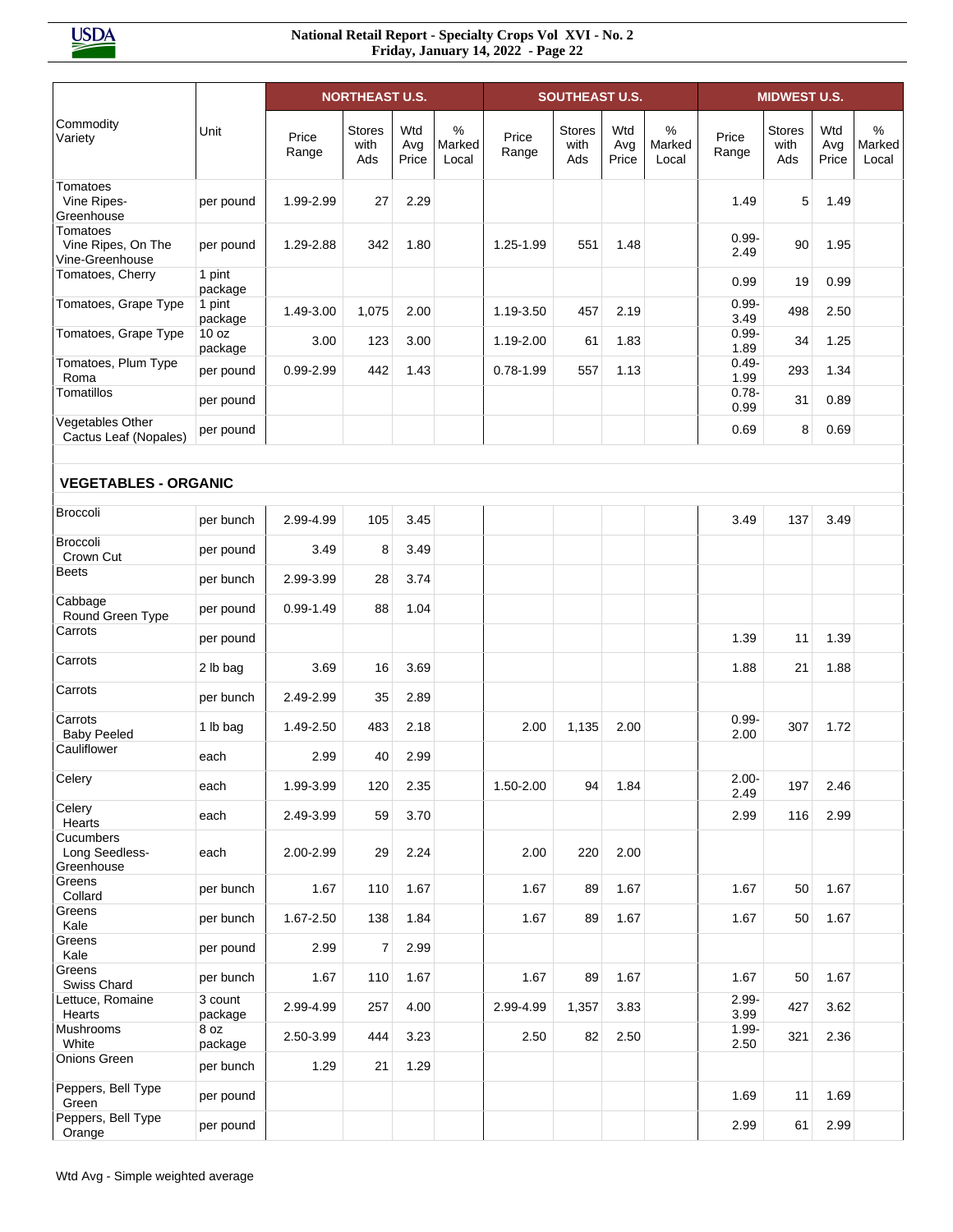| Commodity<br>Variety<br>Peppers, Bell Type<br>Red<br>Peppers, Bell Type<br>Red<br>Peppers, Bell Type<br>Yellow<br>Peppers, Other<br><b>Mixed Mini Sweet</b><br><b>Types</b> | Unit<br>per pound<br>each<br>per pound<br>1 <sub>lb</sub><br>package | Price<br>Range<br>2.99<br>2.99 | <b>Stores</b><br>with<br>Ads<br>40 | Wtd<br>Avg<br>Price<br>2.99 | %<br>Marked<br>Local | Price<br>Range | <b>Stores</b><br>with<br>Ads | Wtd<br>Avg | %<br>Marked | Price            | <b>Stores</b><br>with | Wtd<br>Avg | $\%$            |
|-----------------------------------------------------------------------------------------------------------------------------------------------------------------------------|----------------------------------------------------------------------|--------------------------------|------------------------------------|-----------------------------|----------------------|----------------|------------------------------|------------|-------------|------------------|-----------------------|------------|-----------------|
|                                                                                                                                                                             |                                                                      |                                |                                    |                             |                      |                |                              | Price      | Local       | Range            | Ads                   | Price      | Marked<br>Local |
|                                                                                                                                                                             |                                                                      |                                |                                    |                             |                      | 2.99           | 26                           | 2.99       |             | 2.99             | 61                    | 2.99       |                 |
|                                                                                                                                                                             |                                                                      |                                |                                    |                             |                      |                |                              |            |             | 2.99             | 116                   | 2.99       |                 |
|                                                                                                                                                                             |                                                                      |                                | 40                                 | 2.99                        |                      | 2.99           | 26                           | 2.99       |             | 2.99             | 11                    | 2.99       |                 |
|                                                                                                                                                                             |                                                                      |                                |                                    |                             |                      |                |                              |            |             | 2.00             | $\overline{7}$        | 2.00       |                 |
| Radishes                                                                                                                                                                    | per bunch                                                            | 2.50                           | $\overline{7}$                     | 2.50                        |                      |                |                              |            |             |                  |                       |            |                 |
| Salad<br><b>Mixed Types</b>                                                                                                                                                 | 1 lb bag                                                             | 4.49                           | 340                                | 4.49                        |                      | 4.49           | 359                          | 4.49       |             | 5.00             | 8                     | 5.00       |                 |
| Salad<br><b>Mixed Types</b>                                                                                                                                                 | $10 - 12$ oz<br>package                                              | 5.99                           | 134                                | 5.99                        |                      |                |                              |            |             | $1.99 -$<br>5.00 | 107                   | 3.06       |                 |
| Salad<br><b>Mixed Types</b>                                                                                                                                                 | $5 - 9$ oz<br>package                                                | 2.50-3.99                      | 1,133                              | 3.19                        |                      | 2.49-3.29      | 399                          | 2.92       |             | $1.99 -$<br>3.99 | 624                   | 2.81       |                 |
| Spinach<br>Flat, Baby Type                                                                                                                                                  | 10 oz<br>package                                                     | 6.99                           | 72                                 | 6.99                        |                      |                |                              |            |             |                  |                       |            |                 |
| Spinach<br>Flat, Baby Type<br>Spinach                                                                                                                                       | 1 <sub>lb</sub><br>package<br>$5 - 6$ oz                             |                                |                                    |                             |                      | 4.98           | 31                           | 4.98       |             | 6.99             | 23                    | 6.99       |                 |
| Flat, Baby Type<br>Squash                                                                                                                                                   | package                                                              |                                |                                    |                             |                      |                |                              |            |             | 3.99             | 1                     | 3.99       |                 |
| Yellow<br>Crookneck/Straightneck                                                                                                                                            | per pound                                                            |                                |                                    |                             |                      | 1.48           | 31                           | 1.48       |             |                  |                       |            |                 |
| Squash<br>Zucchini                                                                                                                                                          | per pound                                                            | 2.29                           | 340                                | 2.29                        |                      | 1.48-1.98      | 231                          | 1.91       |             | 2.29             | 647                   | 2.29       |                 |
| <b>Sweet Potatoes</b>                                                                                                                                                       | per pound                                                            | 1.59-1.99                      | 137                                | 1.76                        |                      |                |                              |            |             |                  |                       |            |                 |
| Tomatoes                                                                                                                                                                    | per pound                                                            | 2.99                           | 255                                | 2.99                        |                      |                |                              |            |             | 2.49             | 24                    | 2.49       |                 |
| Tomatoes<br>Vine Ripe - Heirloom<br>Varieties                                                                                                                               | per pound                                                            | 3.99                           | 6                                  | 3.99                        |                      |                |                              |            |             |                  |                       |            |                 |
| <b>Tomatoes</b><br>Vine Ripes, On The<br>Vine-Greenhouse                                                                                                                    | per pound                                                            | 2.49-3.99                      | 155                                | 3.37                        |                      | 2.49           | 26                           | 2.49       |             | 2.49             | 61                    | 2.49       |                 |
| Tomatoes, Grape Type                                                                                                                                                        | 1 pint<br>package                                                    | 2.50-3.00                      | 997                                | 2.99                        |                      | 1.98-2.50      | 202                          | 1.99       |             | $1.50 -$<br>3.49 | 242                   | 2.96       |                 |
| Tomatoes, Grape Type                                                                                                                                                        | 10 oz<br>package                                                     |                                |                                    |                             |                      |                |                              |            |             | 3.49             | 127                   | 3.49       |                 |
| OTHER SPECIALTY CROPS ITEMS                                                                                                                                                 |                                                                      |                                |                                    |                             |                      |                |                              |            |             |                  |                       |            |                 |
| Hemp Protein                                                                                                                                                                | 16 oz                                                                |                                |                                    |                             |                      |                |                              |            |             |                  |                       |            |                 |
| Hemp Seeds-Shelled                                                                                                                                                          | package<br>8 oz                                                      |                                |                                    |                             |                      | 17.99          | 31                           | 17.99      |             |                  |                       |            |                 |
| Hemp Seeds-Shelled                                                                                                                                                          | package<br>16 oz                                                     |                                |                                    |                             |                      | 8.79           | 31                           | 8.79       |             | 5.69             | 11                    | 5.69       |                 |
|                                                                                                                                                                             | package                                                              |                                |                                    |                             |                      | 14.99          |                              | 31 14.99   |             |                  |                       |            |                 |
| OTHER SPECIALTY CROPS ITEMS - ORGANIC                                                                                                                                       |                                                                      |                                |                                    |                             |                      |                |                              |            |             |                  |                       |            |                 |
| Hemp Seeds-Shelled                                                                                                                                                          | 7 oz<br>package                                                      |                                |                                    |                             |                      | 11.49          | 31                           | 11.49      |             |                  |                       |            |                 |
| Hemp Seeds-Shelled                                                                                                                                                          | 8 oz<br>package                                                      | 10.49                          |                                    | 70 10.49                    |                      | 7.99-<br>10.49 | 57                           | 9.13       |             | 10.49            |                       | 50 10.49   |                 |
| Hemp Seeds-Shelled                                                                                                                                                          | 12 oz<br>package                                                     |                                |                                    |                             |                      | 13.99          |                              | 31 13.99   |             | 9.69             | 11                    | 9.69       |                 |
| Hemp Seeds-Shelled                                                                                                                                                          | 16 oz<br>package                                                     |                                |                                    |                             |                      | 14.99          |                              | 31 14.99   |             |                  |                       |            |                 |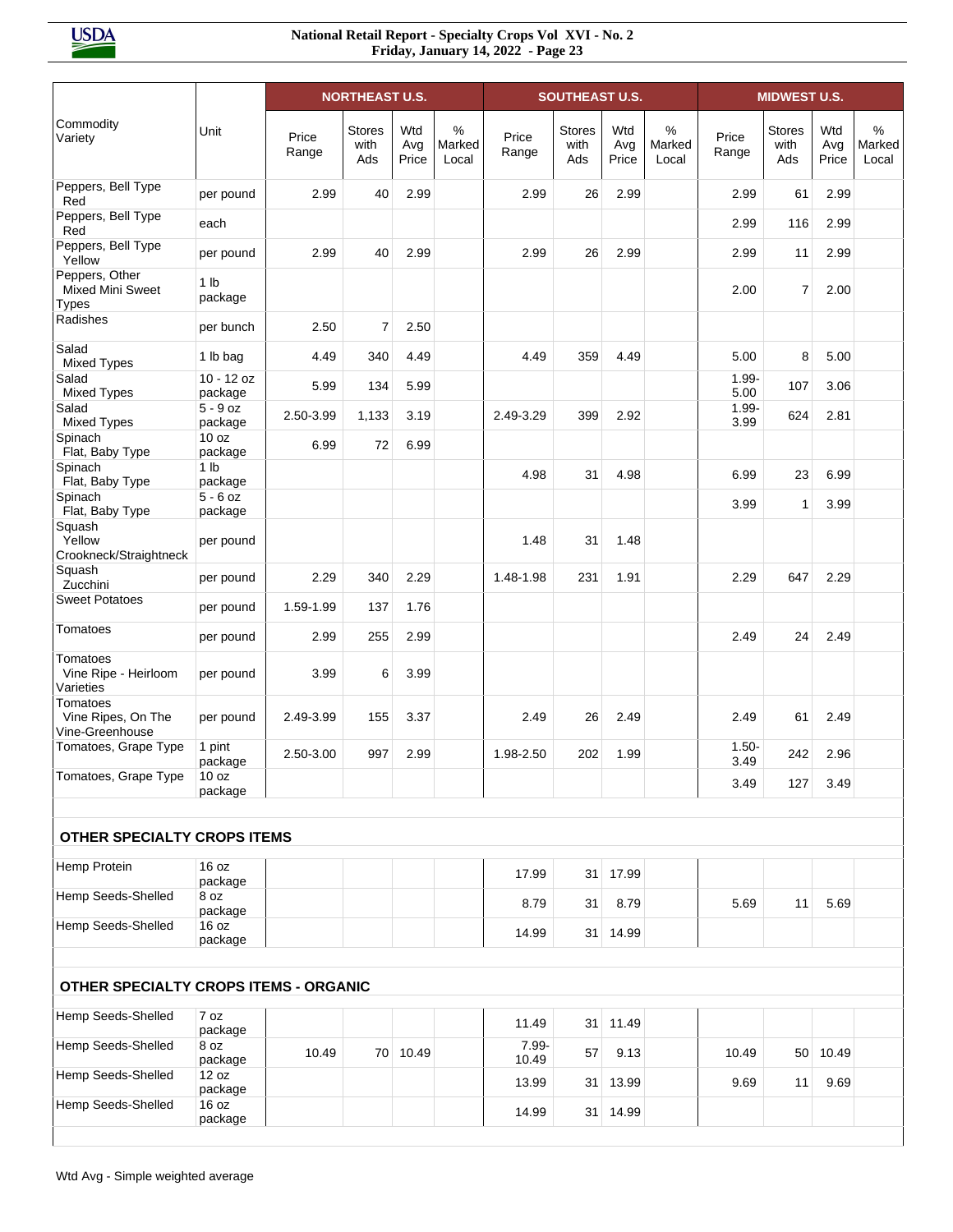#### **National Retail Report - Specialty Crops Vol XVI - No. 2 Friday, January 14, 2022 - Page 24**

| Unit           | Price<br>Range | <b>Stores</b><br>with<br>Ads | Wtd<br>Avg<br>Price | %<br>Marked<br>Local  | Price<br>Range | <b>Stores</b><br>with<br>Ads | Wtd<br>Avg<br>Price | %<br>Marked<br>Local  | Price<br>Range     | <b>Stores</b><br>with<br>Ads | Wtd<br>Avg<br>Price | $\%$<br>Marked<br>Local               |
|----------------|----------------|------------------------------|---------------------|-----------------------|----------------|------------------------------|---------------------|-----------------------|--------------------|------------------------------|---------------------|---------------------------------------|
|                |                |                              |                     |                       |                |                              |                     |                       |                    |                              |                     |                                       |
|                |                |                              |                     |                       |                |                              |                     |                       |                    |                              |                     |                                       |
| per pound      |                |                              |                     |                       |                |                              |                     |                       | 0.79               |                              | 0.79                |                                       |
| each           | $0.50 - 0.67$  | 89                           | 0.65                |                       |                |                              |                     |                       |                    |                              |                     |                                       |
| bunched<br>12s | 9.99           | 24                           | 9.99                |                       | 9.99           | 111                          | 9.99                |                       | $12.00 -$<br>12.99 | 155                          | 12.05               |                                       |
| bunched<br>10s | 5.99-8.99      | 153                          | 7.58                |                       |                |                              |                     |                       | $6.99 -$<br>9.99   | 313                          | 7.83                |                                       |
|                |                |                              |                     | <b>NORTHEAST U.S.</b> |                |                              |                     | <b>SOUTHEAST U.S.</b> |                    |                              |                     | <b>MIDWEST U.S.</b><br>7 <sup>1</sup> |

|                                 |            |               | <b>SOUTH CENTRAL U.S.</b> |                     |                         |                | <b>SOUTHWEST U.S.</b>        |                     |                         |                  | <b>NORTHWEST U.S.</b>        |                     |                         |
|---------------------------------|------------|---------------|---------------------------|---------------------|-------------------------|----------------|------------------------------|---------------------|-------------------------|------------------|------------------------------|---------------------|-------------------------|
| Commodity<br>Variety            | Unit       | Price Range   | Stores<br>with<br>Ads     | Wtd<br>Avg<br>Price | $\%$<br>Marked<br>Local | Price<br>Range | <b>Stores</b><br>with<br>Ads | Wtd<br>Avg<br>Price | $\%$<br>Marked<br>Local | Price<br>Range   | <b>Stores</b><br>with<br>Ads | Wtd<br>Avg<br>Price | $\%$<br>Marked<br>Local |
| <b>FRUITS</b>                   |            |               |                           |                     |                         |                |                              |                     |                         |                  |                              |                     |                         |
| Apples<br><b>Braeburn</b>       | per pound  | 0.98          | 16                        | 0.98                |                         | 0.99           | 4                            | 0.99                |                         |                  |                              |                     |                         |
| Apples<br>Fuji                  | per pound  | 0.79-1.99     | 513                       | 1.00                |                         | $0.50 - 1.99$  | 1,175                        | 1.00                |                         | $0.88 -$<br>1.79 | 284                          | 1.09                | 2                       |
| Apples<br>Fuji                  | 3 lb bag   | 1.99-4.99     | 366                       | 2.26                |                         | 1.99           | 8                            | 1.99                |                         |                  |                              |                     |                         |
| Apples<br>Fuji                  | 5 lb bag   | 4.99          | 69                        | 4.99                |                         | 3.99           | 96                           | 3.99                |                         | 4.99             | $\overline{2}$               | 4.99                |                         |
| Apples<br>Gala                  | per pound  | $0.67 - 1.49$ | 478                       | 1.02                |                         | $0.59 - 1.79$  | 665                          | 0.93                |                         | 0.99             | 55                           | 0.99                |                         |
| Apples<br>Gala                  | 3 lb bag   | 2.99-4.99     | 103                       | 3.83                |                         |                |                              |                     |                         |                  |                              |                     |                         |
| Apples<br>Gala                  | 5 lb bag   | 4.99          | 69                        | 4.99                |                         | 3.99           | 96                           | 3.99                |                         | 4.99             | 2                            | 4.99                |                         |
| Apples<br>Golden Delicious      | per pound  |               |                           |                     |                         | 0.99           | 18                           | 0.99                |                         |                  |                              |                     |                         |
| Apples<br>Golden Delicious      | 3 lb bag   | 2.50-2.99     | 40                        | 2.89                |                         |                |                              |                     |                         |                  |                              |                     |                         |
| Apples<br><b>Granny Smith</b>   | per pound  | $0.88 - 2.49$ | 211                       | 1.46                |                         | $0.50 - 0.99$  | 558                          | 0.94                |                         | 0.99             | 15                           | 0.99                |                         |
| Apples<br><b>Granny Smith</b>   | 3 lb bag   | 4.99          | 16                        | 4.99                |                         |                |                              |                     |                         |                  |                              |                     |                         |
| Apples<br><b>Granny Smith</b>   | 5 lb bag   | 4.99          | 69                        | 4.99                |                         | 3.99           | 96                           | 3.99                |                         | 4.99             | $\overline{2}$               | 4.99                |                         |
| Apples<br>Honeycrisp            | per pound  | 0.98-2.68     | 367                       | 1.51                |                         | 0.99-2.79      | 1,432                        | 2.12                |                         | $0.99 -$<br>1.99 | 141                          | 1.49                | 13                      |
| Apples<br>Honeycrisp            | 3 lb bag   | 5.49          | 292                       | 5.49                |                         | 5.49           | 350                          | 5.49                |                         | 5.49             | 71                           | 5.49                |                         |
| Apples<br>Jonagold              | per pound  | 1.49          | $\overline{7}$            | 1.49                |                         |                |                              |                     |                         |                  |                              |                     |                         |
| Apples<br>Pink Lady/Cripps Pink | per pound  | $0.88 - 1.49$ | 285                       | 0.93                |                         | $0.77 - 1.79$  | 711                          | 1.07                |                         | 0.99             | 146                          | 0.99                |                         |
| Apples<br>Pink Lady/Cripps Pink | 3 lb bag   | 4.99          | 40                        | 4.99                |                         |                |                              |                     |                         |                  |                              |                     |                         |
| Apples<br><b>Red Delicious</b>  | per pound  | 0.99          | 69                        | 0.99                |                         | $0.50 - 0.99$  | 64                           | 0.86                |                         |                  |                              |                     |                         |
| Apples<br><b>Red Delicious</b>  | 3 lb bag   | 2.50-3.99     | 50                        | 3.11                |                         |                |                              |                     |                         |                  |                              |                     |                         |
| Apples, Processed               | 64 oz (1/2 | 1.49-2.79     | 90                        | 1.77                |                         | $0.99 - 2.50$  | 189                          | 1.76                |                         | $0.99 -$         | 211                          | 1.73                |                         |

Wtd Avg - Simple weighted average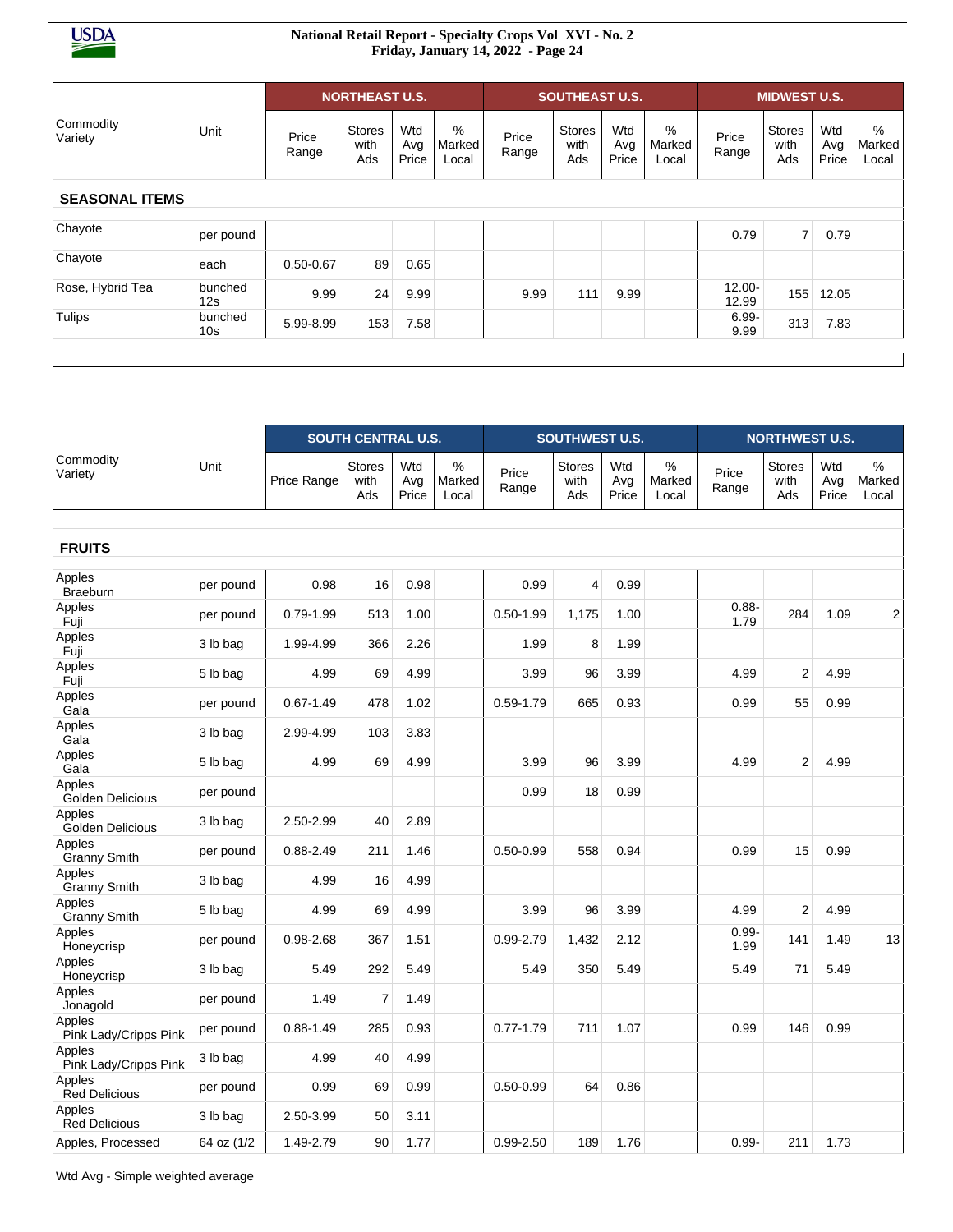|                                                 |                            |               | <b>SOUTH CENTRAL U.S.</b>    |                     |                      |                | <b>SOUTHWEST U.S.</b>        |                     |                      |                  | <b>NORTHWEST U.S.</b>        |                     |                      |
|-------------------------------------------------|----------------------------|---------------|------------------------------|---------------------|----------------------|----------------|------------------------------|---------------------|----------------------|------------------|------------------------------|---------------------|----------------------|
| Commodity<br>Variety                            | Unit                       | Price Range   | <b>Stores</b><br>with<br>Ads | Wtd<br>Avg<br>Price | %<br>Marked<br>Local | Price<br>Range | <b>Stores</b><br>with<br>Ads | Wtd<br>Avg<br>Price | %<br>Marked<br>Local | Price<br>Range   | <b>Stores</b><br>with<br>Ads | Wtd<br>Avg<br>Price | %<br>Marked<br>Local |
| Juice                                           | gallon)                    |               |                              |                     |                      |                |                              |                     |                      | 2.29             |                              |                     |                      |
| Apples, Processed<br>Juice Marked Cider         | 64 oz (1/2<br>gallon)      |               |                              |                     |                      | 1.99           | 56                           | 1.99                |                      | 1.69             | 146                          | 1.69                |                      |
| Apricots                                        | per pound                  |               |                              |                     |                      | 6.99           | 17                           | 6.99                |                      |                  |                              |                     |                      |
| Avocados<br>Hass                                | each                       | 0.33-2.99     | 965                          | 1.37                |                      | $0.33 - 2.00$  | 1,718                        | 1.41                |                      | $0.99 -$<br>2.00 | 380                          | 1.45                |                      |
| Avocados<br>Various Greenskin<br>Varieties      | each                       |               |                              |                     |                      | 2.00           | 6                            | 2.00                |                      |                  |                              |                     |                      |
| <b>Bananas</b>                                  | per pound                  | $0.48 - 0.50$ | 96                           | 0.50                |                      | $0.39 - 0.50$  | 174                          | 0.46                |                      | 0.49             | 17                           | 0.49                |                      |
| <b>Blueberries</b>                              | 6 oz<br>package            | 1.99-3.49     | 639                          | 2.93                |                      | 2.00-3.99      | 736                          | 2.81                |                      | $1.50 -$<br>2.88 | 208                          | 2.47                |                      |
| <b>Blueberries</b>                              | 1 pint<br>package          | 2.50-2.99     | 66                           | 2.95                |                      | 2.50-3.00      | 314                          | 2.91                |                      | 5.98             | 3                            | 5.98                |                      |
| <b>Blueberries</b>                              | 18 oz<br>package           | 2.98-5.00     | 154                          | 3.06                |                      | 2.99-5.99      | 863                          | 4.89                |                      | $2.98 -$<br>6.99 | 23                           | 6.09                |                      |
| Cantaloups                                      | each                       | 1.50-3.50     | 587                          | 2.48                |                      | 0.97-3.99      | 1,144                        | 3.03                |                      | 3.00             | 17                           | 3.00                |                      |
| Cantaloups                                      | per pound                  |               |                              |                     |                      | $0.50 - 0.69$  | 105                          | 0.58                |                      |                  |                              |                     |                      |
| Cherries<br><b>Red Varieties</b>                | per pound                  | 3.88-6.99     | 348                          | 5.32                |                      | 2.99-6.99      | 1,231                        | 4.13                |                      | 5.99             | 146                          | 5.99                |                      |
| Clementines                                     | 5 <sub>lb</sub><br>package |               |                              |                     |                      | 3.99           | 96                           | 3.99                | 100                  |                  |                              |                     |                      |
| Clementines                                     | 3 lb bag                   | 3.98-5.99     | 19                           | 4.83                |                      | 3.99           | 317                          | 3.99                |                      | $5.00 -$<br>6.00 | 161                          | 5.09                |                      |
| Clementines                                     | 2 lb bag                   |               |                              |                     |                      | 3.99           | 328                          | 3.99                |                      |                  |                              |                     |                      |
| Grapefruit<br>Red                               | each                       | $0.98 - 1.25$ | 106                          | 1.17                |                      | $0.89 - 1.25$  | 269                          | 1.24                |                      | 1.50             | 10                           | 1.50                |                      |
| Grapefruit<br>Red                               | per pound                  | 0.99          | 6                            | 0.99                |                      | 0.79-0.99      | 11                           | 0.81                |                      | $0.99 -$<br>1.99 | 27                           | 1.80                |                      |
| Grapefruit<br>Red                               | 5 lb bag                   | 3.98-5.98     | 336                          | 4.05                |                      |                |                              |                     |                      |                  |                              |                     |                      |
| Grapes<br><b>Red Seedless</b>                   | per pound                  | 1.29-2.99     | 378                          | 1.95                |                      | $0.85 - 2.99$  | 481                          | 2.35                |                      | $2.29 -$<br>2.99 | 64                           | 2.68                |                      |
| Grapes<br><b>White Seedless Type</b>            | per pound                  | $0.77 - 2.99$ | 206                          | 2.38                |                      | 1.77-3.49      | 303                          | 2.41                |                      | 2.29             | 23                           | 2.29                |                      |
| Honeydews                                       | per pound                  |               |                              |                     |                      | 0.99           | 264                          | 0.99                |                      |                  |                              |                     |                      |
| Kiwifruit<br>Hayward                            | each                       | 0.50          | 47                           | 0.50                |                      | $0.25 - 0.40$  | 48                           | 0.37                |                      |                  |                              |                     |                      |
| Lemons                                          | each                       | $0.25 - 0.79$ | 228                          | 0.47                |                      | $0.14 - 0.99$  | 206                          | 0.49                |                      | $0.49 -$<br>0.50 | 49                           | 0.49                |                      |
| Lemons                                          | per pound                  |               |                              |                     |                      | $0.79 - 0.99$  | 20                           | 0.93                |                      |                  |                              |                     |                      |
| Lemons                                          | 2 lb bag                   | 2.49-3.99     | 549                          | 3.30                |                      | 2.99-3.99      | 553                          | 3.68                |                      | $2.99 -$<br>3.99 | 302                          | 3.28                |                      |
| Limes                                           | each                       | $0.25 - 0.50$ | 66                           | 0.38                |                      | 0.33           | 19                           | 0.33                |                      | 0.34             | 18                           | 0.34                |                      |
| Limes                                           | per pound                  |               |                              |                     |                      | $0.89 - 0.99$  | 96                           | 0.98                |                      |                  |                              |                     |                      |
| Mangoes                                         | each                       | $0.98 - 2.00$ | 967                          | 1.38                |                      | 0.99-2.99      | 915                          | 1.51                |                      | $0.98 -$<br>2.00 | 149                          | 1.87                |                      |
| Misc Berries<br><b>Blackberries</b>             | $5.6 - 6$ oz<br>package    | 1.25-3.49     | 1,149                        | 2.45                |                      | 0.87-3.99      | 1,087                        | 2.83                |                      | $1.49 -$<br>2.50 | 115                          | 1.86                |                      |
| <b>Misc Citrus</b><br>Satsuma                   | per pound                  |               |                              |                     |                      |                |                              |                     |                      | 2.99             | 12                           | 2.99                |                      |
| Nectarines<br>Various Yellow Flesh<br>Varieties | per pound                  | 3.29-3.99     | 85                           | 3.62                |                      | 2.00           | 6                            | 2.00                |                      |                  |                              |                     |                      |
| Oranges<br>Navel                                | each                       | $0.25 - 1.33$ | 167                          | 0.54                |                      |                |                              |                     |                      |                  |                              |                     |                      |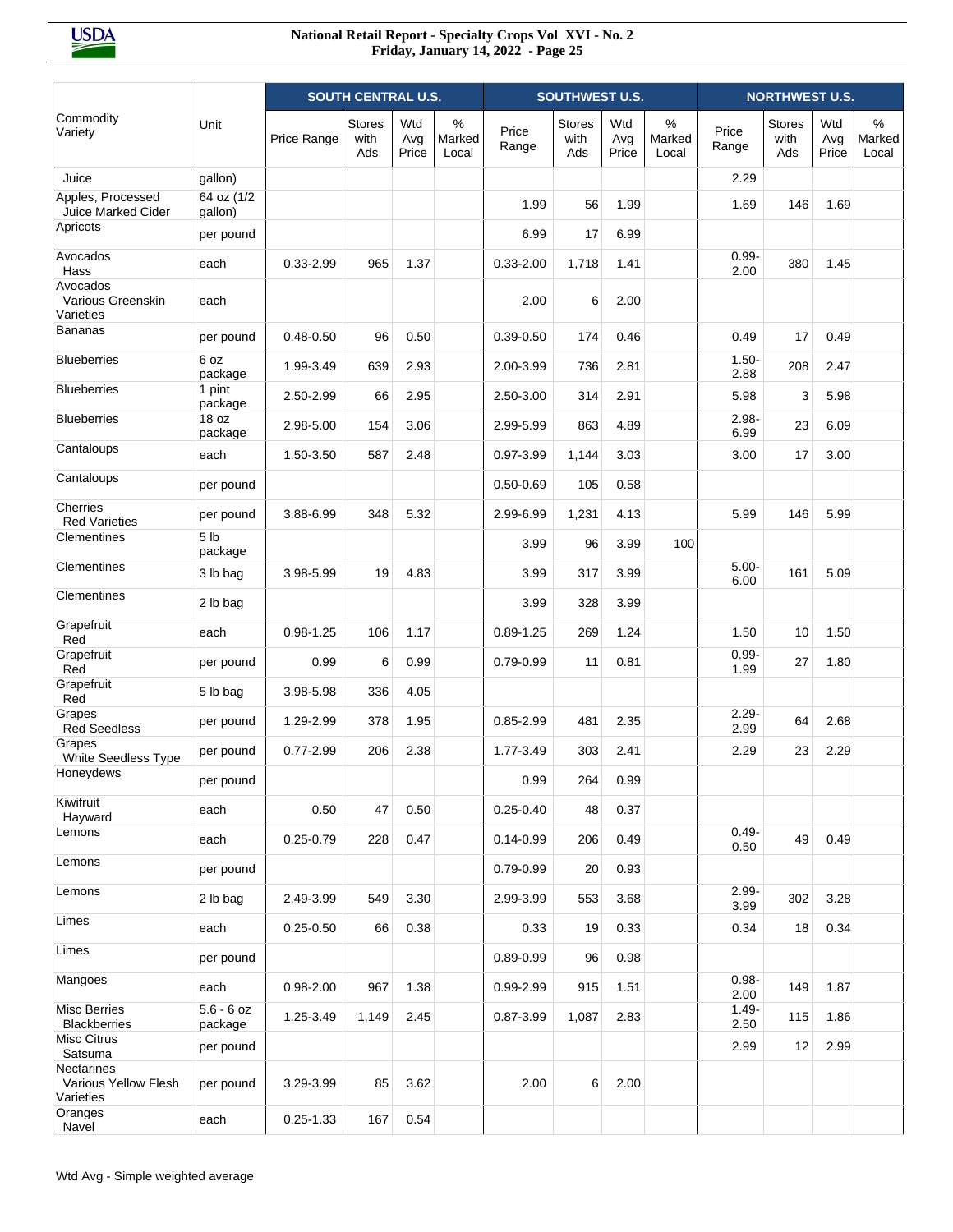|                                                       |                            |               | <b>SOUTH CENTRAL U.S.</b> |                     |                         |                | SOUTHWEST U.S.               |                     |                         |                  | <b>NORTHWEST U.S.</b>        |                     |                         |
|-------------------------------------------------------|----------------------------|---------------|---------------------------|---------------------|-------------------------|----------------|------------------------------|---------------------|-------------------------|------------------|------------------------------|---------------------|-------------------------|
| Commodity<br>Variety                                  | Unit                       | Price Range   | Stores<br>with<br>Ads     | Wtd<br>Avg<br>Price | $\%$<br>Marked<br>Local | Price<br>Range | <b>Stores</b><br>with<br>Ads | Wtd<br>Avg<br>Price | $\%$<br>Marked<br>Local | Price<br>Range   | <b>Stores</b><br>with<br>Ads | Wtd<br>Avg<br>Price | $\%$<br>Marked<br>Local |
| Oranges<br>Navel                                      | per pound                  | $0.75 - 1.29$ | 734                       | 0.92                |                         | $0.33 - 1.79$  | 2,241                        | 1.16                | 39                      | $0.78 -$<br>1.69 | 357                          | 1.02                |                         |
| Oranges<br>Navel                                      | 3 lb bag                   | 2.99-5.49     | 615                       | 4.55                |                         |                |                              |                     |                         |                  |                              |                     |                         |
| Oranges<br>Navel                                      | 4 lb bag                   | 3.48-5.99     | 315                       | 5.05                |                         | 3.79-3.99      | 248                          | 3.87                | 61                      |                  |                              |                     |                         |
| Oranges<br>Navel                                      | 8 lb bag                   | 6.99          | 297                       | 6.99                |                         | 6.99           | 542                          | 6.99                |                         | $6.99 -$<br>7.99 | 284                          | 7.50                |                         |
| Oranges<br>Valencia                                   | per pound                  |               |                           |                     |                         |                |                              |                     |                         | 1.79             | 7                            | 1.79                |                         |
| Papaya<br>Maradol/Tainung<br><b>Types</b>             | per pound                  | $0.89 - 1.49$ | 439                       | 1.03                |                         | $0.50 - 1.28$  | 492                          | 0.95                |                         |                  |                              |                     |                         |
| Peaches<br>Various Yellow Flesh<br>Varieties          | per pound                  | 3.29-3.99     | 85                        | 3.62                |                         | 2.00           | 6                            | 2.00                |                         |                  |                              |                     |                         |
| Pears<br><b>Bartlett</b>                              | per pound                  | 0.97-1.89     | 495                       | 1.52                |                         | $0.88 - 1.79$  | 1,494                        | 1.49                |                         | $0.88 -$<br>1.89 | 211                          | 1.56                | 35                      |
| Pears<br><b>Bosc</b>                                  | per pound                  | 1.49-1.88     | 157                       | 1.59                |                         | $0.79 - 1.89$  | 663                          | 1.40                |                         | $0.78 -$<br>1.89 | 262                          | 1.52                | 32                      |
| Pears<br>D'Anjou                                      | per pound                  | 1.29-1.89     | 471                       | 1.63                |                         | $0.99 - 1.89$  | 763                          | 1.35                |                         | $0.88 -$<br>1.89 | 234                          | 1.55                | 41                      |
| Pears<br>D'Anjou                                      | 3 lb bag                   |               |                           |                     |                         |                |                              |                     |                         | 3.89             | 40                           | 3.89                |                         |
| Pineapples                                            | each                       | 0.99-3.50     | 432                       | 1.76                |                         | 2.50-3.50      | 304                          | 2.50                |                         | $2.50 -$<br>4.99 | 39                           | 3.97                |                         |
| Pineapples                                            | per pound                  | 0.50          | 68                        | 0.50                |                         | $0.33 - 1.29$  | 285                          | 0.68                |                         | $0.48 -$<br>0.99 | 43                           | 0.73                |                         |
| Plums                                                 | per pound                  |               |                           |                     |                         | 1.29           | 10                           | 1.29                |                         |                  |                              |                     |                         |
| Pomegranates                                          | each                       |               |                           |                     |                         | 2.99           | 260                          | 2.99                |                         |                  |                              |                     |                         |
| Prunes                                                | per pound                  |               |                           |                     |                         | 2.99           | $\overline{7}$               | 2.99                |                         |                  |                              |                     |                         |
| Raspberries<br>Red                                    | 6 oz<br>package            | 1.25-3.49     | 790                       | 2.73                |                         | 1.50-3.99      | 810                          | 3.06                |                         | $1.50 -$<br>2.88 | 186                          | 2.10                |                         |
| <b>Strawberries</b>                                   | 1 <sub>lb</sub><br>package | 1.77-3.99     | 331                       | 3.16                |                         | 2.00-3.99      | 1,294                        | 2.82                |                         | $2.00 -$<br>4.99 | 159                          | 2.48                |                         |
| Tangerines                                            | per pound                  |               |                           |                     |                         | $0.33 - 2.99$  | 105                          | 1.70                |                         | $1.99 -$<br>4.99 | 183                          | 3.16                |                         |
| Tangerines                                            | 5 <sub>1b</sub><br>package | 4.99-5.49     | 48                        | 5.24                |                         | 5.49           | 102                          | 5.49                |                         |                  |                              |                     |                         |
| Tangerines                                            | 3 lb bag                   | 3.98-5.99     | 366                       | 4.16                |                         | 5.00           | 260                          | 5.00                |                         | 4.49-<br>4.88    | 39                           | 4.85                |                         |
| Tangerines                                            | 2 lb bag                   | 2.50-5.49     | 168                       | 3.73                |                         | 1.99-3.99      | 65                           | 3.37                |                         | 2.98             | 11                           | 2.98                |                         |
| Tangelos                                              | per pound                  | 1.29-1.49     | 223                       | 1.42                |                         | $0.89 - 1.79$  | 107                          | 1.07                |                         | 1.99             | 158                          | 1.99                |                         |
| Tangelos                                              | 3 lb bag                   | 4.98          | 11                        | 4.98                |                         |                |                              |                     |                         |                  |                              |                     |                         |
| Watermelons<br><b>Red Flesh Seedless</b><br>Miniature | each                       | 3.50-4.99     | 220                       | 3.61                |                         | 0.97-4.99      | 201                          | 1.19                |                         | $3.49 -$<br>3.50 | 69                           | 3.50                |                         |
| <b>FRUITS - ORGANIC</b>                               |                            |               |                           |                     |                         |                |                              |                     |                         |                  |                              |                     |                         |
| Apples<br>Fuji                                        | per pound                  | 1.49          | 24                        | 1.49                |                         | 1.49-2.49      | 619                          | 2.10                |                         | 1.29             | 1                            | 1.29                |                         |
| Apples<br>Fuji                                        | 3 lb bag                   |               |                           |                     |                         |                |                              |                     |                         | 4.99             | 20                           | 4.99                |                         |
| Apples                                                | 5 lb bag                   | 4.99          | 24                        | 4.99                |                         |                |                              |                     |                         |                  |                              |                     |                         |
| Fuji<br>Apples                                        | 2 lb bag                   | 2.99-4.49     | 106                       | 3.57                |                         | 3.49           | 123                          | 3.49                |                         | $3.50 -$         | 163                          | 3.54                | 90                      |
| Fuji<br>Apples                                        | per pound                  | 1.49          | 24                        | 1.49                |                         | 0.99-2.49      | 665                          | 1.76                |                         | 3.89             |                              |                     |                         |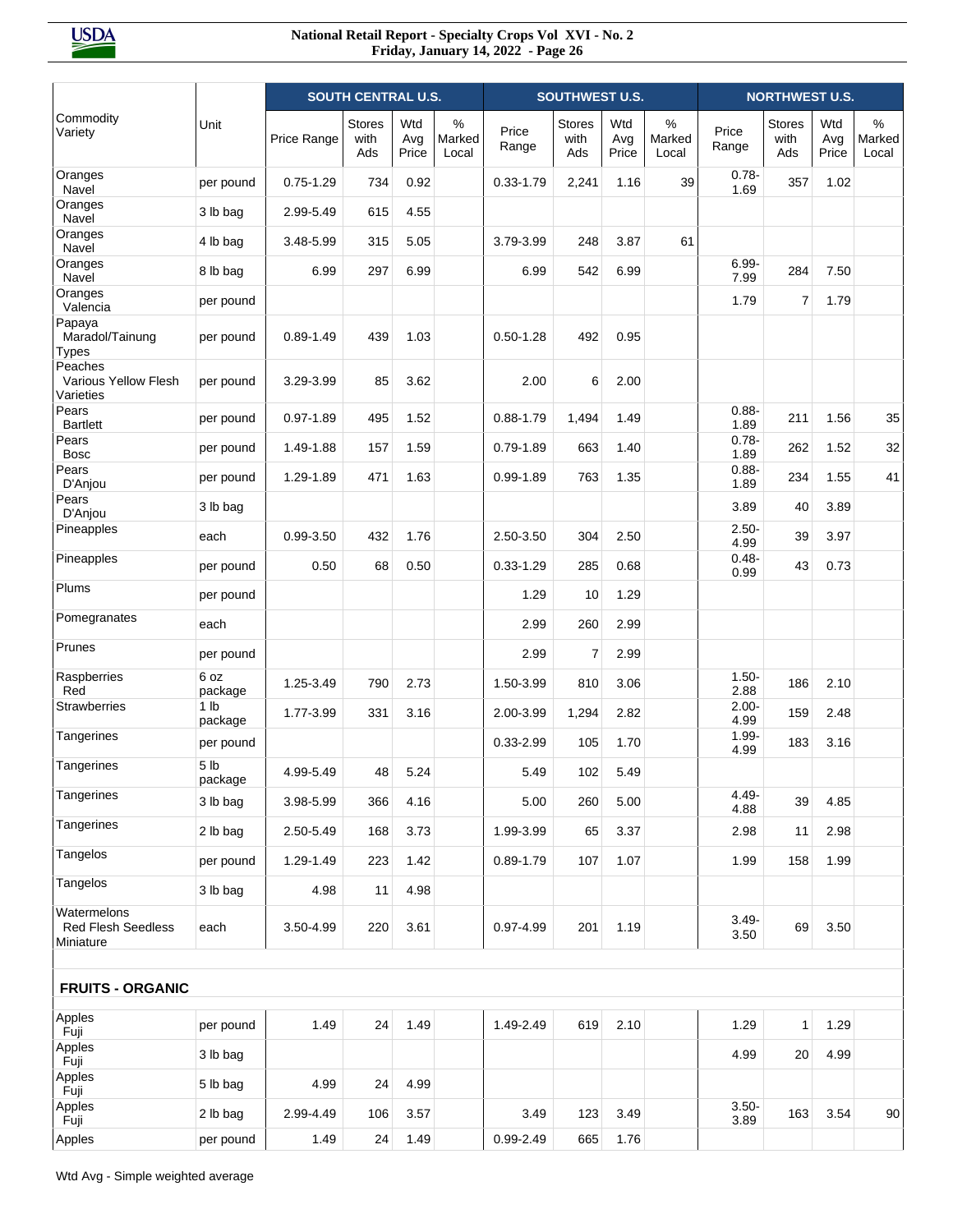|                                            |                         | <b>SOUTH CENTRAL U.S.</b> |                              |                     |                         | SOUTHWEST U.S.  |                       |                     |                         | <b>NORTHWEST U.S.</b> |                              |                     |                         |
|--------------------------------------------|-------------------------|---------------------------|------------------------------|---------------------|-------------------------|-----------------|-----------------------|---------------------|-------------------------|-----------------------|------------------------------|---------------------|-------------------------|
| Commodity<br>Variety                       | Unit                    | Price Range               | <b>Stores</b><br>with<br>Ads | Wtd<br>Avg<br>Price | $\%$<br>Marked<br>Local | Price<br>Range  | Stores<br>with<br>Ads | Wtd<br>Avg<br>Price | $\%$<br>Marked<br>Local | Price<br>Range        | <b>Stores</b><br>with<br>Ads | Wtd<br>Avg<br>Price | $\%$<br>Marked<br>Local |
| Gala                                       |                         |                           |                              |                     |                         |                 |                       |                     |                         |                       |                              |                     |                         |
| Apples<br>Gala                             | 5 lb bag                | 4.99                      | 24                           | 4.99                |                         |                 |                       |                     |                         |                       |                              |                     |                         |
| Apples<br>Gala                             | 2 lb bag                | 2.99-3.89                 | 98                           | 3.49                |                         | 2.99-3.49       | 219                   | 3.27                |                         | $3.50 -$<br>3.99      | 369                          | 3.79                | 40                      |
| Apples<br><b>Granny Smith</b>              | per pound               | 1.29-1.99                 | 238                          | 1.70                |                         | 1.29-1.49       | 243                   | 1.48                |                         | $1.29 -$<br>1.39      | 20                           | 1.30                |                         |
| Apples<br><b>Granny Smith</b>              | 5 lb bag                | 4.99                      | 24                           | 4.99                |                         |                 |                       |                     |                         |                       |                              |                     |                         |
| Apples<br><b>Granny Smith</b>              | 2 lb bag                | 2.99-3.89                 | 98                           | 3.49                |                         | 2.99-3.49       | 219                   | 3.27                |                         | $3.79 -$<br>3.89      | 17                           | 3.88                |                         |
| Apples<br>Honeycrisp                       | per pound               | 2.47                      | 148                          | 2.47                |                         | 2.99            | 256                   | 2.99                |                         | 2.47                  | 2                            | 2.47                |                         |
| Apples<br>Honeycrisp                       | 2 lb bag                | 6.99                      | 60                           | 6.99                |                         |                 |                       |                     |                         |                       |                              |                     |                         |
| Apples<br>Pink Lady/Cripps Pink            | per pound               | 1.99                      | 71                           | 1.99                |                         | 1.99-2.99       | 129                   | 2.19                |                         | 1.99                  | 19                           | 1.99                |                         |
| Apples<br>Pink Lady/Cripps Pink            | 2 lb bag                | 2.99-3.89                 | 29                           | 3.73                |                         | 3.49            | 123                   | 3.49                |                         | $3.79 -$<br>3.89      | 17                           | 3.88                |                         |
| Apples, Processed<br>Juice                 | 64 oz (1/2<br>gallon)   | 2.99                      | 24                           | 2.99                |                         | 2.49            | 379                   | 2.49                |                         | 2.99                  | 15                           | 2.99                |                         |
| Apples, Processed<br>Juice                 | 128 oz (1<br>gallon)    |                           |                              |                     |                         | 10.99-<br>11.99 | 92                    | 11.49               | 50                      |                       |                              |                     |                         |
| Avocados<br>Hass                           | each                    | 0.99                      | 82                           | 0.99                |                         | $0.88 - 0.99$   | 32                    | 0.99                |                         | $0.99 -$<br>1.99      | 20                           | 1.04                |                         |
| <b>Bananas</b>                             | per pound               | 0.89                      | 40                           | 0.89                |                         | 0.79            | 596                   | 0.79                |                         |                       |                              |                     |                         |
| <b>Blueberries</b>                         | 6 oz<br>package         | 2.79-4.00                 | 538                          | 2.97                |                         | 2.99-4.00       | 1,211                 | 3.61                |                         | $2.98 -$<br>2.99      | 3                            | 2.98                |                         |
| <b>Blueberries</b>                         | 1 pint<br>package       | 3.99                      | 45                           | 3.99                |                         |                 |                       |                     |                         |                       |                              |                     |                         |
| <b>Blueberries</b>                         | 18 oz<br>package        | 5.99                      | 78                           | 5.99                |                         |                 |                       |                     |                         |                       |                              |                     |                         |
| Clementines                                | 2 lb bag                | 3.99-5.00                 | 177                          | 4.97                |                         | 3.99            | 102                   | 3.99                |                         | 4.98                  | 19                           | 4.98                |                         |
| Grapefruit<br>Red                          | per pound               |                           |                              |                     |                         |                 |                       |                     |                         | 2.49                  | 11                           | 2.49                |                         |
| Grapes<br><b>Red Seedless</b>              | per pound               | 5.00                      | 172                          | 5.00                |                         |                 |                       |                     |                         |                       |                              |                     |                         |
| Grapes<br>White Seedless Type              | per pound               | 5.00                      | 172                          | 5.00                |                         |                 |                       |                     |                         |                       |                              |                     |                         |
| Lemons                                     | each                    |                           |                              |                     |                         |                 |                       |                     |                         | $0.79 -$<br>1.00      | 20                           | 0.82                |                         |
| Lemons                                     | per pound               |                           |                              |                     |                         | 2.99            | 17                    | 2.99                |                         |                       |                              |                     |                         |
| Lemons                                     | 2 lb bag                | 2.98                      | 99                           | 2.98                |                         | 2.98-3.99       | 168                   | 3.03                |                         |                       |                              |                     |                         |
| <b>Misc Berries</b><br><b>Blackberries</b> | $5.6 - 6$ oz<br>package | 2.99-4.00                 | 161                          | 3.20                |                         | 2.50-4.00       | 630                   | 3.17                |                         | 3.50                  | 64                           | 3.50                |                         |
| Oranges<br>Navel                           | per pound               |                           |                              |                     |                         | $0.99 - 1.99$   | 168                   | 1.74                |                         | $1.79 -$<br>2.49      | 183                          | 2.00                |                         |
| Oranges<br>Navel                           | 3 lb bag                | 3.99                      | 5                            | 3.99                |                         |                 |                       |                     |                         |                       |                              |                     |                         |
| Oranges<br>Navel                           | 4 lb bag                |                           |                              |                     |                         | 6.99            | 9                     | 6.99                |                         |                       |                              |                     |                         |
| Oranges<br>Valencia                        | 4 lb bag                | 3.98                      | 99                           | 3.98                |                         | 3.98            | 146                   | 3.98                |                         |                       |                              |                     |                         |
| Pears<br><b>Bosc</b>                       | per pound               |                           |                              |                     |                         | 1.69-1.99       | 160                   | 1.71                |                         |                       |                              |                     |                         |
| Pears<br>D'Anjou                           | per pound               | 1.99                      | 71                           | 1.99                |                         | 1.69-1.99       | 202                   | 1.76                |                         | 1.99                  | 19                           | 1.99                |                         |
| Pineapples                                 | each                    |                           |                              |                     |                         | 2.79            | $\mathbf{1}$          | 2.79                |                         |                       |                              |                     |                         |
| Raspberries<br>Red                         | 6 oz<br>package         | 2.50-4.49                 | 176                          | 3.37                |                         | 4.00            | 190                   | 4.00                |                         | 3.50                  | 64                           | 3.50                |                         |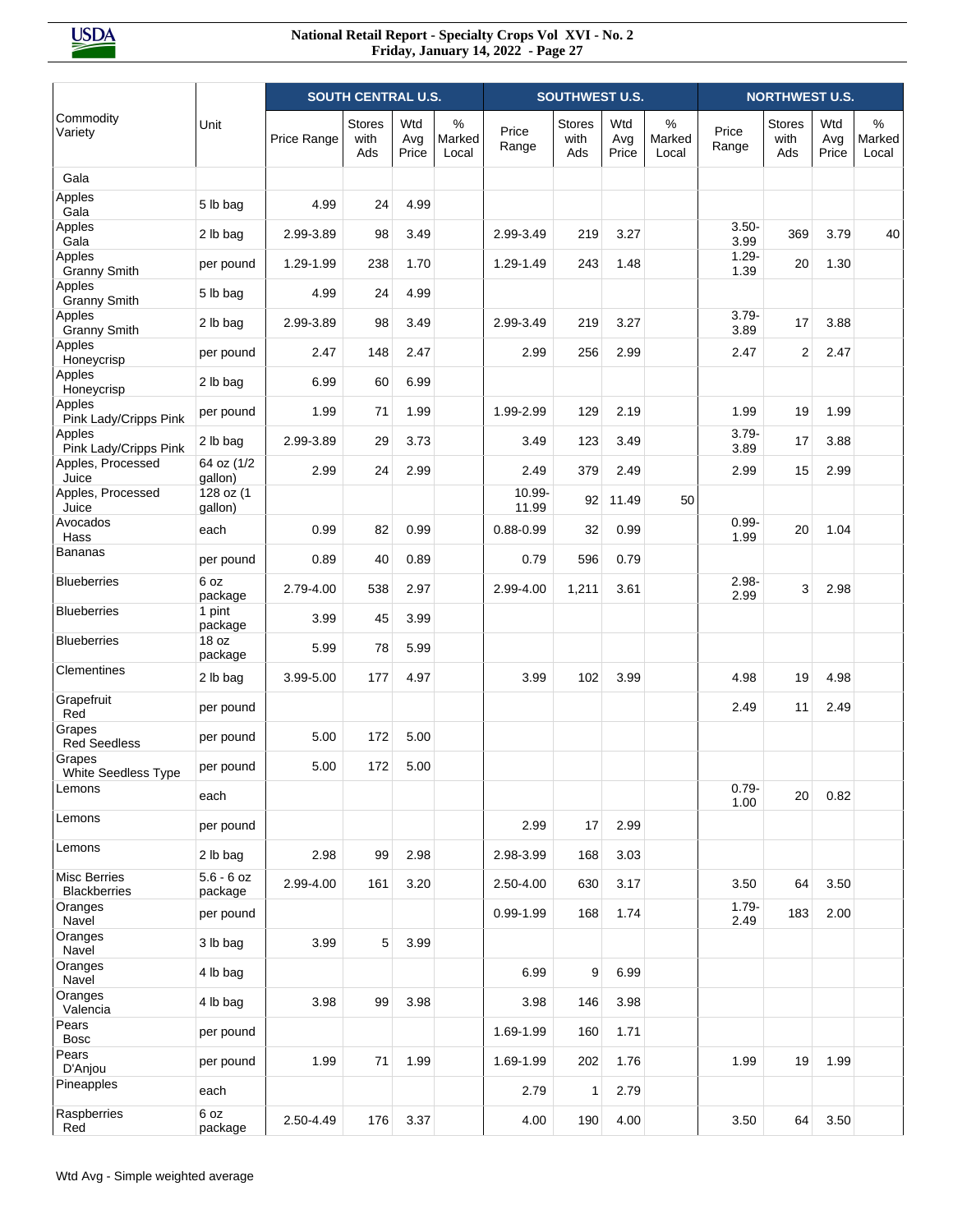|                                           |           |               | <b>SOUTH CENTRAL U.S.</b>    |                     |                         |                | <b>SOUTHWEST U.S.</b>        |                     |                         |                  | <b>NORTHWEST U.S.</b>        |                     |                         |
|-------------------------------------------|-----------|---------------|------------------------------|---------------------|-------------------------|----------------|------------------------------|---------------------|-------------------------|------------------|------------------------------|---------------------|-------------------------|
| Commodity<br>Variety                      | Unit      | Price Range   | <b>Stores</b><br>with<br>Ads | Wtd<br>Avg<br>Price | $\%$<br>Marked<br>Local | Price<br>Range | <b>Stores</b><br>with<br>Ads | Wtd<br>Avg<br>Price | $\%$<br>Marked<br>Local | Price<br>Range   | <b>Stores</b><br>with<br>Ads | Wtd<br>Avg<br>Price | $\%$<br>Marked<br>Local |
| Tangelos                                  | per pound |               |                              |                     |                         | 1.99           | 17                           | 1.99                |                         |                  |                              |                     |                         |
| Tangelos                                  | 3 lb bag  | 3.98          | 99                           | 3.98                |                         | 3.98           | 146                          | 3.98                |                         |                  |                              |                     |                         |
|                                           |           |               |                              |                     |                         |                |                              |                     |                         |                  |                              |                     |                         |
| <b>ONIONS AND POTATOES</b>                |           |               |                              |                     |                         |                |                              |                     |                         |                  |                              |                     |                         |
| Onions, Dry<br>Red                        | per pound | $0.99 - 1.99$ | 64                           | 1.33                |                         | $0.79 - 1.49$  | 167                          | 1.43                |                         |                  |                              |                     |                         |
| Onions, Dry<br>White                      | per pound | $0.69 - 0.99$ | 124                          | 0.87                |                         | $0.44 - 1.19$  | 254                          | 0.76                |                         | $0.88 -$<br>0.89 | 33                           | 0.88                |                         |
| Onions, Dry<br>White                      | 3 lb bag  |               |                              |                     |                         | 2.00           | 152                          | 2.00                |                         |                  |                              |                     |                         |
| Onions, Dry<br>Yellow                     | per pound | $0.50 - 1.49$ | 306                          | 0.97                |                         | $0.25 - 1.19$  | 62                           | 0.67                |                         | $0.39 -$<br>1.19 | 274                          | 0.77                |                         |
| Onions, Dry<br>Yellow                     | 3 lb bag  | 1.47-3.50     | 304                          | 2.53                |                         | 1.49-2.99      | 504                          | 2.59                |                         | 0.98             | 17                           | 0.98                |                         |
| Onions, Dry<br><b>Yellow Marked Sweet</b> | per pound | $0.99 - 1.49$ | 287                          | 1.13                |                         | 0.50           | $\overline{7}$               | 0.50                |                         | 1.29             | 23                           | 1.29                |                         |
| Onions, Dry<br><b>Yellow Marked Sweet</b> | 3 lb bag  | 2.49-3.99     | 373                          | 2.95                |                         | 2.49-3.49      | 387                          | 3.17                |                         | $2.00 -$<br>2.49 | 123                          | 2.01                |                         |
| Potatoes<br>Round Red                     | per pound | $0.59 - 1.29$ | 45                           | 0.90                |                         | $0.39 - 1.39$  | 474                          | 0.86                |                         | $0.69 -$<br>1.39 | 33                           | 1.28                |                         |
| Potatoes<br>Round Red                     | 5 lb bag  | 2.99-3.99     | 210                          | 3.36                |                         | 1.50           | 27                           | 1.50                |                         | $1.50 -$<br>4.49 | 105                          | 3.61                |                         |
| Potatoes<br>Round White                   | per pound | 1.29          | 6                            | 1.29                |                         | $0.69 - 0.99$  | 101                          | 0.70                |                         |                  |                              |                     |                         |
| Potatoes<br>Round White                   | 5 lb bag  | 3.99          | 49                           | 3.99                |                         |                |                              |                     |                         |                  |                              |                     |                         |
| Potatoes<br>Russet                        | per pound | $0.59 - 0.89$ | 219                          | 0.77                |                         | $0.50 - 0.89$  | 27                           | 0.77                |                         | $0.49 -$<br>0.79 | 251                          | 0.74                |                         |
| Potatoes<br>Russet                        | 5 lb bag  | 1.47-3.50     | 699                          | 2.24                |                         | 1.50-2.99      | 730                          | 2.64                |                         | $1.50 -$<br>2.49 | 196                          | 1.98                |                         |
| Potatoes<br>Russet                        | 10 lb bag | 2.88-3.98     | 205                          | 3.38                |                         | 2.99           | 54                           | 2.99                |                         |                  |                              |                     |                         |
| Potatoes<br>Russet                        | 8 lb bag  |               |                              |                     |                         | 1.99           | 10                           | 1.99                |                         |                  |                              |                     |                         |
| Potatoes<br>Yellow Type                   | per pound | $0.59 - 0.99$ | 22                           | 0.82                |                         | $0.69 - 0.99$  | 238                          | 0.97                |                         | 0.69             | 5                            | 0.69                |                         |
| Potatoes<br>Yellow Type                   | 5 lb bag  | 2.99-3.99     | 106                          | 3.45                |                         |                |                              |                     |                         | $1.98 -$<br>4.49 | 81                           | 3.96                |                         |
|                                           |           |               |                              |                     |                         |                |                              |                     |                         |                  |                              |                     |                         |
| <b>ONIONS AND POTATOES - ORGANIC</b>      |           |               |                              |                     |                         |                |                              |                     |                         |                  |                              |                     |                         |
| Onions, Dry<br>Red                        | 2 lb bag  |               |                              |                     |                         | 2.99           | 12                           | 2.99                |                         |                  |                              |                     |                         |
| Onions, Dry<br>White                      | 2 lb bag  |               |                              |                     |                         | 2.99           | 12                           | 2.99                |                         |                  |                              |                     |                         |
| Onions, Dry<br>Yellow                     | per pound | 1.45          | 82                           | 1.45                |                         | 1.45           | 18                           | 1.45                |                         | $1.45 -$<br>2.49 | 47                           | 2.07                |                         |
| Onions, Dry<br>Yellow                     | 2 lb bag  |               |                              |                     |                         | 2.99           | 12                           | 2.99                |                         |                  |                              |                     |                         |
| Onions, Dry<br><b>Yellow Marked Sweet</b> | per pound |               |                              |                     |                         |                |                              |                     |                         | 1.49             | 11                           | 1.49                | 100                     |
| Potatoes<br>Round Red                     | 3 lb bag  | 3.50          | 99                           | 3.50                |                         | 3.00           | 146                          | 3.00                |                         |                  |                              |                     |                         |
| Potatoes<br>Round White                   | 3 lb bag  |               |                              |                     |                         | 3.00           | 146                          | 3.00                |                         |                  |                              |                     |                         |
| Potatoes<br>Russet                        | per pound | 1.49          | 82                           | 1.49                |                         | 1.49           | 18                           | 1.49                |                         | 1.49             | 19                           | 1.49                |                         |
| Potatoes<br>Russet                        | 5 lb bag  |               |                              |                     |                         | 2.49           | 171                          | 2.49                |                         |                  |                              |                     |                         |
| Potatoes<br>Yellow Type                   | per pound |               |                              |                     |                         | 0.99           | 12                           | 0.99                |                         |                  |                              |                     |                         |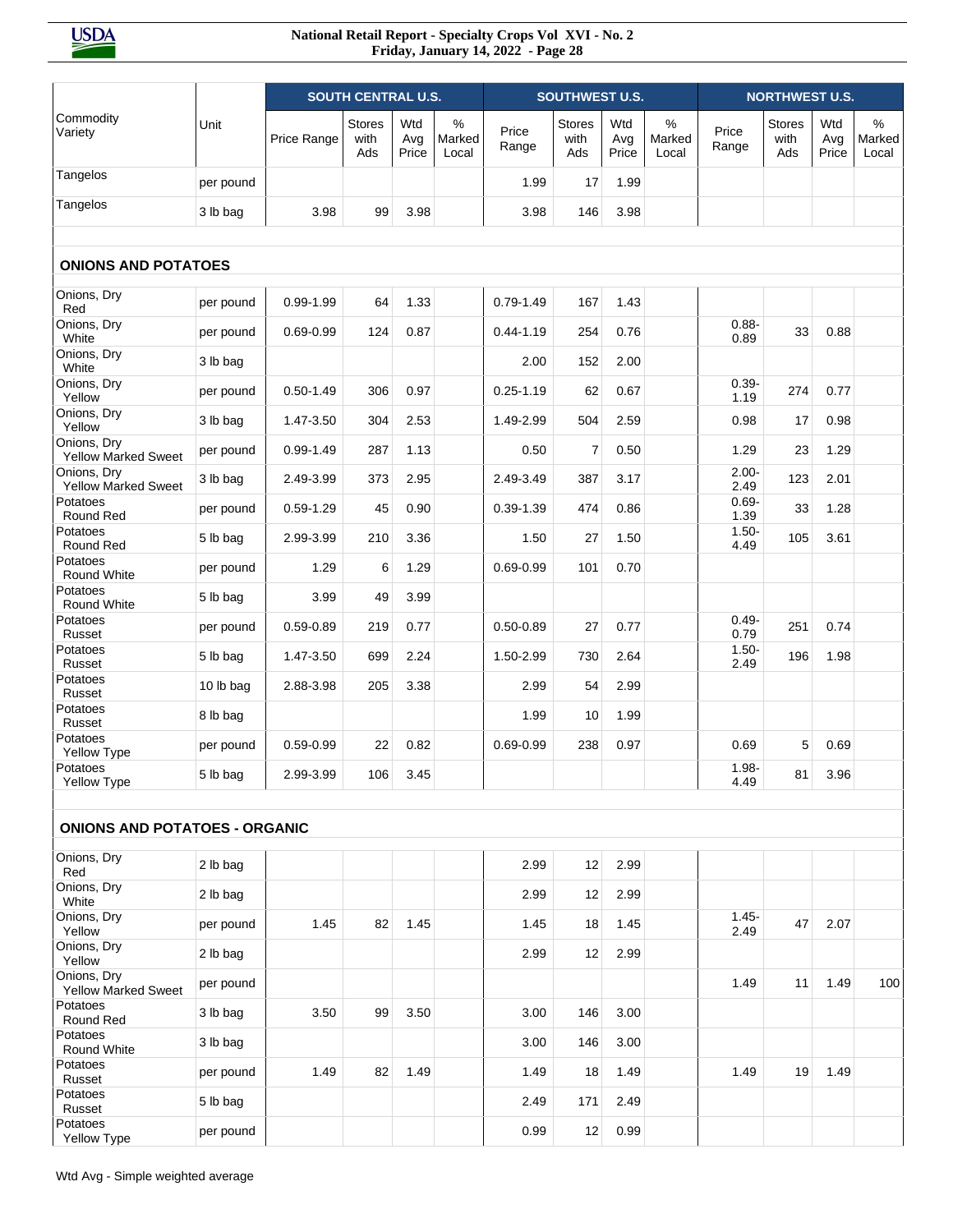|                                           |            |               | <b>SOUTH CENTRAL U.S.</b>    |                     |                         |                | <b>SOUTHWEST U.S.</b>        |                     |                         |                  | <b>NORTHWEST U.S.</b> |                     |                         |
|-------------------------------------------|------------|---------------|------------------------------|---------------------|-------------------------|----------------|------------------------------|---------------------|-------------------------|------------------|-----------------------|---------------------|-------------------------|
| Commodity<br>Variety                      | Unit       | Price Range   | <b>Stores</b><br>with<br>Ads | Wtd<br>Avg<br>Price | $\%$<br>Marked<br>Local | Price<br>Range | <b>Stores</b><br>with<br>Ads | Wtd<br>Avg<br>Price | $\%$<br>Marked<br>Local | Price<br>Range   | Stores<br>with<br>Ads | Wtd<br>Avg<br>Price | $\%$<br>Marked<br>Local |
| Potatoes<br>Yellow Type                   | 3 lb bag   | 3.50          | 99                           | 3.50                |                         |                |                              |                     |                         |                  |                       |                     |                         |
| <b>VEGETABLES</b>                         |            |               |                              |                     |                         |                |                              |                     |                         |                  |                       |                     |                         |
| Asparagus<br>Green                        | per pound  | 1.88          | 132                          | 1.88                |                         | 3.99           | 256                          | 3.99                |                         | 3.99             | 36                    | 3.99                |                         |
| <b>Beans</b><br>Round Green Type          | per pound  | $0.88 - 2.49$ | 234                          | 1.15                |                         | $0.99 - 1.99$  | 253                          | 1.24                |                         | $1.99 -$<br>2.49 | 53                    | 2.22                |                         |
| <b>Broccoli</b>                           | per pound  |               |                              |                     |                         | 0.79           | 54                           | 0.79                |                         |                  |                       |                     |                         |
| <b>Broccoli</b>                           | per bunch  | 1.99-2.99     | 86                           | 2.75                |                         |                |                              |                     |                         |                  |                       |                     |                         |
| Broccoli<br>Crown Cut                     | per pound  | $0.88 - 1.99$ | 214                          | 1.33                |                         | $0.99 - 1.79$  | 767                          | 1.51                | 33                      | $1.39 -$<br>2.48 | 155                   | 1.62                |                         |
| <b>Brussels Sprouts</b>                   | per pound  |               |                              |                     |                         | 2.69           | 8                            | 2.69                | 100                     | 2.49             | 15                    | 2.49                |                         |
| <b>Beets</b>                              | per bunch  |               |                              |                     |                         | 1.50-1.99      | 70                           | 1.71                |                         |                  |                       |                     |                         |
| <b>Beets</b>                              | per pound  | 0.99          | 17                           | 0.99                |                         | 0.50           | 6                            | 0.50                |                         | 0.88             | 6                     | 0.88                |                         |
| Cabbage<br>Round Green Type               | per pound  | $0.44 - 0.77$ | 318                          | 0.60                |                         | $0.44 - 0.79$  | 258                          | 0.56                |                         | $0.78 -$<br>0.79 | 15                    | 0.79                |                         |
| Carrots                                   | per pound  | $0.50 - 0.79$ | 85                           | 0.56                |                         | $0.33 - 0.50$  | 127                          | 0.47                |                         |                  |                       |                     |                         |
| Carrots                                   | 1 lb bag   |               |                              |                     |                         | 0.50           | 5                            | 0.50                |                         |                  |                       |                     |                         |
| Carrots                                   | 2 lb bag   | 1.00-1.59     | 42                           | 1.42                |                         |                |                              |                     |                         | 1.39             | 23                    | 1.39                |                         |
| Carrots<br><b>Baby Peeled</b>             | 1 lb bag   | $0.98 - 1.50$ | 408                          | 1.19                |                         | 0.99-1.79      | 198                          | 1.24                |                         | $0.98 -$<br>1.79 | 90                    | 1.37                |                         |
| Carrots<br><b>Baby Peeled</b>             | 2 lb bag   | 1.99-2.89     | 89                           | 2.10                |                         |                |                              |                     |                         | $2.50 -$<br>3.00 | 47                    | 2.62                |                         |
| Cauliflower                               | each       | 2.79-2.99     | 116                          | 2.86                |                         |                |                              |                     |                         | 2.49             | 23                    | 2.49                |                         |
| Cauliflower                               | per pound  | $0.99 - 1.39$ | 153                          | 1.38                |                         | $0.99 - 1.79$  | 763                          | 1.47                | 34                      | $1.28 -$<br>1.69 | 179                   | 1.51                |                         |
| Celery                                    | each       | $0.89 - 1.69$ | 191                          | 1.30                |                         | $0.33 - 1.50$  | 154                          | 0.83                |                         | 1.50             | 18                    | 1.50                |                         |
| Celery                                    | per pound  |               |                              |                     |                         | 1.79           | 15                           | 1.79                |                         | $0.78 -$<br>0.99 | 68                    | 0.96                |                         |
| Celery<br>Hearts                          | each       | 2.00-2.99     | 17                           | 2.64                |                         | 2.00           | $\mathbf{1}$                 | 2.00                |                         | 2.00             | 5                     | 2.00                |                         |
| Cilantro                                  | per bunch  | 0.33          | 96                           | 0.33                |                         | $0.33 - 0.50$  | 30                           | 0.39                |                         |                  |                       |                     |                         |
| Corn-Sweet                                | each       | 0.50          | 212                          | 0.50                |                         | $0.33 - 0.67$  | 301                          | 0.48                |                         |                  |                       |                     |                         |
| Cucumbers                                 | each       | $0.25 - 1.25$ | 446                          | 0.55                |                         | $0.17 - 1.50$  | 1,177                        | 0.83                |                         | $0.50 -$<br>1.00 | 64                    | 0.79                |                         |
| Cucumbers                                 | per pound  |               |                              |                     |                         | 0.99-1.29      | 39                           | 1.06                |                         |                  |                       |                     |                         |
| Cucumbers<br>Long Seedless-<br>Greenhouse | each       | 1.25          | 49                           | 1.25                |                         | $0.88 - 1.99$  | 107                          | 1.02                |                         | $1.25 -$<br>1.79 | 38                    | 1.58                |                         |
| Cucumbers<br>Long Seedless-<br>Greenhouse | per pound  |               |                              |                     |                         | 0.49           | 7                            | 0.49                |                         |                  |                       |                     |                         |
| Eggplant                                  | per pound  | 1.49          | 35                           | 1.49                |                         | $0.69 - 0.99$  | 46                           | 0.92                |                         | 0.99             | 15                    | 0.99                |                         |
| Eggplant                                  | each       | $0.98 - 1.50$ | 117                          | 1.06                |                         | $0.88 - 1.28$  | 249                          | 1.11                |                         |                  |                       |                     |                         |
| Garlic                                    | per sleeve | 1.97          | 68                           | 1.97                |                         | 2.29-2.50      | 43                           | 2.32                |                         |                  |                       |                     |                         |
| Greens<br>Collard                         | per bunch  |               |                              |                     |                         | 1.00           | 56                           | 1.00                |                         |                  |                       |                     |                         |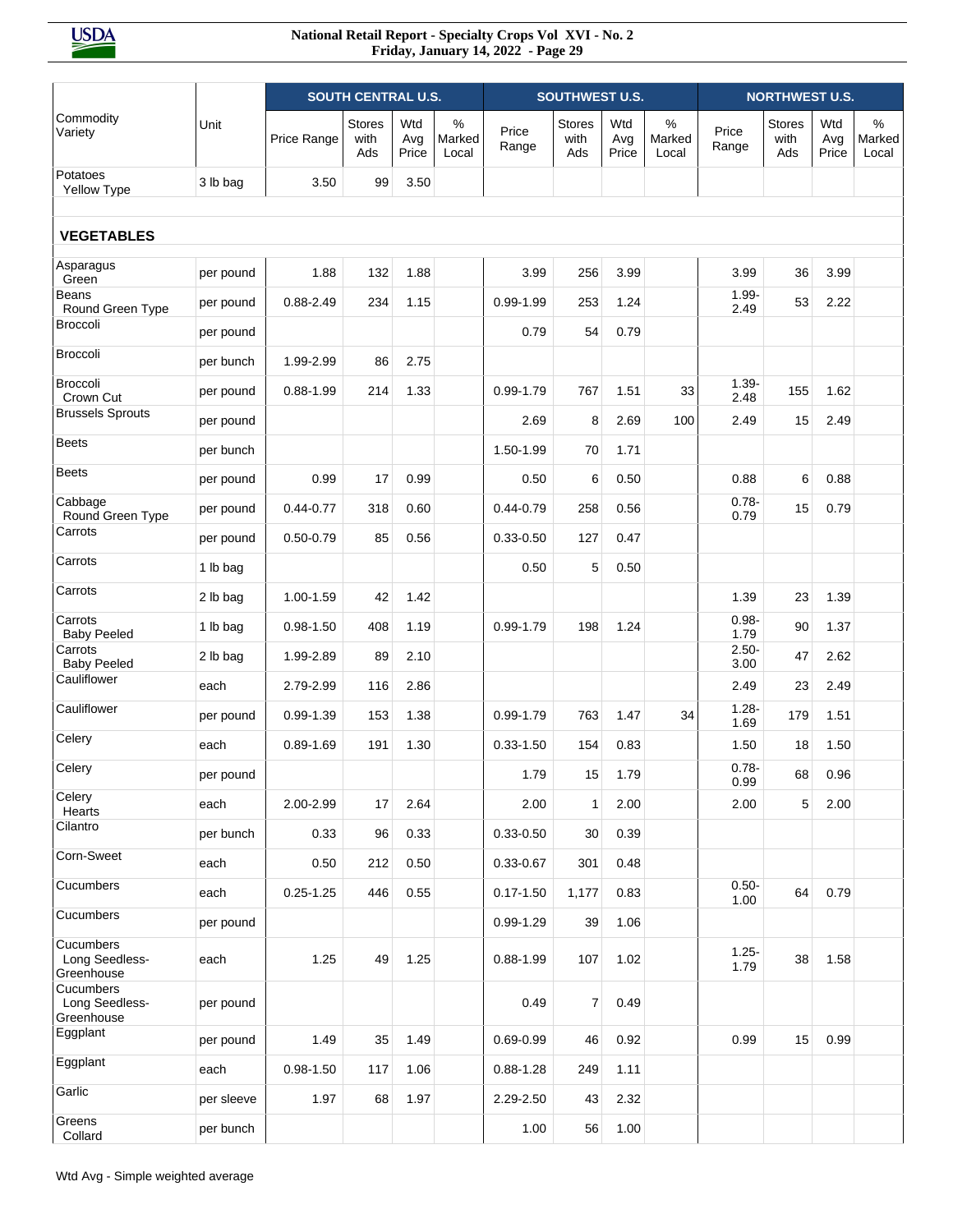|                                                           |                            |               | <b>SOUTH CENTRAL U.S.</b>    |                     |                         |                | SOUTHWEST U.S.               |                     |                      |                  | <b>NORTHWEST U.S.</b>        |                     |                         |
|-----------------------------------------------------------|----------------------------|---------------|------------------------------|---------------------|-------------------------|----------------|------------------------------|---------------------|----------------------|------------------|------------------------------|---------------------|-------------------------|
| Commodity<br>Variety                                      | Unit                       | Price Range   | <b>Stores</b><br>with<br>Ads | Wtd<br>Avg<br>Price | $\%$<br>Marked<br>Local | Price<br>Range | <b>Stores</b><br>with<br>Ads | Wtd<br>Avg<br>Price | %<br>Marked<br>Local | Price<br>Range   | <b>Stores</b><br>with<br>Ads | Wtd<br>Avg<br>Price | $\%$<br>Marked<br>Local |
| Greens<br>Kale                                            | per bunch                  | 1.29          | 17                           | 1.29                |                         | $0.79 - 1.00$  | 93                           | 0.92                |                      |                  |                              |                     |                         |
| Greens<br>Mustard                                         | per bunch                  |               |                              |                     |                         | 1.00           | 56                           | 1.00                |                      |                  |                              |                     |                         |
| Greens<br>Swiss Chard                                     | per bunch                  |               |                              |                     |                         | 0.99           | 6                            | 0.99                |                      |                  |                              |                     |                         |
| Greens<br><b>Turnip Tops</b>                              | per bunch                  |               |                              |                     |                         | 1.00           | 56                           | 1.00                |                      |                  |                              |                     |                         |
| Lettuce, Iceberg                                          | each                       | $0.88 - 1.59$ | 271                          | 1.42                |                         | $0.99 - 1.99$  | 256                          | 1.04                |                      | $1.28 -$<br>1.50 | 214                          | 1.49                |                         |
| Lettuce, Iceberg                                          | per pound                  |               |                              |                     |                         |                |                              |                     |                      | 0.99             | 36                           | 0.99                |                         |
| Lettuce, Other<br>Green Leaf                              | each                       | 1.68          | 40                           | 1.68                |                         | $0.88 - 1.99$  | 111                          | 1.02                |                      | $1.49 -$<br>1.50 | 211                          | 1.50                |                         |
| Lettuce, Other<br><b>Red Leaf</b>                         | each                       | 1.68          | 40                           | 1.68                |                         | $0.88 - 1.99$  | 111                          | 1.02                |                      | $1.49 -$<br>1.50 | 211                          | 1.50                |                         |
| Lettuce, Romaine                                          | each                       | 1.68          | 40                           | 1.68                |                         | 1.00           | 56                           | 1.00                |                      | 1.50             | 206                          | 1.50                |                         |
| Lettuce, Romaine<br>Hearts                                | 3 count<br>package         | 2.99-3.49     | 180                          | 3.01                |                         | 2.50-3.00      | 160                          | 2.98                |                      |                  |                              |                     |                         |
| Mushrooms<br>Portobella                                   | 8 oz<br>package            | 2.49-2.50     | 77                           | 2.50                |                         |                |                              |                     |                      |                  |                              |                     |                         |
| Mushrooms<br>White                                        | 8 oz<br>package            | 1.50-1.99     | 88                           | 1.69                |                         | 1.29-2.00      | 63                           | 1.77                |                      | $1.88 -$<br>2.29 | 29                           | 2.21                |                         |
| Peppers, Bell Type<br>Green                               | per pound                  | 0.25          | 11                           | 0.25                |                         | 0.69           | 36                           | 0.69                |                      | 1.19             | 28                           | 1.19                |                         |
| Peppers, Bell Type<br>Green                               | each                       | $0.44 - 1.25$ | 437                          | 0.60                |                         | $0.25 - 1.19$  | 808                          | 0.89                |                      | $0.59 -$<br>1.25 | 107                          | 0.66                |                         |
| Peppers, Bell Type<br>Orange                              | per pound                  |               |                              |                     |                         | 0.99-2.99      | 25                           | 1.71                |                      |                  |                              |                     |                         |
| Peppers, Bell Type<br>Orange                              | each                       | $0.97 - 1.99$ | 389                          | 1.05                |                         | $0.33 - 1.25$  | 615                          | 1.02                |                      | $1.25 -$<br>1.67 | 214                          | 1.66                |                         |
| Peppers, Bell Type<br>Orange-Greenhouse                   | each                       |               |                              |                     |                         |                |                              |                     |                      | $1.25 -$<br>1.67 | 26                           | 1.49                |                         |
| Peppers, Bell Type<br>Red                                 | per pound                  | 1.99          | 8                            | 1.99                |                         | $0.99 - 2.99$  | 289                          | 2.88                |                      |                  |                              |                     |                         |
| Peppers, Bell Type<br>Red                                 | each                       | $0.88 - 1.99$ | 408                          | 1.05                |                         | $0.33 - 1.25$  | 665                          | 1.02                |                      | $1.25 -$<br>1.67 | 214                          | 1.66                |                         |
| Peppers, Bell Type<br>Red-Greenhouse                      | each                       | 0.88          | 10                           | 0.88                |                         |                |                              |                     |                      | $1.25 -$<br>1.67 | 26                           | 1.49                |                         |
| Peppers, Bell Type<br>Yellow                              | per pound                  |               |                              |                     |                         | 0.99-2.99      | 25                           | 1.71                |                      |                  |                              |                     |                         |
| Peppers, Bell Type<br>Yellow                              | each                       | $0.97 - 1.99$ | 389                          | 1.05                |                         | $0.33 - 1.25$  | 615                          | 1.02                |                      | $1.25 -$<br>1.67 | 214                          | 1.66                |                         |
| Peppers, Bell Type<br>Yellow-Greenhouse                   | each                       |               |                              |                     |                         |                |                              |                     |                      | $1.25 -$<br>1.67 | 26                           | 1.49                |                         |
| Peppers, Other<br>Jalapeno                                | per pound                  | $0.69 - 0.89$ | 299                          | 0.84                |                         | $0.33 - 1.67$  | 380                          | 0.70                |                      | $0.78 -$<br>0.88 | 26                           | 0.81                |                         |
| Peppers, Other<br><b>Mixed Mini Sweet</b><br><b>Types</b> | 1 <sub>lb</sub><br>package | 2.69-3.49     | 119                          | 3.02                |                         |                |                              |                     |                      | 3.99             | 9                            | 3.99                |                         |
| Peppers, Other<br>Serrano                                 | per pound                  | $0.88 - 0.99$ | 50                           | 0.95                |                         | $0.50 - 1.25$  | 169                          | 0.70                |                      |                  |                              |                     |                         |
| Radishes                                                  | per bunch                  | 0.99          | 32                           | 0.99                |                         | 1.50           | 30                           | 1.50                |                      |                  |                              |                     |                         |
| Salad<br><b>Mixed Types</b>                               | $10 - 12$ oz<br>package    | 2.50-3.00     | 128                          | 2.98                |                         | $0.99 - 2.50$  | 153                          | 1.54                |                      | $1.50 -$<br>3.00 | 195                          | 1.79                |                         |
| Salad<br>Mixed Types                                      | $5 - 9$ oz<br>package      | 2.00-3.00     | 459                          | 2.89                |                         | 2.00-2.50      | 62                           | 2.35                |                      | $2.50 -$<br>3.00 | 49                           | 2.67                |                         |
| Spinach                                                   | per bunch                  |               |                              |                     |                         | $0.99 - 1.99$  | 52                           | 1.19                |                      |                  |                              |                     |                         |
| Spinach<br>Flat, Baby Type                                | 8 oz<br>package            | $0.99 - 2.00$ | 289                          | 1.20                |                         |                |                              |                     |                      | 1.99             | 146                          | 1.99                |                         |
| Spinach<br>Flat, Baby Type                                | $5 - 6$ oz<br>package      | 2.48-2.77     | 153                          | 2.75                |                         |                |                              |                     |                      | 3.00             | 36                           | 3.00                | 100                     |
| Squash                                                    | per pound                  | $0.98 - 0.99$ | 171                          | 0.99                |                         |                |                              |                     |                      | 0.99             | 9                            | 0.99                | 100                     |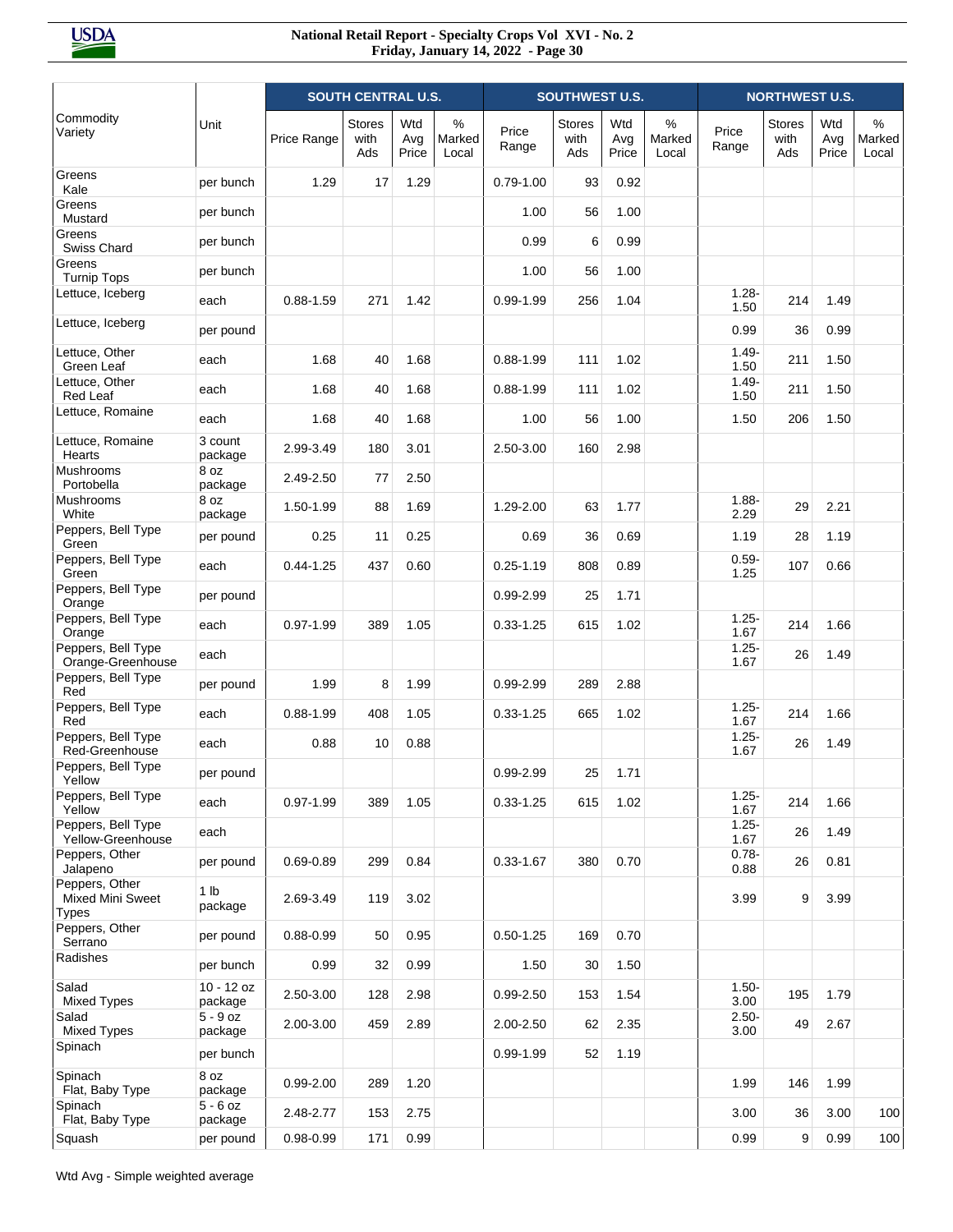|                                                   |                   |               | <b>SOUTH CENTRAL U.S.</b>    |                     |                      |                | <b>SOUTHWEST U.S.</b>        |                     |                      |                  | <b>NORTHWEST U.S.</b>        |                     |                         |
|---------------------------------------------------|-------------------|---------------|------------------------------|---------------------|----------------------|----------------|------------------------------|---------------------|----------------------|------------------|------------------------------|---------------------|-------------------------|
| Commodity<br>Variety                              | Unit              | Price Range   | <b>Stores</b><br>with<br>Ads | Wtd<br>Avg<br>Price | %<br>Marked<br>Local | Price<br>Range | <b>Stores</b><br>with<br>Ads | Wtd<br>Avg<br>Price | %<br>Marked<br>Local | Price<br>Range   | <b>Stores</b><br>with<br>Ads | Wtd<br>Avg<br>Price | $\%$<br>Marked<br>Local |
| Acorn                                             |                   |               |                              |                     |                      |                |                              |                     |                      |                  |                              |                     |                         |
| Squash<br><b>Butternut</b>                        | per pound         | $0.98 - 0.99$ | 171                          | 0.99                |                      |                |                              |                     |                      | 0.99             | 9                            | 0.99                | 100                     |
| Squash<br>Grey                                    | per pound         | $0.88 - 0.98$ | 257                          | 0.89                |                      | $0.50 - 1.39$  | 517                          | 0.90                |                      |                  |                              |                     |                         |
| Squash<br>Spaghetti                               | per pound         | $0.98 - 0.99$ | 171                          | 0.99                |                      |                |                              |                     |                      | 0.99             | 9                            | 0.99                | 100                     |
| Squash<br>Yellow<br>Crookneck/Straightneck        | per pound         | $0.88 - 1.49$ | 289                          | 1.33                |                      | $0.99 - 1.49$  | 658                          | 1.32                |                      | $0.78 -$<br>1.49 | 153                          | 1.38                |                         |
| Squash<br>Zucchini                                | per pound         | $0.88 - 1.49$ | 365                          | 1.24                |                      | $0.33 - 1.99$  | 1,137                        | 1.14                |                      | $0.78 -$<br>1.99 | 217                          | 1.46                |                         |
| <b>Sweet Potatoes</b>                             | per pound         | $0.59 - 1.48$ | 174                          | 0.86                |                      | $0.50 - 0.79$  | 101                          | 0.60                |                      |                  |                              |                     |                         |
| Tomatoes                                          | per pound         | $0.78 - 1.78$ | 161                          | 1.61                |                      | $0.50 - 0.99$  | 14                           | 0.78                |                      |                  |                              |                     |                         |
| Tomatoes<br>Vine Ripe - Heirloom<br>Varieties     | per pound         | 1.29          | 60                           | 1.29                |                      |                |                              |                     |                      |                  |                              |                     |                         |
| Tomatoes<br>Vine Ripes                            | per pound         | 1.69          | 29                           | 1.69                |                      | 0.79-0.99      | 43                           | 0.96                |                      | $1.79 -$<br>2.49 | 59                           | 2.06                |                         |
| Tomatoes<br>Vine Ripes-<br>Greenhouse             | per pound         | 1.69          | 78                           | 1.69                |                      |                |                              |                     |                      |                  |                              |                     |                         |
| Tomatoes<br>Vine Ripes, On The<br>Vine-Greenhouse | per pound         | $0.99 - 2.49$ | 300                          | 1.95                |                      | 1.99-2.99      | 481                          | 2.44                |                      | $1.69 -$<br>1.99 | 19                           | 1.85                |                         |
| Tomatoes, Grape Type                              | 1 pint<br>package | 1.50-3.49     | 52                           | 3.03                |                      | $0.99 - 1.50$  | 47                           | 1.11                |                      | $1.50 -$<br>2.50 | 35                           | 1.99                |                         |
| Tomatoes, Grape Type                              | 10 oz<br>package  | $0.99 - 2.50$ | 131                          | 1.87                |                      | 2.50           | 356                          | 2.50                |                      | $1.69 -$<br>1.89 | 45                           | 1.87                |                         |
| Tomatoes, Plum Type<br>Roma                       | per pound         | $0.50 - 1.38$ | 336                          | 0.89                |                      | $0.50 - 1.67$  | 457                          | 0.81                |                      | 0.98             | 11                           | 0.98                |                         |
| Tomatillos                                        | per pound         | $0.79 - 0.98$ | 272                          | 0.85                |                      | $0.33 - 1.67$  | 290                          | 0.63                |                      | 0.88             | 8                            | 0.88                |                         |
| Vegetables Other<br>Cactus Leaf (Nopales)         | per pound         | $0.69 - 1.29$ | 42                           | 0.80                |                      | $0.86 - 1.68$  | 18                           | 1.36                |                      |                  |                              |                     |                         |
| <b>VEGETABLES - ORGANIC</b>                       |                   |               |                              |                     |                      |                |                              |                     |                      |                  |                              |                     |                         |
| Broccoli                                          | per pound         |               |                              |                     |                      | 1.99-2.99      | 266                          | 2.09                | 10                   | $2.29 -$<br>2.49 | 30                           | 2.43                |                         |
| Broccoli                                          | per bunch         |               |                              |                     |                      | 1.99-2.99      | 742                          | 2.50                |                      |                  |                              |                     |                         |
| <b>Broccoli</b><br>Crown Cut                      | per pound         |               |                              |                     |                      | 1.00           | 56                           | 1.00                |                      |                  |                              |                     |                         |
| <b>Beets</b>                                      | per bunch         |               |                              |                     |                      | 1.99           | 113                          | 1.99                |                      |                  |                              |                     |                         |
| Carrots                                           | per pound         | 1.39          | 82                           | 1.39                |                      | 1.39           | 18                           | 1.39                |                      | 1.39             | 19                           | 1.39                |                         |
| Carrots                                           | 2 lb bag          |               |                              |                     |                      |                |                              |                     |                      | $1.78 -$<br>2.98 | 22                           | 1.94                |                         |
| Carrots<br><b>Baby Peeled</b>                     | 1 lb bag          | 0.99-1.69     | 11                           | 1.37                |                      | 1.29-1.99      | 427                          | 1.89                |                      | 1.69             | 146                          | 1.69                |                         |
| Carrots<br><b>Baby Peeled</b>                     | 2 lb bag          |               |                              |                     |                      |                |                              |                     |                      | 2.99             | 206                          | 2.99                |                         |
| Cauliflower                                       | each              |               |                              |                     |                      | 1.99-4.99      | 364                          | 2.06                |                      |                  |                              |                     |                         |
| Cauliflower                                       | per pound         |               |                              |                     |                      | 1.00-1.99      | 250                          | 1.77                |                      |                  |                              |                     |                         |
| Celery                                            | each              | 1.50          | 99                           | 1.50                |                      | 1.49-2.00      | 416                          | 1.61                |                      |                  |                              |                     |                         |
| Celery                                            | per pound         |               |                              |                     |                      |                |                              |                     |                      | $0.99 -$<br>1.79 | 37                           | 1.60                |                         |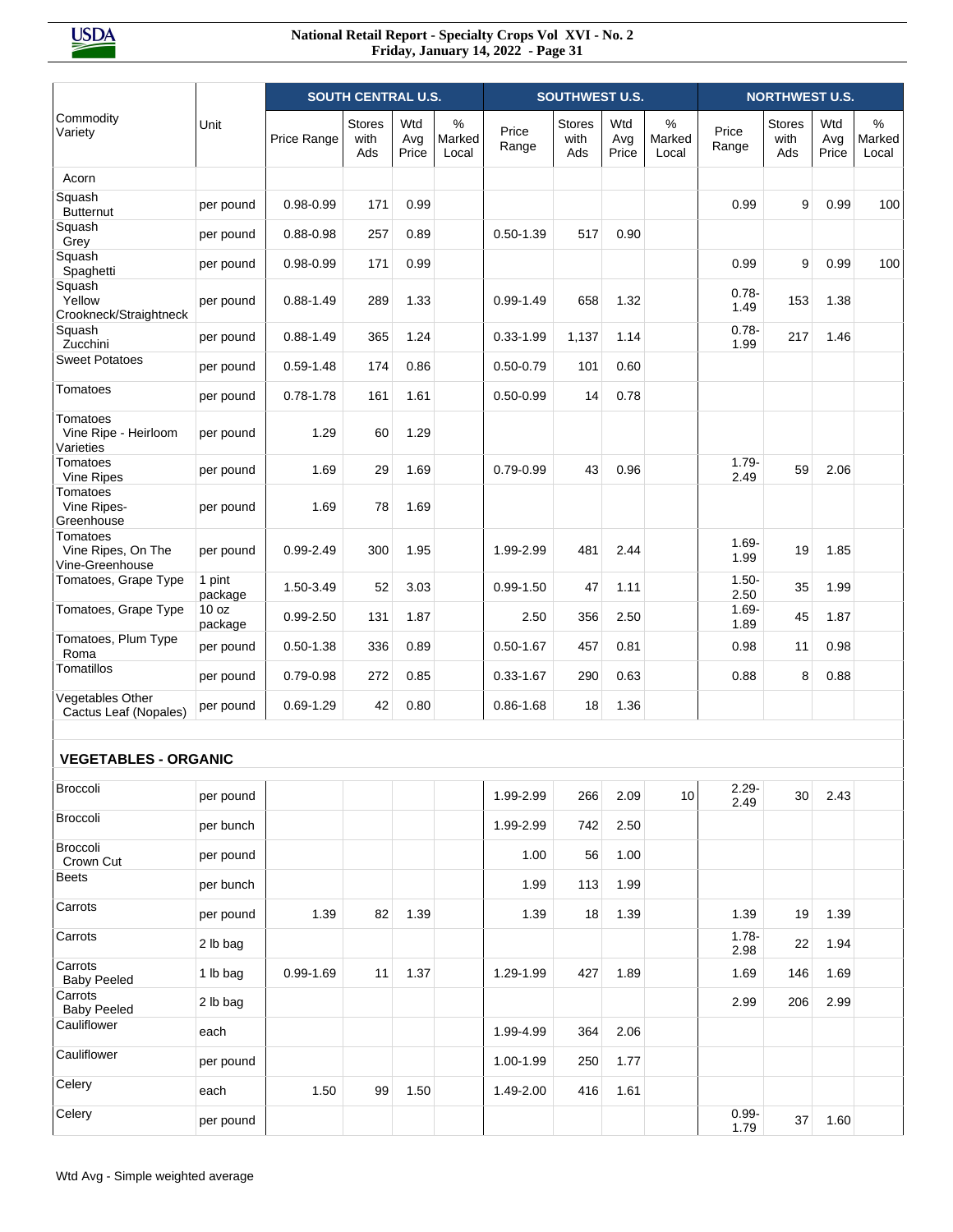|                                                           |                            | <b>SOUTH CENTRAL U.S.</b> |                              |                     |                      | <b>SOUTHWEST U.S.</b> |                              |                     |                      | <b>NORTHWEST U.S.</b> |                              |                     |                      |
|-----------------------------------------------------------|----------------------------|---------------------------|------------------------------|---------------------|----------------------|-----------------------|------------------------------|---------------------|----------------------|-----------------------|------------------------------|---------------------|----------------------|
| Commodity<br>Variety                                      | Unit                       | Price Range               | <b>Stores</b><br>with<br>Ads | Wtd<br>Avg<br>Price | %<br>Marked<br>Local | Price<br>Range        | <b>Stores</b><br>with<br>Ads | Wtd<br>Avg<br>Price | %<br>Marked<br>Local | Price<br>Range        | <b>Stores</b><br>with<br>Ads | Wtd<br>Avg<br>Price | %<br>Marked<br>Local |
| Celery<br>Hearts                                          | each                       |                           |                              |                     |                      |                       |                              |                     |                      | 2.49                  | 146                          | 2.49                |                      |
| Cilantro                                                  | per bunch                  |                           |                              |                     |                      |                       |                              |                     |                      | 1.50                  | 15                           | 1.50                |                      |
| Cucumbers                                                 | each                       |                           |                              |                     |                      | 0.99                  | 171                          | 0.99                |                      | $1.29 -$<br>1.50      | 47                           | 1.32                |                      |
| Greens<br>Collard                                         | per bunch                  | 1.67                      | 71                           | 1.67                |                      | 1.67                  | 103                          | 1.67                |                      | 1.67                  | 19                           | 1.67                |                      |
| Greens<br>Kale                                            | per bunch                  | 1.50-1.67                 | 89                           | 1.64                |                      | 1.19-2.00             | 234                          | 1.51                |                      | $1.48 -$<br>2.50      | 60                           | 1.90                |                      |
| Greens<br>Swiss Chard                                     | per bunch                  | 1.67                      | 26                           | 1.67                |                      | 1.67-1.99             | 116                          | 1.71                |                      | 1.67                  | 19                           | 1.67                |                      |
| Lettuce, Other<br><b>Boston</b>                           | each                       | 3.99                      | 16                           | 3.99                |                      |                       |                              |                     |                      |                       |                              |                     |                      |
| Lettuce, Other<br>Green Leaf                              | each                       |                           |                              |                     |                      | 1.99                  | $\overline{4}$               | 1.99                |                      |                       |                              |                     |                      |
| Lettuce, Other<br>Red Leaf                                | each                       |                           |                              |                     |                      | 1.99                  | 4                            | 1.99                |                      |                       |                              |                     |                      |
| Lettuce, Romaine                                          | each                       |                           |                              |                     |                      | 1.99                  | 4                            | 1.99                |                      |                       |                              |                     |                      |
| Lettuce, Romaine<br>Hearts                                | 3 count<br>package         | 2.99-3.99                 | 125                          | 3.48                | 48                   | 2.99                  | 546                          | 2.99                |                      | $3.49 -$<br>3.99      | 352                          | 3.70                |                      |
| Mushrooms<br>White                                        | 8 oz<br>package            | 1.99                      | 5                            | 1.99                |                      | 3.29                  | 113                          | 3.29                |                      |                       |                              |                     |                      |
| Peppers, Bell Type<br>Green                               | per pound                  | 1.69                      | 82                           | 1.69                |                      | 1.69                  | 18                           | 1.69                |                      | 1.69                  | 19                           | 1.69                |                      |
| Peppers, Bell Type<br>Orange                              | per pound                  |                           |                              |                     |                      | 2.99                  | 46                           | 2.99                |                      |                       |                              |                     |                      |
| Peppers, Bell Type<br>Orange                              | each                       | 2.50                      | 6                            | 2.50                |                      |                       |                              |                     |                      |                       |                              |                     |                      |
| Peppers, Bell Type<br>Red                                 | per pound                  | 2.99                      | 71                           | 2.99                |                      | 2.99                  | 50                           | 2.99                |                      | 2.99                  | 19                           | 2.99                |                      |
| Peppers, Bell Type<br>Red                                 | each                       | 2.50                      | 6                            | 2.50                |                      |                       |                              |                     |                      |                       |                              |                     |                      |
| Peppers, Bell Type<br>Yellow                              | per pound                  | 2.99                      | 71                           | 2.99                |                      | 2.99                  | 50                           | 2.99                |                      | 2.99                  | 19                           | 2.99                |                      |
| Peppers, Bell Type<br>Yellow                              | each                       | 2.50                      | 6                            | 2.50                |                      |                       |                              |                     |                      |                       |                              |                     |                      |
| Peppers, Other<br><b>Mixed Mini Sweet</b><br><b>Types</b> | 1 <sub>lb</sub><br>package |                           |                              |                     |                      | 2.50-2.99             | 98                           | 2.71                |                      |                       |                              |                     |                      |
| Salad<br><b>Mixed Types</b>                               | 1 lb bag                   | 4.98-5.00                 | 201                          | 4.99                |                      | 4.19-4.99             | 456                          | 4.93                |                      | 4.99                  | 15                           | 4.99                |                      |
| Salad<br><b>Mixed Types</b>                               | $10 - 12$ oz<br>package    | 5.00                      | 32                           | 5.00                |                      |                       |                              |                     |                      |                       |                              |                     |                      |
| Salad<br><b>Mixed Types</b>                               | $5 - 9$ oz<br>package      | 1.99-4.49                 | 257                          | 3.23                |                      | 1.99-3.99             | 508                          | 2.84                |                      | $2.50 -$<br>3.00      | 138                          | 2.56                |                      |
| Spinach                                                   | per bunch                  |                           |                              |                     |                      | 1.99                  | 17                           | 1.99                |                      |                       |                              |                     |                      |
| Spinach<br>Flat, Baby Type                                | 1 <sub>lb</sub><br>package |                           |                              |                     |                      | 4.98                  | 146                          | 4.98                |                      |                       |                              |                     |                      |
| Spinach<br>Flat, Baby Type                                | $5 - 6$ oz<br>package      |                           |                              |                     |                      | 2.50-3.50             | 57                           | 2.71                |                      | 3.00                  | 17                           | 3.00                |                      |
| Squash<br>Acorn                                           | per pound                  | 1.49                      | 132                          | 1.49                |                      |                       |                              |                     |                      |                       |                              |                     |                      |
| Squash<br><b>Butternut</b>                                | per pound                  | 1.49                      | 132                          | 1.49                |                      |                       |                              |                     |                      |                       |                              |                     |                      |
| Squash<br>Spaghetti                                       | per pound                  | 1.49                      | 132                          | 1.49                |                      |                       |                              |                     |                      |                       |                              |                     |                      |
| Squash<br>Yellow<br>Crookneck/Straightneck                | per pound                  | 1.48                      | 99                           | 1.48                |                      | 1.48                  | 146                          | 1.48                |                      |                       |                              |                     |                      |
| Squash<br>Zucchini                                        | per pound                  | 1.48-1.99                 | 328                          | 1.84                |                      | 1.48-1.99             | 166                          | 1.51                |                      | 1.28                  | 6                            | 1.28                |                      |
| Tomatoes<br>Vine Ripe - Heirloom                          | per pound                  |                           |                              |                     |                      | 3.99                  | 12                           | 3.99                |                      | 4.98                  | 3                            | 4.98                |                      |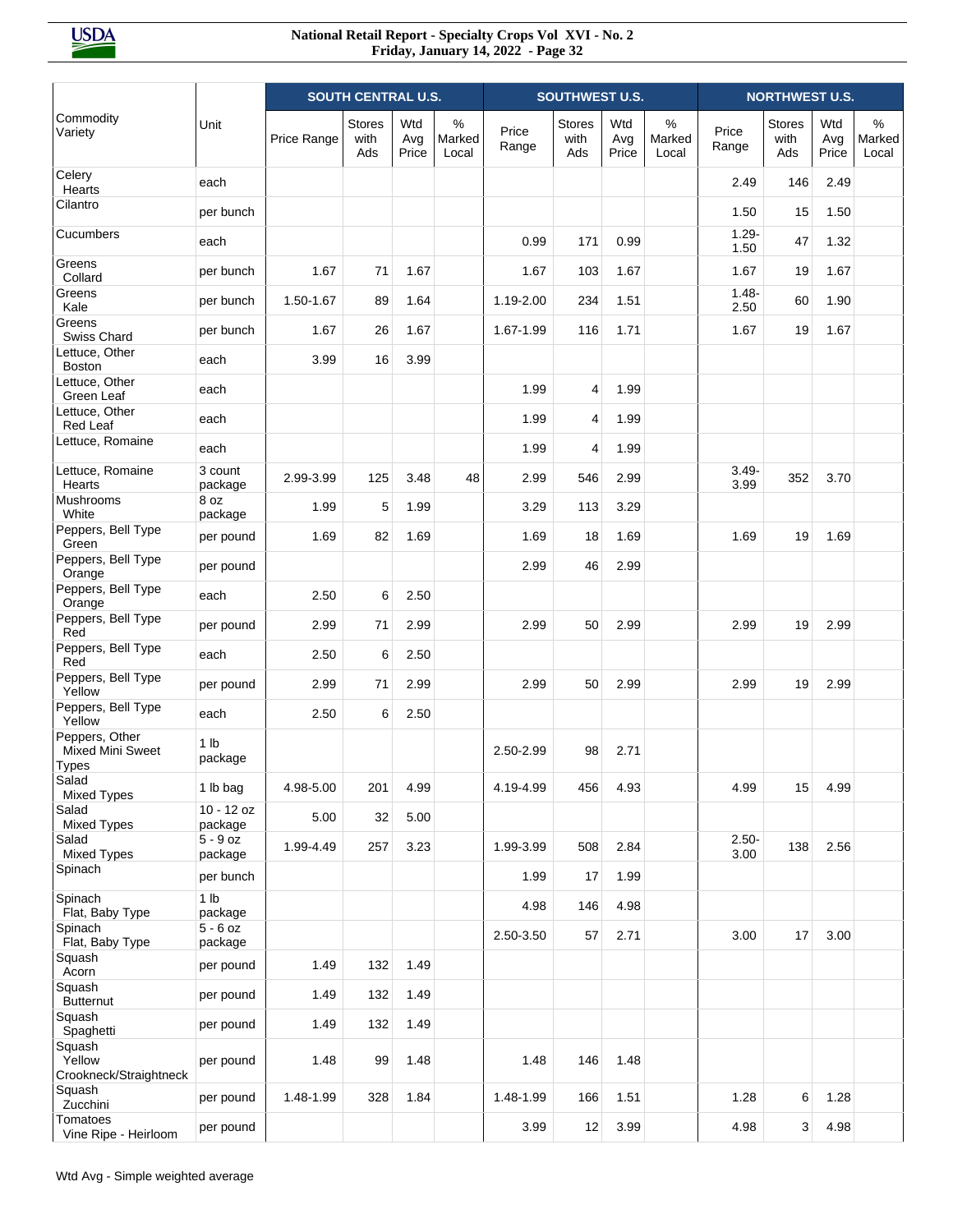|                                                              |                           |             | <b>SOUTH CENTRAL U.S.</b>    |                     |                         |                | <b>SOUTHWEST U.S.</b>        |                     |                         |                   | <b>NORTHWEST U.S.</b>        |                     |                         |
|--------------------------------------------------------------|---------------------------|-------------|------------------------------|---------------------|-------------------------|----------------|------------------------------|---------------------|-------------------------|-------------------|------------------------------|---------------------|-------------------------|
| Commodity<br>Variety                                         | Unit                      | Price Range | <b>Stores</b><br>with<br>Ads | Wtd<br>Avg<br>Price | $\%$<br>Marked<br>Local | Price<br>Range | <b>Stores</b><br>with<br>Ads | Wtd<br>Avg<br>Price | $\%$<br>Marked<br>Local | Price<br>Range    | <b>Stores</b><br>with<br>Ads | Wtd<br>Avg<br>Price | $\%$<br>Marked<br>Local |
| Varieties                                                    |                           |             |                              |                     |                         |                |                              |                     |                         |                   |                              |                     |                         |
| Tomatoes<br>Vine Ripes                                       | per pound                 |             |                              |                     |                         |                |                              |                     |                         | 1.98              | 17                           | 1.98                | 100                     |
| Tomatoes<br>Vine Ripes, On The<br>Vine-Greenhouse            | per pound                 | 2.49        | 71                           | 2.49                |                         | 1.25-2.49      | 362                          | 2.30                |                         | 2.49              | 19                           | 2.49                |                         |
| Tomatoes, Grape Type                                         | 1 pint<br>package         |             |                              |                     |                         | 2.00           | 50                           | 2.00                |                         |                   |                              |                     |                         |
| OTHER SPECIALTY CROPS ITEMS                                  |                           |             |                              |                     |                         |                |                              |                     |                         |                   |                              |                     |                         |
| Hemp Seeds-Shelled                                           | 8 oz<br>package           | 5.69        | 82                           | 5.69                |                         | 5.69-9.49      | 71                           | 8.53                |                         | 5.69              | 19                           | 5.69                |                         |
| <b>OTHER SPECIALTY CROPS ITEMS - ORGANIC</b><br>Hemp Protein | 16 oz                     |             |                              |                     |                         |                |                              |                     |                         |                   |                              |                     |                         |
|                                                              | package                   |             |                              |                     |                         | 21.99          | 53                           | 21.99               |                         |                   |                              |                     |                         |
| Hemp Seeds-Shelled                                           | 7 oz<br>package           |             |                              |                     |                         | 11.99          | 53                           | 11.99               |                         |                   |                              |                     |                         |
| Hemp Seeds-Shelled                                           | 8 oz<br>package           |             |                              |                     |                         | 10.49          | 46                           | 10.49               | 100                     |                   |                              |                     |                         |
| Hemp Seeds-Shelled                                           | 12 oz<br>package          | 9.69        | 82                           | 9.69                |                         | 9.69           | 18                           | 9.69                |                         | $9.69 -$<br>14.99 | 30                           | 11.63               |                         |
|                                                              |                           |             |                              |                     |                         |                |                              |                     |                         |                   |                              |                     |                         |
|                                                              |                           |             |                              |                     |                         |                |                              |                     |                         |                   |                              |                     |                         |
| <b>SEASONAL ITEMS</b>                                        |                           |             |                              |                     |                         |                |                              |                     |                         |                   |                              |                     |                         |
| Chayote                                                      | per pound                 | 0.69        | 32                           | 0.69                |                         | 0.59-0.79      | 26                           | 0.75                |                         |                   |                              |                     |                         |
| Chayote                                                      | each                      |             |                              |                     |                         | $0.20 - 0.33$  | 90                           | 0.29                |                         |                   |                              |                     |                         |
| <b>Potted Plants</b><br>Chrysanthemum                        | 6 inch pot                |             |                              |                     |                         |                |                              |                     |                         | 10.99             | 10                           | 10.99               |                         |
| Rose, Hybrid Tea<br>Tulips                                   | bunched<br>12s<br>bunched | 10.00       | 11                           | 10.00               |                         | 19.99          | 9                            | 19.99               |                         | 9.99              | 9                            | 9.99                |                         |

|                               |           |                | ALASKA U.S.                  |                     |                         |                | <b>HAWAII U.S.</b>           |                     |                      |
|-------------------------------|-----------|----------------|------------------------------|---------------------|-------------------------|----------------|------------------------------|---------------------|----------------------|
| Commodity<br>Variety          | Unit      | Price<br>Range | <b>Stores</b><br>with<br>Ads | Wtd<br>Avg<br>Price | $\%$<br>Marked<br>Local | Price<br>Range | <b>Stores</b><br>with<br>Ads | Wtd<br>Avg<br>Price | %<br>Marked<br>Local |
|                               |           |                |                              |                     |                         |                |                              |                     |                      |
| <b>FRUITS</b>                 |           |                |                              |                     |                         |                |                              |                     |                      |
| Apples<br>Fuji                | 3 lb bag  |                |                              |                     |                         | 4.79           | $\overline{4}$               | 4.79                |                      |
| Apples<br>Fuji                | 5 lb bag  | 5.99           | 11                           | 5.99                |                         |                |                              |                     |                      |
| Apples<br>Gala                | 5 lb bag  | 5.99           | 11                           | 5.99                |                         |                |                              |                     |                      |
| Apples<br><b>Granny Smith</b> | per pound |                |                              |                     |                         | 1.59           | 6                            | 1.59                |                      |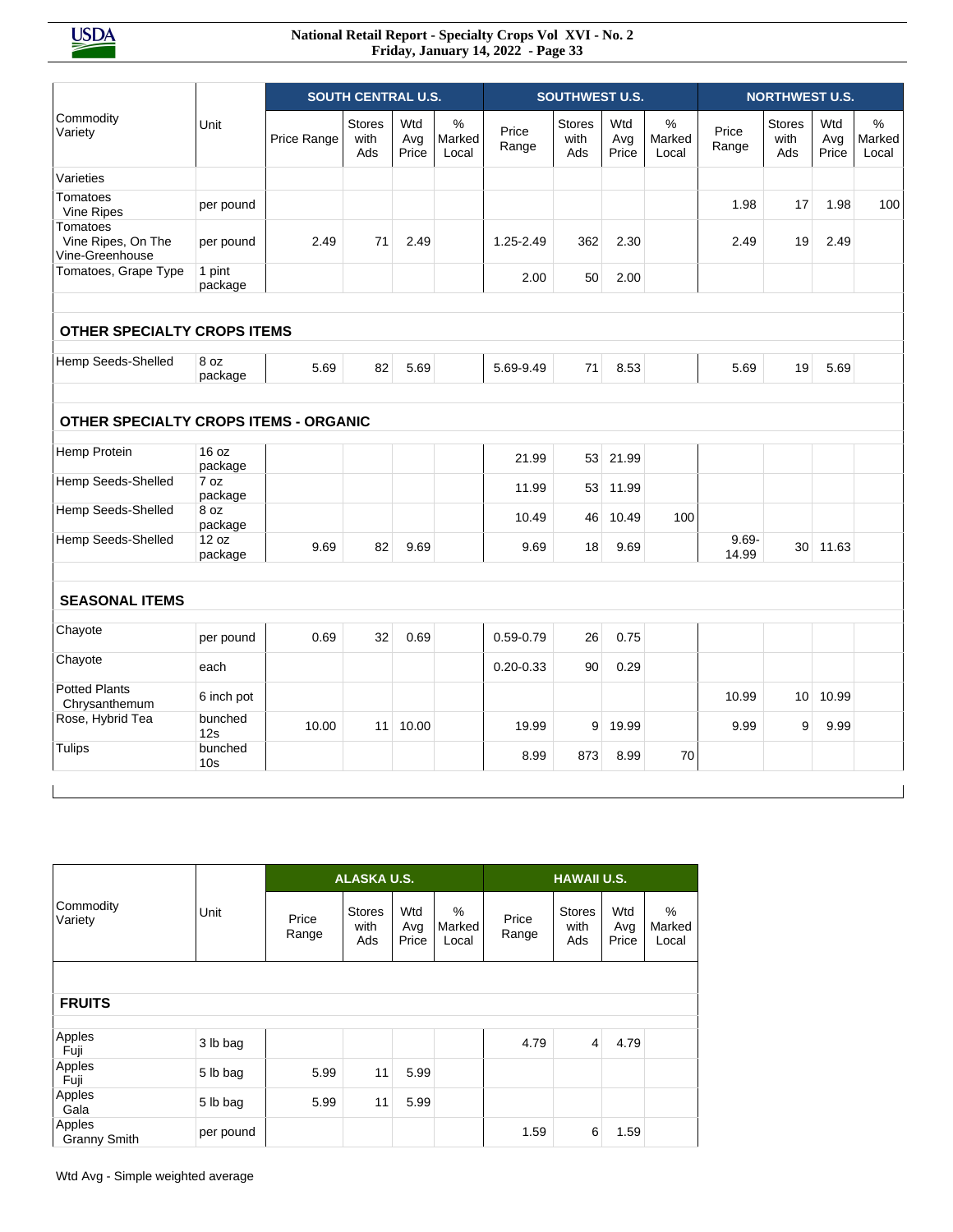|                                            |                       |                | ALASKA U.S.                  |                     |                      |                | <b>HAWAII U.S.</b>           |                     |                      |
|--------------------------------------------|-----------------------|----------------|------------------------------|---------------------|----------------------|----------------|------------------------------|---------------------|----------------------|
| Commodity<br>Variety                       | Unit                  | Price<br>Range | <b>Stores</b><br>with<br>Ads | Wtd<br>Avg<br>Price | %<br>Marked<br>Local | Price<br>Range | <b>Stores</b><br>with<br>Ads | Wtd<br>Avg<br>Price | %<br>Marked<br>Local |
| Apples<br><b>Granny Smith</b>              | 5 lb bag              | 5.99           | 11                           | 5.99                |                      |                |                              |                     |                      |
| Apples<br>Honeycrisp                       | per pound             | 1.99-2.69      | 18                           | 2.26                |                      | 1.99           | 21                           | 1.99                |                      |
| Apples, Processed<br>Juice                 | 64 oz (1/2<br>qallon) | 2.78-4.50      | $\overline{4}$               | 3.21                |                      |                |                              |                     |                      |
| Apples, Processed<br>Juice Marked Cider    | 64 oz (1/2<br>qallon) | 2.78-4.50      | 4                            | 3.21                |                      |                |                              |                     |                      |
| Avocados<br>Hass                           | each                  | 1.50-2.99      | 30                           | 1.70                |                      | 2.00           | 3                            | 2.00                |                      |
| Avocados<br>Various Greenskin<br>Varieties | per pound             |                |                              |                     |                      | 2.29           | 35                           | 2.29                | 100                  |
| Bananas                                    | per pound             |                |                              |                     |                      | 1.19           | 4                            | 1.19                |                      |
| <b>Blueberries</b>                         | 6 oz<br>package       | 3.50           | 11                           | 3.50                |                      | 3.00           | 26                           | 3.00                |                      |
| <b>Blueberries</b>                         | 18 oz<br>package      | 5.99           | $\overline{7}$               | 5.99                |                      |                |                              |                     |                      |
| Cantaloups                                 | per pound             |                |                              |                     |                      | 1.19           | 4                            | 1.19                |                      |
| Cherries<br><b>Red Varieties</b>           | per pound             |                |                              |                     |                      | 6.99           | 21                           | 6.99                |                      |
| Clementines                                | 2 lb bag              |                |                              |                     |                      | 5.99           | 35                           | 5.99                |                      |
| Fruit, Other<br>Apple Pears                | per pound             |                |                              |                     |                      | 2.89           | 6                            | 2.89                |                      |
| Grapefruit<br>Red                          | each                  |                |                              |                     |                      | 1.99           | 21                           | 1.99                |                      |
| Grapes<br><b>Black Seedless</b>            | per pound             |                |                              |                     |                      | 3.49           | 6                            | 3.49                |                      |
| Grapes<br><b>Red Seedless</b>              | per pound             | 3.29-3.49      | 14                           | 3.30                |                      |                |                              |                     |                      |
| Grapes<br>White Seedless Type              | per pound             | 3.49           | 1                            | 3.49                |                      | 3.49           | 4                            | 3.49                |                      |
| Kiwifruit<br>Hayward                       | each                  |                |                              |                     |                      | 0.99           | 21                           | 0.99                |                      |
| Lemons                                     | each                  |                |                              |                     |                      | 1.25           | 21                           | 1.25                |                      |
| Lemons                                     | 2 lb bag              | 4.49           | 11                           | 4.49                |                      |                |                              |                     |                      |
| Mangoes                                    | each                  | 2.50           | 11                           | 2.50                |                      |                |                              |                     |                      |
| Mangoes                                    | per pound             |                |                              |                     |                      | 3.99           | 21                           | 3.99                |                      |
| Oranges<br>Navel                           | per pound             | 1.49-1.89      | 34                           | 1.58                |                      | 0.99-2.79      | 88                           | 1.50                |                      |
| Oranges<br>Navel                           | 3 lb bag              | 4.99           | 11                           | 4.99                |                      |                |                              |                     |                      |
| Oranges<br>Navel                           | 8 lb bag              | 8.99           | 11                           | 8.99                |                      |                |                              |                     |                      |
| Papaya<br>Maradol/Tainung<br>Types         | per pound             |                |                              |                     |                      | 1.29           | 21                           | 1.29                | 100                  |
| Pears<br><b>Bartlett</b>                   | per pound             | 1.49-1.99      | 12                           | 1.95                |                      | 3.49           | 21                           | 3.49                |                      |
| Pears<br><b>Bosc</b>                       | per pound             | 1.99           | 11                           | 1.99                |                      | 1.69           | 4                            | 1.69                |                      |
| Pears<br>D'Anjou                           | per pound             | 1.49-1.99      | 12                           | 1.95                |                      |                |                              |                     |                      |
| Pineapples                                 | each                  | 2.99-4.99      | 13                           | 4.68                |                      |                |                              |                     |                      |
| Pineapples                                 | per pound             |                |                              |                     |                      | 0.99           | 21                           | 0.99                | 100                  |
| Raspberries<br>Red                         | 6 oz<br>package       | 3.29           | 1                            | 3.29                |                      |                |                              |                     |                      |

Wtd Avg - Simple weighted average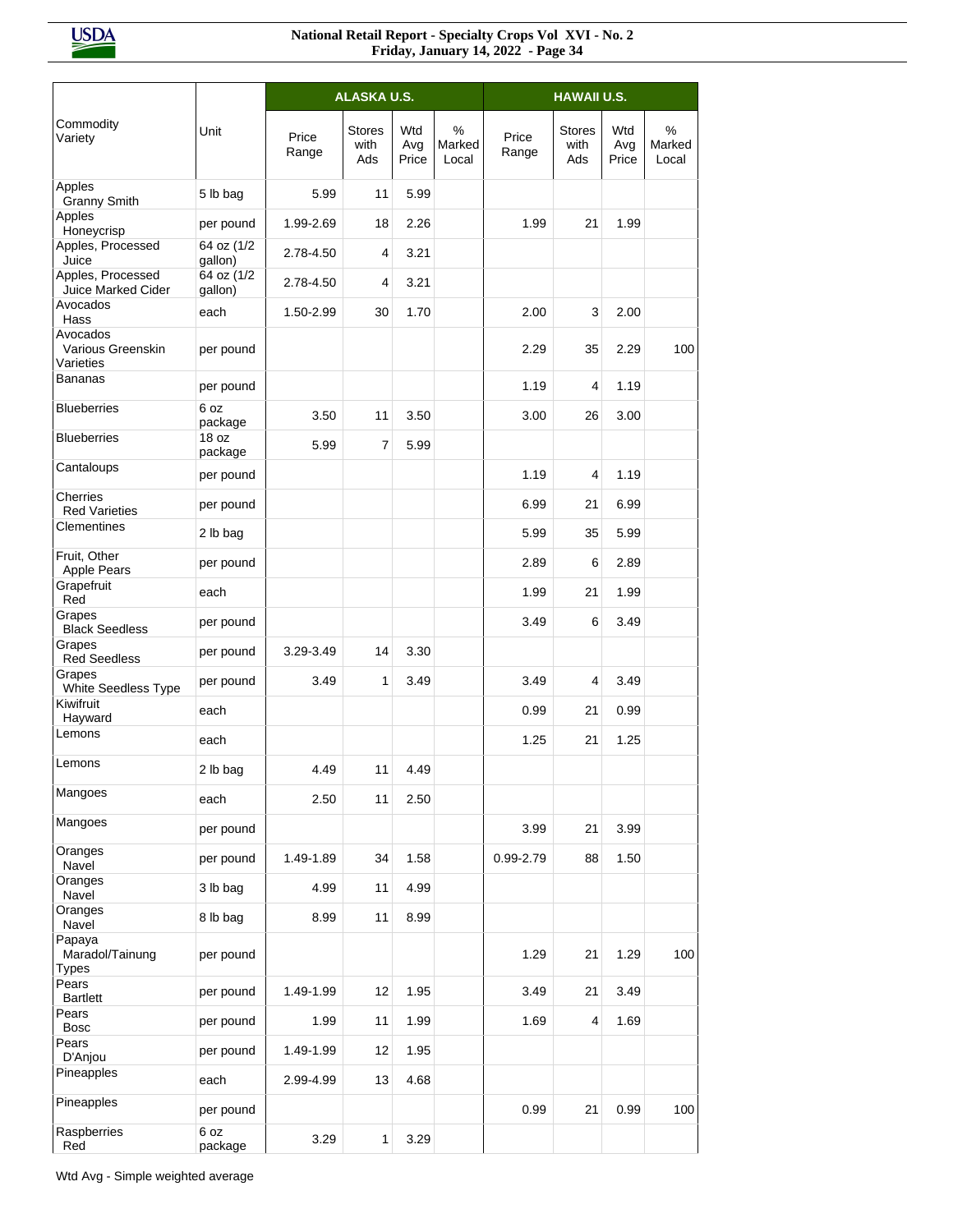|                                                |                            |                | <b>ALASKA U.S.</b>           |                     |                      |                |                              |                     |                      |
|------------------------------------------------|----------------------------|----------------|------------------------------|---------------------|----------------------|----------------|------------------------------|---------------------|----------------------|
|                                                |                            |                |                              |                     |                      |                | <b>HAWAII U.S.</b>           |                     |                      |
| Commodity<br>Variety                           | Unit                       | Price<br>Range | <b>Stores</b><br>with<br>Ads | Wtd<br>Avg<br>Price | %<br>Marked<br>Local | Price<br>Range | <b>Stores</b><br>with<br>Ads | Wtd<br>Avg<br>Price | %<br>Marked<br>Local |
| <b>Strawberries</b>                            | 1 <sub>lb</sub><br>package | 4.00-4.99      | 22                           | 4.50                |                      |                |                              |                     |                      |
| Tangerines                                     | 2 lb bag                   | 3.98           | 3                            | 3.98                |                      |                |                              |                     |                      |
| Watermelons<br>Red Flesh Seedless<br>Miniature | each                       | 3.99           | $\overline{2}$               | 3.99                |                      |                |                              |                     |                      |
|                                                |                            |                |                              |                     |                      |                |                              |                     |                      |
| <b>FRUITS - ORGANIC</b>                        |                            |                |                              |                     |                      |                |                              |                     |                      |
| Apples<br>Fuji                                 | per pound                  | 1.59           | 1                            | 1.59                |                      | 2.99           | 21                           | 2.99                |                      |
| Apples<br>Gala                                 | per pound                  |                |                              |                     |                      | 2.99           | 21                           | 2.99                |                      |
| Apples<br>Pink Lady/Cripps Pink                | per pound                  |                |                              |                     |                      | 1.99           | 3                            | 1.99                |                      |
| Pears<br>D'Anjou                               | per pound                  | 2.28           | 3                            | 2.28                |                      | 1.99           | 3                            | 1.99                |                      |
|                                                |                            |                |                              |                     |                      |                |                              |                     |                      |
| <b>ONIONS AND POTATOES</b>                     |                            |                |                              |                     |                      |                |                              |                     |                      |
| Onions, Dry<br>Yellow                          | per pound                  | 0.99           | 26                           | 0.99                |                      |                |                              |                     |                      |
| Onions, Dry<br>Yellow                          | 3 lb bag                   | 2.28           | 3                            | 2.28                |                      |                |                              |                     |                      |
| Onions, Dry<br><b>Yellow Marked Sweet</b>      | per pound                  | $0.99 - 1.19$  | 12                           | 1.17                |                      | 1.59           | 6                            | 1.59                |                      |
| Onions, Dry<br>Yellow Marked Sweet             | 2 lb bag                   |                |                              |                     |                      | 2.39           | 4                            | 2.39                |                      |
| Onions, Dry<br><b>Yellow Marked Sweet</b>      | 3 lb bag                   | 3.50           | 11                           | 3.50                |                      |                |                              |                     |                      |
| Potatoes<br>Round Red                          | per pound                  |                |                              |                     |                      | 1.39           | 26                           | 1.39                |                      |
| Potatoes<br>Round Red                          | 5 lb bag                   | 3.50           | 11                           | 3.50                |                      |                |                              |                     |                      |
| Potatoes<br>Russet                             | per pound                  | 0.99           | 26                           | 0.99                |                      | 0.99           | 6                            | 0.99                |                      |
| Potatoes<br>Russet                             | 5 lb bag                   | 2.98-4.00      | 25                           | 3.66                |                      |                |                              |                     |                      |
| Potatoes<br>Yellow Type                        | per pound                  |                |                              |                     |                      | 1.39           | 26                           | 1.39                |                      |
| Potatoes<br>Yellow Type                        | 5 lb bag                   | 3.79           | 1                            | 3.79                |                      |                |                              |                     |                      |
|                                                |                            |                |                              |                     |                      |                |                              |                     |                      |
| <b>VEGETABLES</b>                              |                            |                |                              |                     |                      |                |                              |                     |                      |
| Artichokes                                     | each                       |                |                              |                     |                      | 3.50           | 35                           | 3.50                |                      |
| <b>Beans</b><br>Round Green Type               | per pound                  | 2.18           | 3                            | 2.18                |                      |                |                              |                     |                      |
| Broccoli                                       | per pound                  | 3.19           | 1                            | 3.19                |                      |                |                              |                     |                      |
| Broccoli<br>Crown Cut                          | per pound                  | 1.99-2.49      | 18                           | 2.18                |                      | 2.49-2.59      | 30                           | 2.58                |                      |
| Cabbage<br>Round Green Type                    | per pound                  |                |                              |                     |                      | 0.99           | 3                            | 0.99                |                      |
| Carrots                                        | 1 lb bag                   |                |                              |                     |                      | 0.99           | 4                            | 0.99                |                      |
| Carrots                                        | 2 lb bag                   | 2.19-3.49      | 44                           | 3.17                |                      |                |                              |                     |                      |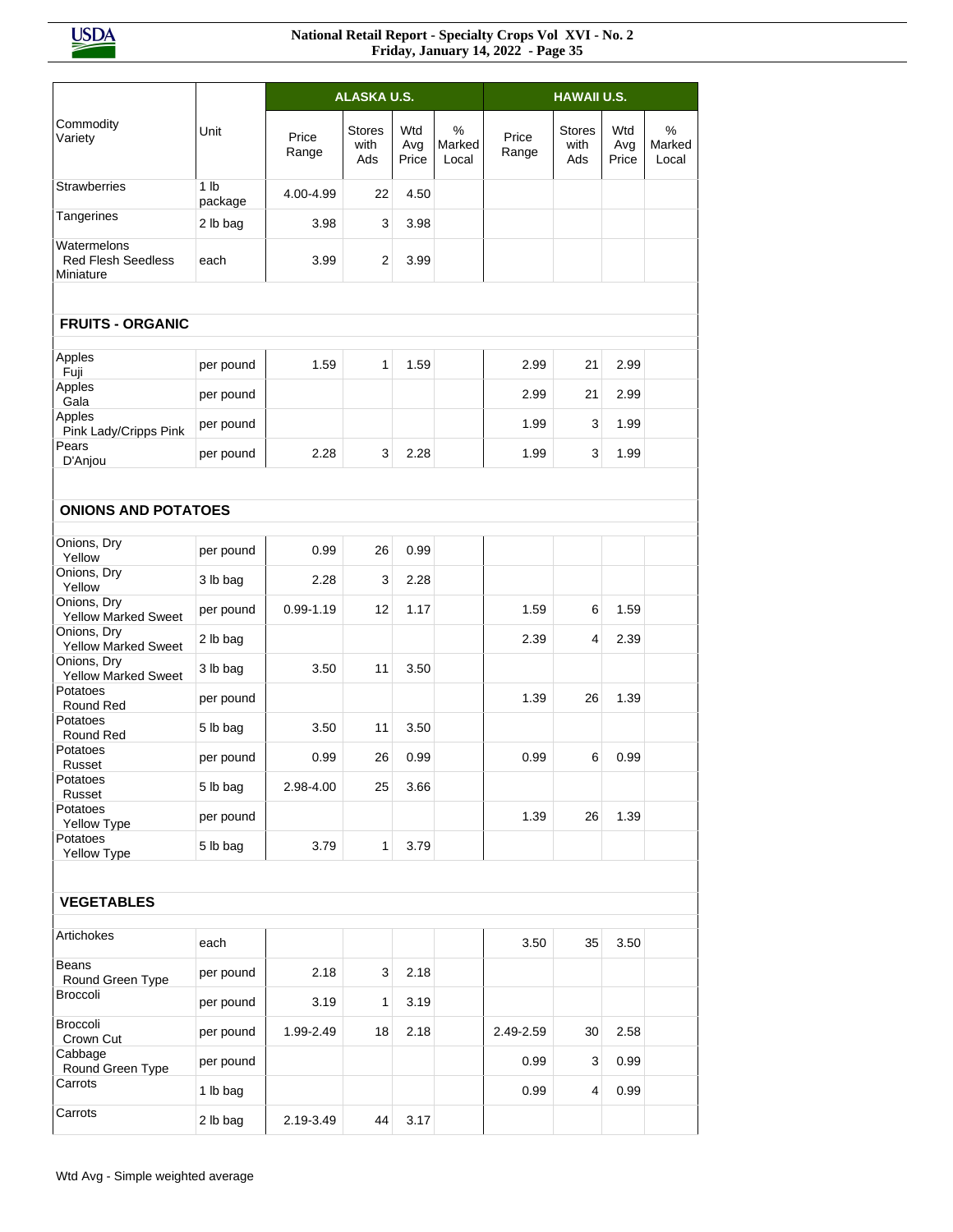|                                                   |                  |                | <b>ALASKA U.S.</b>    |                     |                         |                | <b>HAWAII U.S.</b>           |                     |                      |
|---------------------------------------------------|------------------|----------------|-----------------------|---------------------|-------------------------|----------------|------------------------------|---------------------|----------------------|
| Commodity<br>Variety                              | Unit             | Price<br>Range | Stores<br>with<br>Ads | Wtd<br>Avg<br>Price | $\%$<br>Marked<br>Local | Price<br>Range | <b>Stores</b><br>with<br>Ads | Wtd<br>Avg<br>Price | %<br>Marked<br>Local |
| Carrots<br><b>Baby Peeled</b>                     | 1 lb bag         | 1.59           | 1                     | 1.59                |                         | 1.25-2.00      | 47                           | 1.66                |                      |
| Cauliflower                                       | per pound        | 1.69-1.99      | 23                    | 1.85                |                         | 2.59           | 26                           | 2.59                |                      |
| Celery                                            | each             |                |                       |                     |                         | 1.99           | 21                           | 1.99                |                      |
| Cucumbers                                         | each             | 0.99           | $\overline{7}$        | 0.99                |                         |                |                              |                     |                      |
| Eggplant                                          | each             | 2.50           | 3                     | 2.50                |                         |                |                              |                     |                      |
| Greens<br>Collard                                 | per bunch        | 2.29           | 1                     | 2.29                |                         |                |                              |                     |                      |
| Greens<br>Kale                                    | per bunch        | 2.29           | 1                     | 2.29                |                         |                |                              |                     |                      |
| Lettuce, Iceberg                                  | each             | 1.67-2.00      | 27                    | 1.68                |                         |                |                              |                     |                      |
| Lettuce, Iceberg                                  | per pound        |                |                       |                     |                         | 2.49           | 26                           | 2.49                |                      |
| Lettuce, Other<br>Green Leaf                      | each             | 1.67-1.69      | 31                    | 1.67                |                         |                |                              |                     |                      |
| Lettuce, Other<br>Red Leaf                        | each             | 1.67-1.69      | 31                    | 1.67                |                         |                |                              |                     |                      |
| Lettuce, Romaine                                  | each             | 1.67           | 26                    | 1.67                |                         |                |                              |                     |                      |
| Mushrooms<br>White                                | 8 oz<br>package  | 2.29           | 11                    | 2.29                |                         |                |                              |                     |                      |
| Mushrooms<br>White                                | 6 oz<br>package  | 2.99           | 33                    | 2.99                |                         |                |                              |                     |                      |
| Peppers, Bell Type<br>Green                       | per pound        |                |                       |                     |                         | 3.49           | 21                           | 3.49                | 100                  |
| Peppers, Bell Type<br>Green                       | each             | 1.25           | 7                     | 1.25                |                         |                |                              |                     |                      |
| Peppers, Bell Type<br>Orange                      | per pound        | 4.69           | 1                     | 4.69                |                         |                |                              |                     |                      |
| Peppers, Bell Type<br>Orange                      | each             | 1.50-2.00      | 31                    | 1.92                |                         |                |                              |                     |                      |
| Peppers, Bell Type<br>Red                         | per pound        | 4.69           | 1                     | 4.69                |                         |                |                              |                     |                      |
| Peppers, Bell Type<br>Red                         | each             | 1.50-2.00      | 31                    | 1.92                |                         |                |                              |                     |                      |
| Peppers, Bell Type<br>Yellow                      | per pound        | 4.69           | 1                     | 4.69                |                         |                |                              |                     |                      |
| Peppers, Bell Type<br>Yellow                      | each             | 1.50-2.00      | 31                    | 1.92                |                         |                |                              |                     |                      |
| Squash<br>Yellow<br>Crookneck/Straightneck        | per pound        | 1.79-1.99      | 12                    | 1.97                |                         |                |                              |                     |                      |
| Squash<br>Zucchini                                | per pound        | 1.79-1.99      | 12                    | 1.97                |                         |                |                              |                     |                      |
| Tomatoes                                          | per pound        |                |                       |                     |                         | 2.29-2.69      | 68                           | 2.57                | 94                   |
| Tomatoes<br>Vine Ripes                            | per pound        |                |                       |                     |                         | 2.49           | 3                            | 2.49                | 100                  |
| Tomatoes<br>Vine Ripes, On The<br>Vine-Greenhouse | per pound        | 2.49           | 11                    | 2.49                |                         |                |                              |                     |                      |
| Tomatoes, Grape Type                              | 10 oz<br>package | 1.99           | 2                     | 1.99                |                         |                |                              |                     |                      |
| Tomatoes, Plum Type<br>Roma                       | per pound        | 1.48-1.99      | 11                    | 1.83                |                         |                |                              |                     |                      |
|                                                   |                  |                |                       |                     |                         |                |                              |                     |                      |
| <b>VEGETABLES - ORGANIC</b>                       |                  |                |                       |                     |                         |                |                              |                     |                      |